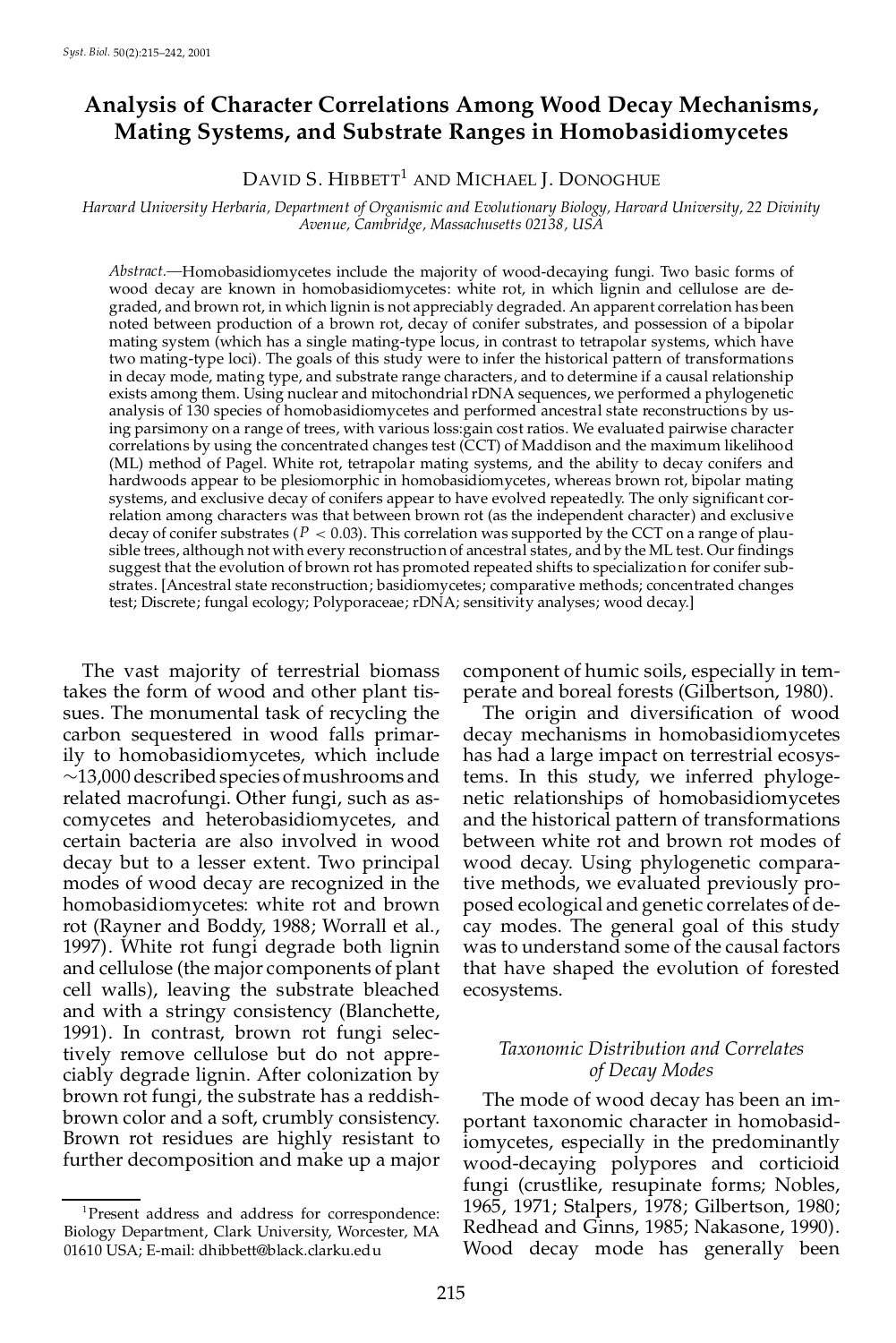regarded as a moderately conservative char acter and has often been used to differenti ate genera. For example, Redhead and Ginns (1985) segregated the brown rot gilled mush roomgenus *Neolentinus* from *Lentinus*, which

is otherwise composed of white rot species. Similarly, Gilbertson and Ryvarden (1986) distinguished the brown rot polypore genus *Antrodia* from the morphologically similar white rot genus *Antrodiella*.

White rot is by far the more common form of wood decay in the homobasidiomycetes. Gilbertson (1980) estimated that 1,568 species of wood-decaying homobasidiomycetes have been described from North America, whereas only 103 species (7%) pro duce a brown rot (Table 1). According to Gilbertson (1980), 71 species (70%) of the North American brown rot fungi are in the Polyporaceae s. lat., which has long been re garded as an artificial taxon (Donk, 1964). According to the dominant morphology based taxonomies of homobasidiomycetes (Donk, 1964; Singer, 1986), the remaining brown rot homobasidiomycetes are clas sified in six additional families: Coniophoraceae, Corticiaceae, Paxillaceae, Sparas sidaceae, Stereaceae, and Tricholomataceae. Except for the Sparassidaceae, which has only two species in North America, each family that contains brown rot species also contains white rot species (Table 1). Recent molecular studies (reviewed by Hibbett and Thorn, 2001) suggest that five of the families that contain brown rot species (Cortici aceae, Paxillaceae, Polyporaceae, Stereaceae, and Tricholomataceae) are polyphyletic.

Because brown rot fungi are few in number and occur in taxonomically disparate groups, Gilbertson (1980) suggested that brown rot has been repeatedly derived from white rot.

TABLE 1. Distribution of brown rot fungi in families of homobasidiomycetes in North America, after Gilbertson<sup>a</sup> (1980).

| Family            | No. brown<br>rot species | No. white<br>rot species |  |
|-------------------|--------------------------|--------------------------|--|
| Coniophoraceae    | 14                       |                          |  |
| Corticiaceae      | 5                        | 291                      |  |
| Paxillaceae       | 4                        |                          |  |
| Polyporaceae      | 71                       | 297                      |  |
| Sparassidaceae    | 2                        |                          |  |
| Stereaceae        | 3                        | 17                       |  |
| Tricholomatacea e |                          | 137                      |  |

<sup>a</sup>Gilbertson also listed two species of Coprinaceae as producing a brown rot, but this has been refuted (Redhead and Ginns, 1985).

In contrast, Nobles (1965, 1971) suggested that brown rot is the plesiomorphic form in the homobasidiomycetes, and that white rot has been repeatedly derived by elaboration of wood decay mechanisms (i.e., gaining the ability to degrade lignin). Most recent authors have supported Gilbertson's view that the brown rot fungi are derived (Ryvarden, 1991; Worrall et al., 1997; but see Watling, 1982); however, these inferences have not been based on phylogenetic analyses. In deed, the lack of a broad phylogenetic classi fication of homobasidiomycetes has been the primary obstacle to understanding the evolution of decay modes (Rayner and Boddy, 1988). The artificial nature of the Polyporaceae is especially limiting, owing to the concentration of brown rot taxa in this family (Table 1).

Gilbertson (1980, 1981) and others have noted an apparent correlation between pro duction of a brown rot and decay of conifer substrates. On the basis of monographs and floristic treatments by Overholts (1953) and Lowe (1966),Gilbertson (1980) estimated that 85% (60 species) of the brown rot–producing polypores in North America occur on conifer substrates. The relative frequencies of brown rot and white rot fungi on specific conifer and hardwood hosts also suggest that brown rot fungi are preferentially associated with conifers. Looking at seven species of conifers, Gilbertson (1980) found that, on average, 206 species of homobasidiomycetes decayed each host, of which 24% were brown rot fungi. In contrast, in seven species of hard woods, an average of 114 species of homoba sidiomycetes decayed each host, of which only 7% were brown rot fungi.

Another apparent correlation has been noted between the production of a brown rot and the presence of a bipolar mating system (an outcrossing mating system, in which mating compatibility is gov erned by a single locus, in contrast to tetrapolar systems, in which compatibility is governed by two loci). Determination ofmating compatibility in homobasidiomycetes re quires laboratory crossing studieswith laborintensive microscopic observations ofhyphal septa. Nevertheless, mating type has been used as a taxonomic character, especially in wood-decaying fungi (e.g., Stalpers, 1978; Nakasone, 1990). The data Esser (1967) com piled on mating systems in 335 species of homobasidiomycetes suggested that  $\sim$ 25%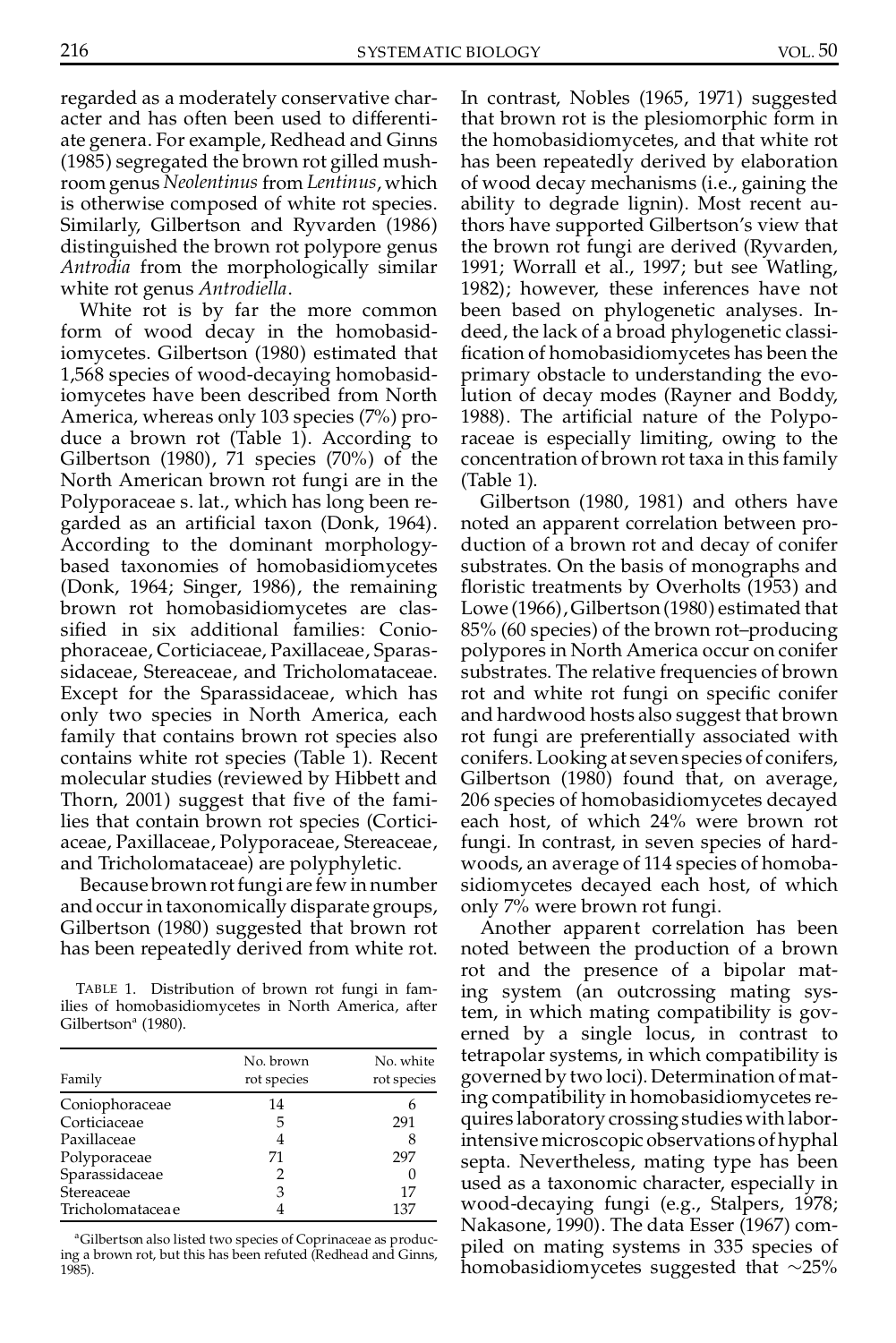of homobasidiomycetes are bipolar, 65% are tetrapolar, and  $10\%$  are homothallic (selfing). Gilbertson (1980:34) noted that "all of the brown-rot fungi in the Polyporaceae tested to date are bipolar," and that "Only *Dacryobolus sudans* in the Corticiaceae and *Veluticeps berkeleyi* Cooke ex Pat. in the Stereaceae are known to be tetrapolar brown rotters." Ryvarden (1991) confirmed the general pattern of association between brown rot and bipolar mating systems, although he also listed two brown rot tetrapolar homobasidiomycetes in the Polyporaceae (*Amylocystis lapponica* and *Parmastomycestransmutans*). As with wood decay modes, the evolutionary polarity of transformations between mating systems remains controversial. Some authors have suggested that bipolar mating systems are plesiomorphic (Nobles, 1971; Ryvarden, 1991), but others conclude they have been repeatedly derived from tetrapolar systems (Raper and Flexer, 1971; Hibbett and Thorn, 2001).

Gilbertson (1980) proposed a hypothe sis to explain the apparent correlation between brown rot, bipolarity, and decay of conifer substrates. Considering that conifer dominated habitats, such as high-altitude or boreal forests, have shorter growing seasons than do hardwood-dominated habitats, he reasoned there would be selection for accel erated life cycles in conifer-dominated habitats. For reasons explained below, Gilbertson suggested that fungi with brown rot decay mechanisms and bipolar mating systems would have accelerated life cycles relative to fungi with white rot decay mechanisms or tetrapolar mating systems. In the present study, we used the concentrated changes test (CCT) of Maddison (1990; Maddison and Maddison, 1992) and the maximum likeli hood (ML) method of Pagel (1994, 1997) to evaluate potential evolutionary correlations among these characters. Because these meth ods require pairwise comparisons of discrete characters, we have restated Gilbertson's hy pothesis as a series of testable hypotheses in volving pairs of characters:

*Brown rot versus decay of conifersubstrates.—* Citing laboratory studies of wood decay, Gilbertson suggested that brown rot fungi decay wood more rapidly than white rot fungi. Therefore, he reasoned that brown rot fungi would have a fitness advantage over white rot fungi in conifer-dominated forests. An alternative explanation of why

brown rot fungi are preferentially associated with conifers could be that some physical or chemical property of conifer wood makes it more accessible to brown rot fungi than to white rot fungi. For example, Rayner and Boddy (1988:27–28) suggested that "the rel atively more refractory nature of lignins of conifers may partly explain the more fre quent occurrence of brown rot in wood of these trees than white rot." In either case, an association would be expected between evolution of brown rot and a shift onto conifer substrates. Gilbertson and Rayner and Boddy's hypotheses make no specific predictions about which character changed first. If evolution of brown rot promoted a shift onto conifer substrates, then we should expect to see a preponderance of shifts onto conifers nested within groups that have a brown rot. However, if the condition of growing on conifers promoted evolution of brown rot, then we should expect to find a preponderance of shifts to brown rot nested within clades that decay conifers.

*Bipolar mating systems versus decay of conifer substrates.—*Gilbertson predicted a correlation between bipolar mating systems and decay of conifer substrates for essentially the same reason that he predicted a cor relation between brown rot and decay of conifers, namely, that bipolar mating systems result in an acceleration of the life cycle, which would confer a fitness advantage in conifer-dominated environments. The presumed reason for the acceleration is that the rate of formation of dikaryons, the effectively diploid, sexually reproducing stage of the homobasidiomycete life cycle, should be greater in bipolar than in tetrapolar species (because the haploid monokaryons of bipolar species can mate with half of their sibs, whereas those of tetrapolar species can mate with only one quarter of their sibs). Once again, Gilbertson's hypothesis makes no prediction about the order of evolution of the two characters; it simply predicts that evolution of bipolarity should be nonran domly associated with shifts onto conifer substrates.

*Brown rot versus bipolar mating systems.—* Finally, Gilbertson's hypothesis predicts a correlation between the evolution of brown rot modes of wood decay and the evolution of bipolar mating systems. Gilbertson im plied that the derivation of brown rot and bipolarity represent a general trend toward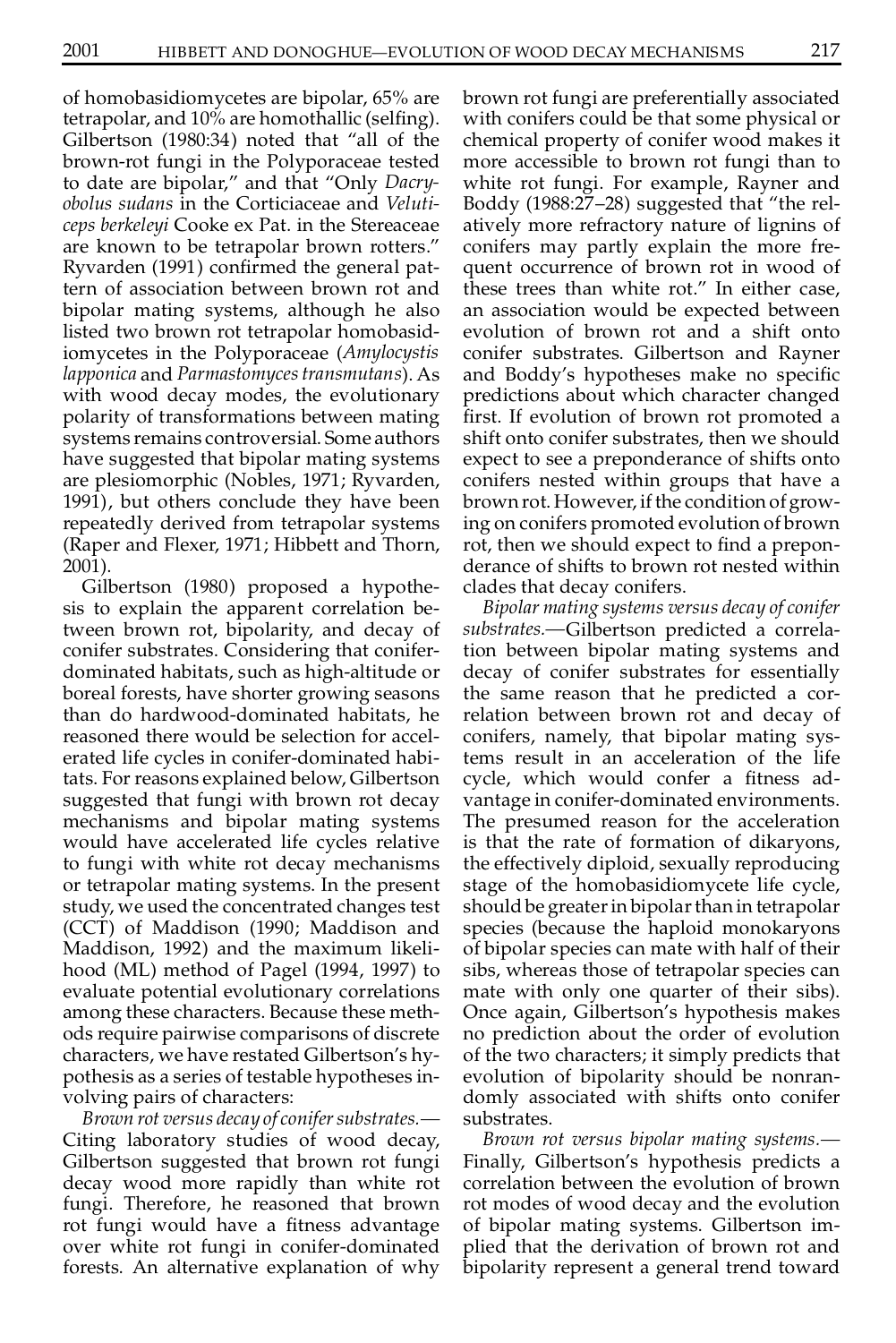genetic reduction (i.e., loss of genes). This idea was echoed by Worrall et al. (1997:217): "Thus, development of a brown-rot fungus from a white-rot fungus would be characterized, in large part, by simplification: conversion from a bifactorial  $[=$  tetrapolar] to unifactorial  $[=$  bipolar] mating system and loss of extracellular phenoloxidase and ex oglucanase." However, Gilbertson's hypoth esis does not imply any direct causal inter action between these characters; evolution of brown rot and evolution of bipolarity are supposedly correlated simply because they both contribute to an accelerated life cycle, which he suggested is favored in conifer dominated forests.

### MATERIALS AND METHODS

#### *Taxa, Genes, and Molecular Techniques*

We sampled 133 species of basidiomycetes (Table 2). The ingroup includes a diverse assemblage of 130 species of homobasidiomycetes representing 37 families of Hy menomycetes and Gasteromycetes in tra ditional, morphology-based classifications (Donk, 1964; Dring, 1973; Singer, 1986). Hibbett and Thorn (2001) proposed an informal phylogenetic classification, based on molecular phylogenies, that divides the ho mobasidiomycetes into eight major clades: polyporoid clade, euagarics clade, bolete clade, thelephoroid clade, russuloid clade, hymenochaetoid clade, cantharelloid clade, and gomphoid–phalloid clade. All eight clades are represented in our data set (Table 3). However, from crude estimates of the number of described species in each clade (Hibbett and Thorn, 2001), a sampling bias is evident (Table 3). The most overrepre sented group is the polyporoid clade, which includes 36% of the sampled taxa but rep resents only  $\sim$ 10% of described species of homobasidiomycetes. The most underrepre sented group is the euagarics clade, which includes 17% of the sampled taxa but repre sents about 65% of described species of ho mobasidiomycetes, most of which are gilled mushrooms (Table 3; Hibbett and Thorn, 2001).

Three species of heterobasidiomycete "jelly fungi" were included for rooting purposes, including *Tremella foliacea* (Tremellales), *Dacrymyces chrysospermus* (Dacrymycetales), and *Auricularia auricula-judae* (Auriculariales). This choice of outgroups is supported by analyses at more inclusive levels than the present study, which suggest that the heterobasidiomycetes make up a paraphyletic assemblage within which the homobasidiomycetes are nested (Swann and Taylor, 1993, 1995).

Sequence data were obtained from nuclear and mitochondrial small-subunit ribosomal RNA genes (nu-rDNA and mt-rDNA, re spectively). Forty nu-rDNA and 31 mt-rDNA sequences were generated for the present study. The remaining sequences have been published previously (see Table 2 for ref erences). Four species in the data set lack mt-rDNA sequences (*Laurilia sulcata, Ne olentinus lepideus, Sparassis spathulata*, and *Tremella foliacea*) and seven species lack nu rDNA sequences (*Acanthophysium cerrusatus, Gloeocystidiellum porosum, Phlebia tremellosa, Scytinostroma portentosum, Sistotrema sernanderi, Tulasnella pruinosa,* and *T.violea*). Most species have full-length nu-rDNA se quences, but 16 species have partial nu rDNA sequences of  $\sim 0.6$  kb, which align to a region between positions 567 and 1187 in the nu-rDNA of *Saccharomyces cerevisiae* (Table 2).

The primers and protocols used for poly merase chain reaction (PCR) amplification and sequencing have been described previ ously (White et al., 1990; Bruns and Szaro, 1992; Hibbett and Donoghue, 1995; Hibbett, 1996). Briefly, complete nu-rDNA genes  $(\sim1.8 \text{ kb})$  and partial mt-rDNA genes  $(0.5 \text{ kb})$ to  $>1.0$  kb) were amplified and sequenced directly by using dye-terminator cycle sequencing chemistry (Applied Biosystems). Sequencing reactions were run on an ABI 377 automated DNA sequencer. Sequences were edited and contiguous sequences were as sembled by using ABI Analysis software and Sequencher version 3.0 (GeneCodes Corp.). DNA sequences generated for this study have been deposited in GenBank (accession numbers AF334868-AF334940) .

### *Alignment and Phylogenetic Analyses*

DNA sequences were aligned by eye in the data editor of  $PAUP^*$  4.0 (Swofford, 1999). Hypervariable regions that were too divergent to be aligned were excluded from analyses (see Results and Discussion). A NEXUS file containing the aligned sequences has been deposited in TreeBASE (acces sion number 5580). For phylogenetic analy ses, we used equally weighted parsimony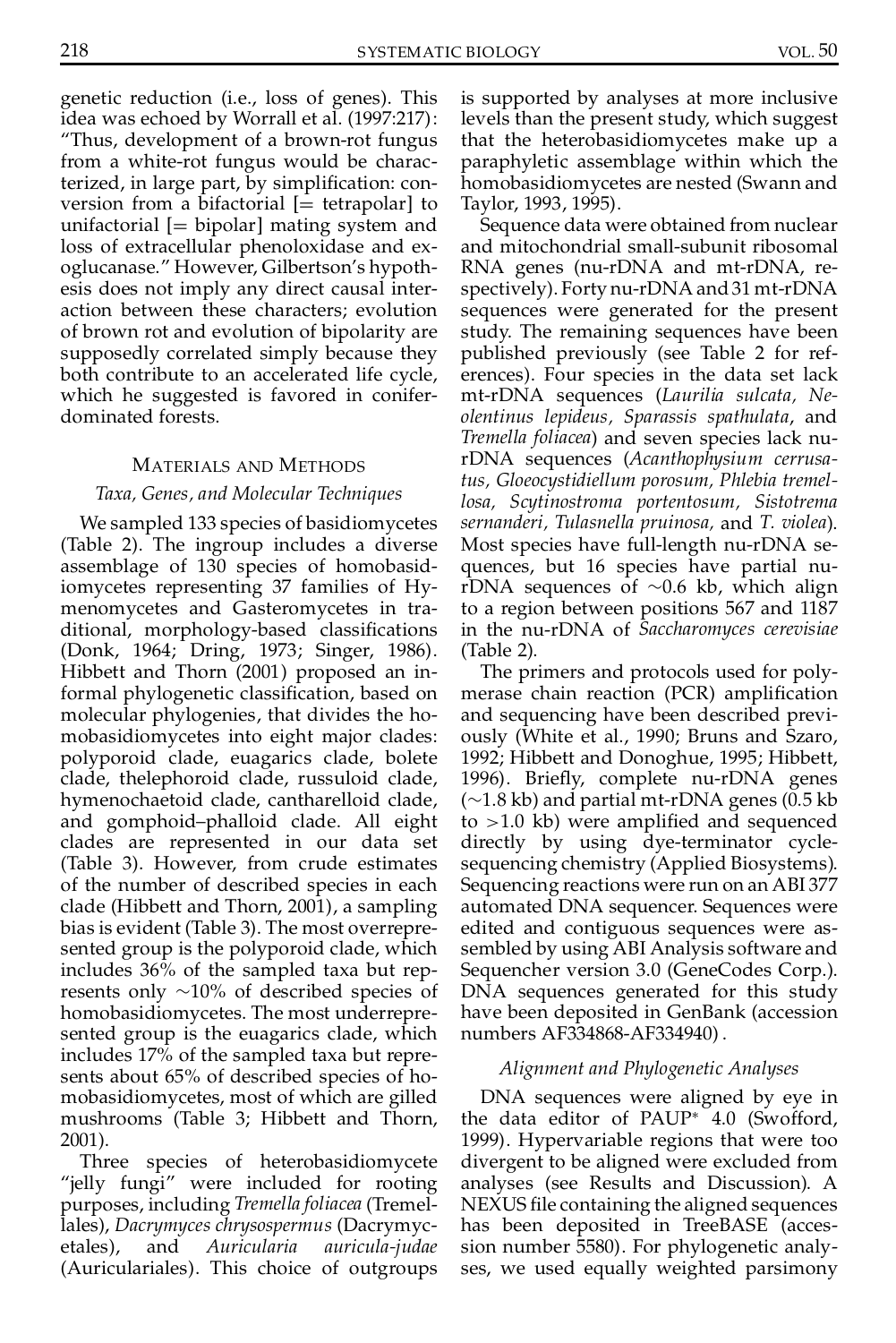|                                             | Sources of sequences <sup>b</sup> |                               |  |  |
|---------------------------------------------|-----------------------------------|-------------------------------|--|--|
| Species, isolate number <sup>a</sup>        | mt-rDNA                           | nu-rDNA                       |  |  |
| Abortiporus biennis KEW 210                 | This study                        | This study                    |  |  |
| Acanthophysium cerrusatus FPL 11572         | This study                        | No seq.                       |  |  |
| Agaricus bisporus DSH 96-057                | C                                 | G                             |  |  |
| Albatrellus syringae CBS 728.85             | C                                 | $\mathsf C$                   |  |  |
| Aleurodiscus botryosus CBS 195.91           | C                                 | $\mathsf C$                   |  |  |
| <i>Amanita muscaria DUKE Moncalvo 96/63</i> | C                                 | C                             |  |  |
| Amylostereum chailettii FCUG 2025           | This study                        | This study $(0.6 \text{ kb})$ |  |  |
| Amylostereum laevigatum CBS 623.84          | This study                        | This study                    |  |  |
| Antrodia carbonica DAOM 197828              | А                                 | B, C                          |  |  |
| Antrodia xantha KEW 43                      | This study                        | This study                    |  |  |
| Auricularia auricula-judae FPL 11504        | А                                 | H                             |  |  |
| Auriporia aurea FPL 7026                    | This study                        | This study                    |  |  |
| Auriscalpium vulgare DAOM 128994            | А                                 | B, this study                 |  |  |
| Basidioradulum radula TUB FO 23507 a        | C                                 | Ċ                             |  |  |
| Bjerkandera adusta DAOM 215869              | А                                 | B, this study                 |  |  |
| Boletus satanas                             | E                                 | D                             |  |  |
| Bondarzewia berkleyi DSH 93-190             | А                                 | This study                    |  |  |
| Bondarzewia montana DAOM 415                | А                                 | $B(1.2 \text{ kb})$           |  |  |
| Botryobasidium isabellinum GEL 2109         | C                                 | C                             |  |  |
| Botryobasidium subcoronatum GB 1286         | $\mathsf C$                       | $\mathsf C$                   |  |  |
| Calvatia gigantea DSH 96-032                | $\mathsf C$                       | $\mathsf{C}$                  |  |  |
| Cantharellus tubaeformis DSH 93-209         | $\mathsf C$                       | $\mathsf{C}$                  |  |  |
| Ceriporia purpurea DAOM 213168              | А                                 | B, C                          |  |  |
| Ceriporia viridans FPL 7440                 | А                                 | This study (0.6 kb)           |  |  |
| Ceriporiopsis subvermispora FPL 90031       | This study                        | This study                    |  |  |
| Clavariadelphus pistillaris TENN 37813      | C                                 | C                             |  |  |
| Clavicorona pyxidata THORN 752              | B                                 | B, C                          |  |  |
| Clavulina cristata DAOM 159321              | C                                 | C                             |  |  |
| Coltricia perenis DSH 93-198                | А                                 | B, C                          |  |  |
| Coprinus sp.                                | C                                 | D                             |  |  |
| Cortinarius iodes DUKE Moncalvo 96/23       | $\mathsf C$                       | $\mathsf{C}$                  |  |  |
| Crucibulum laeve DSH 96-02                  | C                                 | C                             |  |  |
| Cryptoporus volvatus DAOM 211791            | А                                 | This study (0.6 kb)           |  |  |
| Cyathus striatus DSH 96-001                 | C                                 | C                             |  |  |
| Dacrymyces chrysospermus FPL 11353          | $\mathsf{C}$                      | Η                             |  |  |
| Daedalea quercina DAOM 142475               | А                                 | B                             |  |  |
| Daedaleopsis confragosa DAOM 180496         | А                                 | This study (0.6 kb)           |  |  |
| Datronia mollis DAOM 211792                 | А                                 | This study (0.6 kb)           |  |  |
| Dendrocorticium roseocarenum FPL 1800       | This study                        | This study                    |  |  |
| Dentipellis separans CBS 538.90             | This study                        | This study                    |  |  |
| Dentocorticium sulphurellum FPL 11801       | C                                 | C                             |  |  |
| Dichostereum pallescens CBS 717.81          | This study                        | This study                    |  |  |
| Echinodontium tinctorium DAOM 16666         | А                                 | B, C                          |  |  |
| Fistulina hepatica DSH 93-183               | А                                 | B, C                          |  |  |
| Fomes fomentarius DAOM 129034               | А                                 | B, C                          |  |  |
| Fomitopsis pinicola DAOM 189134             | А                                 | B, C                          |  |  |
| Ganoderma australe DUKE Moncalvo 0705       | C                                 | C                             |  |  |
| Geastrum saccatum DSH 96-048                | C                                 | $\mathsf{C}$                  |  |  |
| Gloeocystidiellum leucoxantha CBS 454.86    | $\mathsf{C}$                      | $\mathsf C$                   |  |  |
| Gloeocystidiellum porosum CBS 510.85        | This study                        | No seq.                       |  |  |
| Gloeophyllum sepiarium DAOM 137861          | А                                 | Ċ                             |  |  |
| Gloeoporus taxicola KEW 213                 | This study                        | This study                    |  |  |
| Gomphus floccosus DSH 94-002                | C                                 | Ċ                             |  |  |
| Grifola frondosa CBS 480.63                 | This study                        | This study                    |  |  |
| Heliocybe sulcata XXXXXX                    | This study                        | This study                    |  |  |
| Henningsomyces candidus THORN 156           | This study                        | This study                    |  |  |
| Hericium ramosum DSH 93-199                 | А                                 | B, C                          |  |  |
| Heterobasidion annosum DAOM 73191           | А                                 | B, C                          |  |  |
| Hydnellum sp. DSH 96-008                    | C                                 | C                             |  |  |
| Hydnum repandum EMP 96-001                  | C                                 | $\mathsf C$                   |  |  |
| Hyphodontia alutaria TUB GEL 2071           | $\mathsf C$                       | C                             |  |  |
| Inonotus hispidus FPL 3597                  | А                                 | B, C                          |  |  |

TABLE 2. Taxa, isolate codes, and sources of sequences.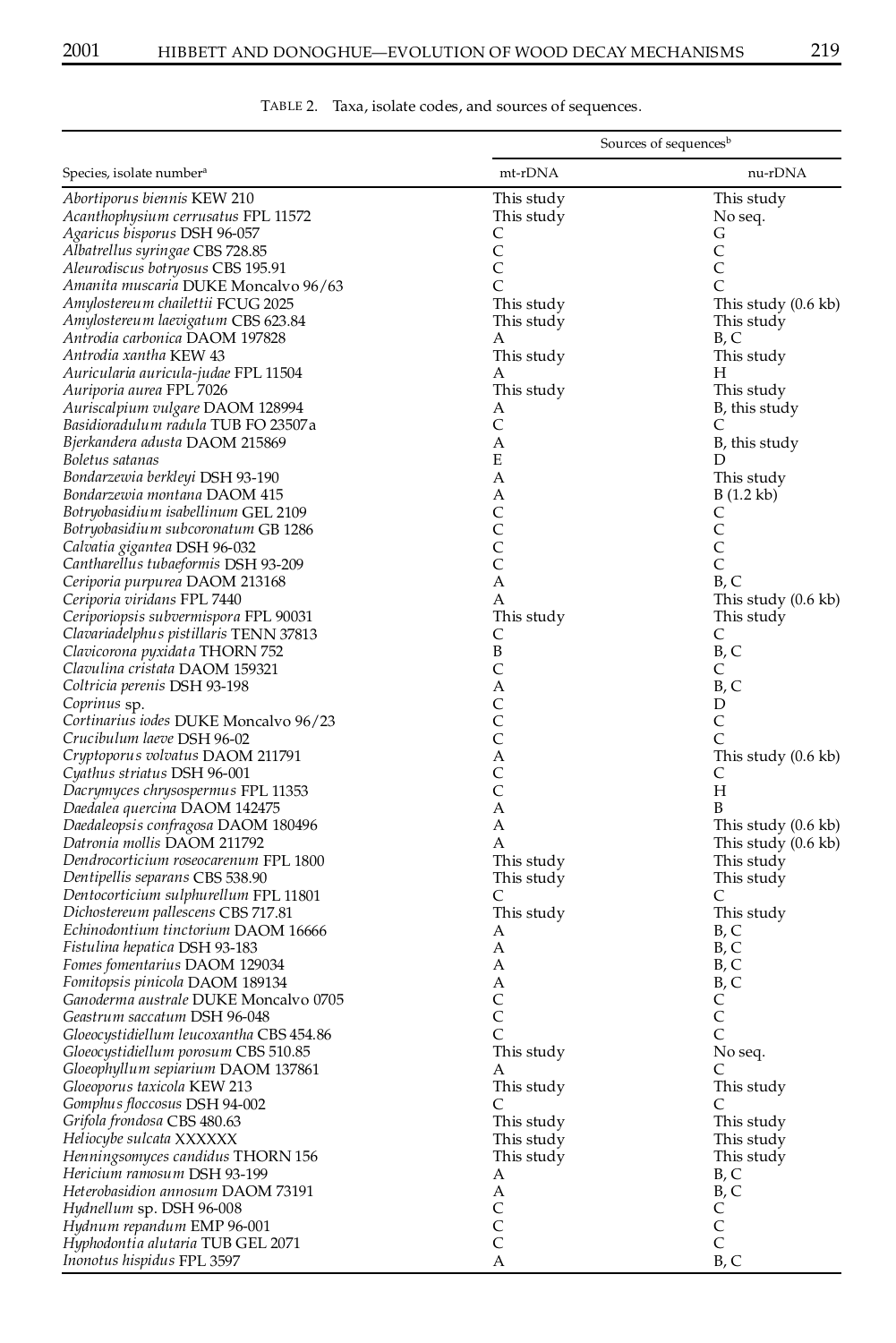| TABLE 2.<br>Continued. |
|------------------------|
|------------------------|

| mt-rDNA<br>nu-rDNA<br>Species, isolate number <sup>a</sup><br>Laetiporus portentosus CIEFAP Rajchenberg 35<br>This study<br>This study<br>Laetiporus sulphureus DSH 93-194<br>А<br>B, C<br>Laurilia sulcata CBS 365.49<br>This study<br>No seq.<br>Laxitextum bicolor CBS 284.73<br>C<br>C<br>Lentinellus omphalodes DSH 9<br>B, C<br>А<br>Lentinellus ursinus VT 237<br>B, C<br>А<br>Lentinula lateritia DSH 92-143<br>А<br>B, C<br>A<br>B, C<br>Lentinus tigrinus DSH 93-181<br>Lenzites betulina DAOM 180504<br>А<br>This study (0.6 kb)<br>C<br>Lepiota procera DSH 96-038<br>G<br>$\mathsf C$<br>C<br>Lycoperdon sp DSH 96-054<br>C<br>Meripilus giganteus DSH 93-193<br>А<br>C<br>C<br>Multiclavula mucida DSH 96-056<br>Neolentinus lepideus VT 306N<br>No seq.<br>This study<br>Neolentiporus maculatissimus CIEFAP Rajchenberg 158<br>This study<br>This study<br>Oligoporus rennyi KEW 57<br>This study<br>This study<br>Ossicaulis lignatilis DUKE 483<br>This study<br>This study<br>C<br>Oxyporus sp. DSH 93-188<br>А<br>C<br>Panellus serotinus DSH 93-218<br>А<br>C<br>А<br>Panellus stypticus DSH 93-213<br>C<br>C<br>Panus rudis DSH 92-139<br>C<br>C<br>Paxillus panuoides DSH 96-043<br>C<br>А<br>Peniophora nuda FPL 4756<br>Perenniporia medulla panis CBS 457.48<br>This study<br>This study<br>Phaeolus schweinitzii FPL 5096<br>C<br>А<br>C<br>А<br>Phanerochaete chrysosporium FPL 5175<br>Phellinus gilvus FPL 5528<br>А<br>This study (0.6 kb)<br>Phellinus igniarius FPL 5599<br>А<br>C<br>C<br>C<br>Phlebia radiata FPL 6140<br>Phlebia tremellosa FPL 4294<br>This study<br>No seq.<br>Phylloporia ribis FPL 10677<br>А<br>This study (0.6 kb)<br>Piptoporus betulinus DSH 93-186<br>А<br>This study (0.6 kb)<br>Pleurotus cf. ostreatus DSH 93-214<br>А<br>F<br>Pleurotus tuberregium DSH 92-155<br>А<br>This study<br>C<br>Pluteus petasatus DUKE Moncalvo 96/28<br>Ċ<br>Polyporus arcularius DSH 92-144<br>А<br>This study (0.6 kb)<br>А<br>This study (0.6 kb)<br>Polyporus squamosus FPL 6846<br>А<br>Ċ<br>Polyporus tuberaster DAOM 7997B<br>А<br>This study (0.6 kb)<br>Polyporus varius DSH 93-195<br>А<br>This study (0.6 kb)<br>Postia leucomallela KEW 29<br>This study<br>This study<br>Pseudocolus fusiformis DSH 96-033<br>C<br>C<br>Pulcherricium caeruleum FPL 7658<br>А<br>This study<br>Pycnoporus cinnabarinus DAOM 72065<br>А<br>This study (0.6 kb)<br>C<br>Ramaria stricta TENN HDT-5474<br>C<br>C<br>А<br><i>Russula compacta</i> DUKE s.n.<br>Schizophyllum commune DSH 96-026<br>C<br>D<br>$\mathsf{C}$<br>$\mathsf{C}$<br>Schizopora paradoxa TUB GEL 2511<br>$\mathsf{C}$<br>$\mathsf{C}$<br>Scleroderma citrina DSH 96-011<br>$\mathsf C$<br>Scytinostroma alutum CBS 762.81<br>C<br>Scytinostroma portentosum CBS 503.48<br>This study<br>No seq.<br>Sistotrema eximum THORN 420<br>This study<br>This study<br>Sistotrema musicola FPL 8233<br>This study<br>This study<br>Sistotrema sernanderi CBS 926.70<br>This study<br>No seq.<br>Sparassis spathulata DSH 93-184<br>No seq.<br>C<br>$\mathsf C$<br>Sphaerobolus stellatus DSH 96-015<br>C<br>$\frac{C}{C}$<br>Stereum annosum FPL 8562<br>А<br>Stereum hirsutum FPL 8805<br>А<br>$\mathsf{C}$<br>Stropharia rugosoannulata DUKE 258<br>C<br>$\bar{C}$<br>$\mathsf C$<br>Thelephora sp. DSH 96-010<br>$\mathsf{C}$<br>Trametes suaveolens DAOM 196328<br>А<br>Trametes versicolor DSH 93-197<br>This study (0.6 kb)<br>А |                                 | Sources of sequences <sup>b</sup> |  |  |  |  |
|--------------------------------------------------------------------------------------------------------------------------------------------------------------------------------------------------------------------------------------------------------------------------------------------------------------------------------------------------------------------------------------------------------------------------------------------------------------------------------------------------------------------------------------------------------------------------------------------------------------------------------------------------------------------------------------------------------------------------------------------------------------------------------------------------------------------------------------------------------------------------------------------------------------------------------------------------------------------------------------------------------------------------------------------------------------------------------------------------------------------------------------------------------------------------------------------------------------------------------------------------------------------------------------------------------------------------------------------------------------------------------------------------------------------------------------------------------------------------------------------------------------------------------------------------------------------------------------------------------------------------------------------------------------------------------------------------------------------------------------------------------------------------------------------------------------------------------------------------------------------------------------------------------------------------------------------------------------------------------------------------------------------------------------------------------------------------------------------------------------------------------------------------------------------------------------------------------------------------------------------------------------------------------------------------------------------------------------------------------------------------------------------------------------------------------------------------------------------------------------------------------------------------------------------------------------------------------------------------------------------------------------------------------------------------------------------------------------------------------------------------------------------------------------------------------------------------------------------------------------------------------------------------------------------------------------------------------------------------------------------------------------------------------------------------------------------------------------------------------------------------------------------------------------------------------------------------------------------------------------------------------------------------------------------------------------------------------------------------------------------------------------------------------------------------------------------|---------------------------------|-----------------------------------|--|--|--|--|
|                                                                                                                                                                                                                                                                                                                                                                                                                                                                                                                                                                                                                                                                                                                                                                                                                                                                                                                                                                                                                                                                                                                                                                                                                                                                                                                                                                                                                                                                                                                                                                                                                                                                                                                                                                                                                                                                                                                                                                                                                                                                                                                                                                                                                                                                                                                                                                                                                                                                                                                                                                                                                                                                                                                                                                                                                                                                                                                                                                                                                                                                                                                                                                                                                                                                                                                                                                                                                                            |                                 |                                   |  |  |  |  |
|                                                                                                                                                                                                                                                                                                                                                                                                                                                                                                                                                                                                                                                                                                                                                                                                                                                                                                                                                                                                                                                                                                                                                                                                                                                                                                                                                                                                                                                                                                                                                                                                                                                                                                                                                                                                                                                                                                                                                                                                                                                                                                                                                                                                                                                                                                                                                                                                                                                                                                                                                                                                                                                                                                                                                                                                                                                                                                                                                                                                                                                                                                                                                                                                                                                                                                                                                                                                                                            |                                 |                                   |  |  |  |  |
|                                                                                                                                                                                                                                                                                                                                                                                                                                                                                                                                                                                                                                                                                                                                                                                                                                                                                                                                                                                                                                                                                                                                                                                                                                                                                                                                                                                                                                                                                                                                                                                                                                                                                                                                                                                                                                                                                                                                                                                                                                                                                                                                                                                                                                                                                                                                                                                                                                                                                                                                                                                                                                                                                                                                                                                                                                                                                                                                                                                                                                                                                                                                                                                                                                                                                                                                                                                                                                            |                                 |                                   |  |  |  |  |
|                                                                                                                                                                                                                                                                                                                                                                                                                                                                                                                                                                                                                                                                                                                                                                                                                                                                                                                                                                                                                                                                                                                                                                                                                                                                                                                                                                                                                                                                                                                                                                                                                                                                                                                                                                                                                                                                                                                                                                                                                                                                                                                                                                                                                                                                                                                                                                                                                                                                                                                                                                                                                                                                                                                                                                                                                                                                                                                                                                                                                                                                                                                                                                                                                                                                                                                                                                                                                                            |                                 |                                   |  |  |  |  |
|                                                                                                                                                                                                                                                                                                                                                                                                                                                                                                                                                                                                                                                                                                                                                                                                                                                                                                                                                                                                                                                                                                                                                                                                                                                                                                                                                                                                                                                                                                                                                                                                                                                                                                                                                                                                                                                                                                                                                                                                                                                                                                                                                                                                                                                                                                                                                                                                                                                                                                                                                                                                                                                                                                                                                                                                                                                                                                                                                                                                                                                                                                                                                                                                                                                                                                                                                                                                                                            |                                 |                                   |  |  |  |  |
|                                                                                                                                                                                                                                                                                                                                                                                                                                                                                                                                                                                                                                                                                                                                                                                                                                                                                                                                                                                                                                                                                                                                                                                                                                                                                                                                                                                                                                                                                                                                                                                                                                                                                                                                                                                                                                                                                                                                                                                                                                                                                                                                                                                                                                                                                                                                                                                                                                                                                                                                                                                                                                                                                                                                                                                                                                                                                                                                                                                                                                                                                                                                                                                                                                                                                                                                                                                                                                            |                                 |                                   |  |  |  |  |
|                                                                                                                                                                                                                                                                                                                                                                                                                                                                                                                                                                                                                                                                                                                                                                                                                                                                                                                                                                                                                                                                                                                                                                                                                                                                                                                                                                                                                                                                                                                                                                                                                                                                                                                                                                                                                                                                                                                                                                                                                                                                                                                                                                                                                                                                                                                                                                                                                                                                                                                                                                                                                                                                                                                                                                                                                                                                                                                                                                                                                                                                                                                                                                                                                                                                                                                                                                                                                                            |                                 |                                   |  |  |  |  |
|                                                                                                                                                                                                                                                                                                                                                                                                                                                                                                                                                                                                                                                                                                                                                                                                                                                                                                                                                                                                                                                                                                                                                                                                                                                                                                                                                                                                                                                                                                                                                                                                                                                                                                                                                                                                                                                                                                                                                                                                                                                                                                                                                                                                                                                                                                                                                                                                                                                                                                                                                                                                                                                                                                                                                                                                                                                                                                                                                                                                                                                                                                                                                                                                                                                                                                                                                                                                                                            |                                 |                                   |  |  |  |  |
|                                                                                                                                                                                                                                                                                                                                                                                                                                                                                                                                                                                                                                                                                                                                                                                                                                                                                                                                                                                                                                                                                                                                                                                                                                                                                                                                                                                                                                                                                                                                                                                                                                                                                                                                                                                                                                                                                                                                                                                                                                                                                                                                                                                                                                                                                                                                                                                                                                                                                                                                                                                                                                                                                                                                                                                                                                                                                                                                                                                                                                                                                                                                                                                                                                                                                                                                                                                                                                            |                                 |                                   |  |  |  |  |
|                                                                                                                                                                                                                                                                                                                                                                                                                                                                                                                                                                                                                                                                                                                                                                                                                                                                                                                                                                                                                                                                                                                                                                                                                                                                                                                                                                                                                                                                                                                                                                                                                                                                                                                                                                                                                                                                                                                                                                                                                                                                                                                                                                                                                                                                                                                                                                                                                                                                                                                                                                                                                                                                                                                                                                                                                                                                                                                                                                                                                                                                                                                                                                                                                                                                                                                                                                                                                                            |                                 |                                   |  |  |  |  |
|                                                                                                                                                                                                                                                                                                                                                                                                                                                                                                                                                                                                                                                                                                                                                                                                                                                                                                                                                                                                                                                                                                                                                                                                                                                                                                                                                                                                                                                                                                                                                                                                                                                                                                                                                                                                                                                                                                                                                                                                                                                                                                                                                                                                                                                                                                                                                                                                                                                                                                                                                                                                                                                                                                                                                                                                                                                                                                                                                                                                                                                                                                                                                                                                                                                                                                                                                                                                                                            |                                 |                                   |  |  |  |  |
|                                                                                                                                                                                                                                                                                                                                                                                                                                                                                                                                                                                                                                                                                                                                                                                                                                                                                                                                                                                                                                                                                                                                                                                                                                                                                                                                                                                                                                                                                                                                                                                                                                                                                                                                                                                                                                                                                                                                                                                                                                                                                                                                                                                                                                                                                                                                                                                                                                                                                                                                                                                                                                                                                                                                                                                                                                                                                                                                                                                                                                                                                                                                                                                                                                                                                                                                                                                                                                            |                                 |                                   |  |  |  |  |
|                                                                                                                                                                                                                                                                                                                                                                                                                                                                                                                                                                                                                                                                                                                                                                                                                                                                                                                                                                                                                                                                                                                                                                                                                                                                                                                                                                                                                                                                                                                                                                                                                                                                                                                                                                                                                                                                                                                                                                                                                                                                                                                                                                                                                                                                                                                                                                                                                                                                                                                                                                                                                                                                                                                                                                                                                                                                                                                                                                                                                                                                                                                                                                                                                                                                                                                                                                                                                                            |                                 |                                   |  |  |  |  |
|                                                                                                                                                                                                                                                                                                                                                                                                                                                                                                                                                                                                                                                                                                                                                                                                                                                                                                                                                                                                                                                                                                                                                                                                                                                                                                                                                                                                                                                                                                                                                                                                                                                                                                                                                                                                                                                                                                                                                                                                                                                                                                                                                                                                                                                                                                                                                                                                                                                                                                                                                                                                                                                                                                                                                                                                                                                                                                                                                                                                                                                                                                                                                                                                                                                                                                                                                                                                                                            |                                 |                                   |  |  |  |  |
|                                                                                                                                                                                                                                                                                                                                                                                                                                                                                                                                                                                                                                                                                                                                                                                                                                                                                                                                                                                                                                                                                                                                                                                                                                                                                                                                                                                                                                                                                                                                                                                                                                                                                                                                                                                                                                                                                                                                                                                                                                                                                                                                                                                                                                                                                                                                                                                                                                                                                                                                                                                                                                                                                                                                                                                                                                                                                                                                                                                                                                                                                                                                                                                                                                                                                                                                                                                                                                            |                                 |                                   |  |  |  |  |
|                                                                                                                                                                                                                                                                                                                                                                                                                                                                                                                                                                                                                                                                                                                                                                                                                                                                                                                                                                                                                                                                                                                                                                                                                                                                                                                                                                                                                                                                                                                                                                                                                                                                                                                                                                                                                                                                                                                                                                                                                                                                                                                                                                                                                                                                                                                                                                                                                                                                                                                                                                                                                                                                                                                                                                                                                                                                                                                                                                                                                                                                                                                                                                                                                                                                                                                                                                                                                                            |                                 |                                   |  |  |  |  |
|                                                                                                                                                                                                                                                                                                                                                                                                                                                                                                                                                                                                                                                                                                                                                                                                                                                                                                                                                                                                                                                                                                                                                                                                                                                                                                                                                                                                                                                                                                                                                                                                                                                                                                                                                                                                                                                                                                                                                                                                                                                                                                                                                                                                                                                                                                                                                                                                                                                                                                                                                                                                                                                                                                                                                                                                                                                                                                                                                                                                                                                                                                                                                                                                                                                                                                                                                                                                                                            |                                 |                                   |  |  |  |  |
|                                                                                                                                                                                                                                                                                                                                                                                                                                                                                                                                                                                                                                                                                                                                                                                                                                                                                                                                                                                                                                                                                                                                                                                                                                                                                                                                                                                                                                                                                                                                                                                                                                                                                                                                                                                                                                                                                                                                                                                                                                                                                                                                                                                                                                                                                                                                                                                                                                                                                                                                                                                                                                                                                                                                                                                                                                                                                                                                                                                                                                                                                                                                                                                                                                                                                                                                                                                                                                            |                                 |                                   |  |  |  |  |
|                                                                                                                                                                                                                                                                                                                                                                                                                                                                                                                                                                                                                                                                                                                                                                                                                                                                                                                                                                                                                                                                                                                                                                                                                                                                                                                                                                                                                                                                                                                                                                                                                                                                                                                                                                                                                                                                                                                                                                                                                                                                                                                                                                                                                                                                                                                                                                                                                                                                                                                                                                                                                                                                                                                                                                                                                                                                                                                                                                                                                                                                                                                                                                                                                                                                                                                                                                                                                                            |                                 |                                   |  |  |  |  |
|                                                                                                                                                                                                                                                                                                                                                                                                                                                                                                                                                                                                                                                                                                                                                                                                                                                                                                                                                                                                                                                                                                                                                                                                                                                                                                                                                                                                                                                                                                                                                                                                                                                                                                                                                                                                                                                                                                                                                                                                                                                                                                                                                                                                                                                                                                                                                                                                                                                                                                                                                                                                                                                                                                                                                                                                                                                                                                                                                                                                                                                                                                                                                                                                                                                                                                                                                                                                                                            |                                 |                                   |  |  |  |  |
|                                                                                                                                                                                                                                                                                                                                                                                                                                                                                                                                                                                                                                                                                                                                                                                                                                                                                                                                                                                                                                                                                                                                                                                                                                                                                                                                                                                                                                                                                                                                                                                                                                                                                                                                                                                                                                                                                                                                                                                                                                                                                                                                                                                                                                                                                                                                                                                                                                                                                                                                                                                                                                                                                                                                                                                                                                                                                                                                                                                                                                                                                                                                                                                                                                                                                                                                                                                                                                            |                                 |                                   |  |  |  |  |
|                                                                                                                                                                                                                                                                                                                                                                                                                                                                                                                                                                                                                                                                                                                                                                                                                                                                                                                                                                                                                                                                                                                                                                                                                                                                                                                                                                                                                                                                                                                                                                                                                                                                                                                                                                                                                                                                                                                                                                                                                                                                                                                                                                                                                                                                                                                                                                                                                                                                                                                                                                                                                                                                                                                                                                                                                                                                                                                                                                                                                                                                                                                                                                                                                                                                                                                                                                                                                                            |                                 |                                   |  |  |  |  |
|                                                                                                                                                                                                                                                                                                                                                                                                                                                                                                                                                                                                                                                                                                                                                                                                                                                                                                                                                                                                                                                                                                                                                                                                                                                                                                                                                                                                                                                                                                                                                                                                                                                                                                                                                                                                                                                                                                                                                                                                                                                                                                                                                                                                                                                                                                                                                                                                                                                                                                                                                                                                                                                                                                                                                                                                                                                                                                                                                                                                                                                                                                                                                                                                                                                                                                                                                                                                                                            |                                 |                                   |  |  |  |  |
|                                                                                                                                                                                                                                                                                                                                                                                                                                                                                                                                                                                                                                                                                                                                                                                                                                                                                                                                                                                                                                                                                                                                                                                                                                                                                                                                                                                                                                                                                                                                                                                                                                                                                                                                                                                                                                                                                                                                                                                                                                                                                                                                                                                                                                                                                                                                                                                                                                                                                                                                                                                                                                                                                                                                                                                                                                                                                                                                                                                                                                                                                                                                                                                                                                                                                                                                                                                                                                            |                                 |                                   |  |  |  |  |
|                                                                                                                                                                                                                                                                                                                                                                                                                                                                                                                                                                                                                                                                                                                                                                                                                                                                                                                                                                                                                                                                                                                                                                                                                                                                                                                                                                                                                                                                                                                                                                                                                                                                                                                                                                                                                                                                                                                                                                                                                                                                                                                                                                                                                                                                                                                                                                                                                                                                                                                                                                                                                                                                                                                                                                                                                                                                                                                                                                                                                                                                                                                                                                                                                                                                                                                                                                                                                                            |                                 |                                   |  |  |  |  |
|                                                                                                                                                                                                                                                                                                                                                                                                                                                                                                                                                                                                                                                                                                                                                                                                                                                                                                                                                                                                                                                                                                                                                                                                                                                                                                                                                                                                                                                                                                                                                                                                                                                                                                                                                                                                                                                                                                                                                                                                                                                                                                                                                                                                                                                                                                                                                                                                                                                                                                                                                                                                                                                                                                                                                                                                                                                                                                                                                                                                                                                                                                                                                                                                                                                                                                                                                                                                                                            |                                 |                                   |  |  |  |  |
|                                                                                                                                                                                                                                                                                                                                                                                                                                                                                                                                                                                                                                                                                                                                                                                                                                                                                                                                                                                                                                                                                                                                                                                                                                                                                                                                                                                                                                                                                                                                                                                                                                                                                                                                                                                                                                                                                                                                                                                                                                                                                                                                                                                                                                                                                                                                                                                                                                                                                                                                                                                                                                                                                                                                                                                                                                                                                                                                                                                                                                                                                                                                                                                                                                                                                                                                                                                                                                            |                                 |                                   |  |  |  |  |
|                                                                                                                                                                                                                                                                                                                                                                                                                                                                                                                                                                                                                                                                                                                                                                                                                                                                                                                                                                                                                                                                                                                                                                                                                                                                                                                                                                                                                                                                                                                                                                                                                                                                                                                                                                                                                                                                                                                                                                                                                                                                                                                                                                                                                                                                                                                                                                                                                                                                                                                                                                                                                                                                                                                                                                                                                                                                                                                                                                                                                                                                                                                                                                                                                                                                                                                                                                                                                                            |                                 |                                   |  |  |  |  |
|                                                                                                                                                                                                                                                                                                                                                                                                                                                                                                                                                                                                                                                                                                                                                                                                                                                                                                                                                                                                                                                                                                                                                                                                                                                                                                                                                                                                                                                                                                                                                                                                                                                                                                                                                                                                                                                                                                                                                                                                                                                                                                                                                                                                                                                                                                                                                                                                                                                                                                                                                                                                                                                                                                                                                                                                                                                                                                                                                                                                                                                                                                                                                                                                                                                                                                                                                                                                                                            |                                 |                                   |  |  |  |  |
|                                                                                                                                                                                                                                                                                                                                                                                                                                                                                                                                                                                                                                                                                                                                                                                                                                                                                                                                                                                                                                                                                                                                                                                                                                                                                                                                                                                                                                                                                                                                                                                                                                                                                                                                                                                                                                                                                                                                                                                                                                                                                                                                                                                                                                                                                                                                                                                                                                                                                                                                                                                                                                                                                                                                                                                                                                                                                                                                                                                                                                                                                                                                                                                                                                                                                                                                                                                                                                            |                                 |                                   |  |  |  |  |
|                                                                                                                                                                                                                                                                                                                                                                                                                                                                                                                                                                                                                                                                                                                                                                                                                                                                                                                                                                                                                                                                                                                                                                                                                                                                                                                                                                                                                                                                                                                                                                                                                                                                                                                                                                                                                                                                                                                                                                                                                                                                                                                                                                                                                                                                                                                                                                                                                                                                                                                                                                                                                                                                                                                                                                                                                                                                                                                                                                                                                                                                                                                                                                                                                                                                                                                                                                                                                                            |                                 |                                   |  |  |  |  |
|                                                                                                                                                                                                                                                                                                                                                                                                                                                                                                                                                                                                                                                                                                                                                                                                                                                                                                                                                                                                                                                                                                                                                                                                                                                                                                                                                                                                                                                                                                                                                                                                                                                                                                                                                                                                                                                                                                                                                                                                                                                                                                                                                                                                                                                                                                                                                                                                                                                                                                                                                                                                                                                                                                                                                                                                                                                                                                                                                                                                                                                                                                                                                                                                                                                                                                                                                                                                                                            |                                 |                                   |  |  |  |  |
|                                                                                                                                                                                                                                                                                                                                                                                                                                                                                                                                                                                                                                                                                                                                                                                                                                                                                                                                                                                                                                                                                                                                                                                                                                                                                                                                                                                                                                                                                                                                                                                                                                                                                                                                                                                                                                                                                                                                                                                                                                                                                                                                                                                                                                                                                                                                                                                                                                                                                                                                                                                                                                                                                                                                                                                                                                                                                                                                                                                                                                                                                                                                                                                                                                                                                                                                                                                                                                            |                                 |                                   |  |  |  |  |
|                                                                                                                                                                                                                                                                                                                                                                                                                                                                                                                                                                                                                                                                                                                                                                                                                                                                                                                                                                                                                                                                                                                                                                                                                                                                                                                                                                                                                                                                                                                                                                                                                                                                                                                                                                                                                                                                                                                                                                                                                                                                                                                                                                                                                                                                                                                                                                                                                                                                                                                                                                                                                                                                                                                                                                                                                                                                                                                                                                                                                                                                                                                                                                                                                                                                                                                                                                                                                                            |                                 |                                   |  |  |  |  |
|                                                                                                                                                                                                                                                                                                                                                                                                                                                                                                                                                                                                                                                                                                                                                                                                                                                                                                                                                                                                                                                                                                                                                                                                                                                                                                                                                                                                                                                                                                                                                                                                                                                                                                                                                                                                                                                                                                                                                                                                                                                                                                                                                                                                                                                                                                                                                                                                                                                                                                                                                                                                                                                                                                                                                                                                                                                                                                                                                                                                                                                                                                                                                                                                                                                                                                                                                                                                                                            |                                 |                                   |  |  |  |  |
|                                                                                                                                                                                                                                                                                                                                                                                                                                                                                                                                                                                                                                                                                                                                                                                                                                                                                                                                                                                                                                                                                                                                                                                                                                                                                                                                                                                                                                                                                                                                                                                                                                                                                                                                                                                                                                                                                                                                                                                                                                                                                                                                                                                                                                                                                                                                                                                                                                                                                                                                                                                                                                                                                                                                                                                                                                                                                                                                                                                                                                                                                                                                                                                                                                                                                                                                                                                                                                            | Polyporus melanopus DAOM 212269 |                                   |  |  |  |  |
|                                                                                                                                                                                                                                                                                                                                                                                                                                                                                                                                                                                                                                                                                                                                                                                                                                                                                                                                                                                                                                                                                                                                                                                                                                                                                                                                                                                                                                                                                                                                                                                                                                                                                                                                                                                                                                                                                                                                                                                                                                                                                                                                                                                                                                                                                                                                                                                                                                                                                                                                                                                                                                                                                                                                                                                                                                                                                                                                                                                                                                                                                                                                                                                                                                                                                                                                                                                                                                            |                                 |                                   |  |  |  |  |
|                                                                                                                                                                                                                                                                                                                                                                                                                                                                                                                                                                                                                                                                                                                                                                                                                                                                                                                                                                                                                                                                                                                                                                                                                                                                                                                                                                                                                                                                                                                                                                                                                                                                                                                                                                                                                                                                                                                                                                                                                                                                                                                                                                                                                                                                                                                                                                                                                                                                                                                                                                                                                                                                                                                                                                                                                                                                                                                                                                                                                                                                                                                                                                                                                                                                                                                                                                                                                                            |                                 |                                   |  |  |  |  |
|                                                                                                                                                                                                                                                                                                                                                                                                                                                                                                                                                                                                                                                                                                                                                                                                                                                                                                                                                                                                                                                                                                                                                                                                                                                                                                                                                                                                                                                                                                                                                                                                                                                                                                                                                                                                                                                                                                                                                                                                                                                                                                                                                                                                                                                                                                                                                                                                                                                                                                                                                                                                                                                                                                                                                                                                                                                                                                                                                                                                                                                                                                                                                                                                                                                                                                                                                                                                                                            |                                 |                                   |  |  |  |  |
|                                                                                                                                                                                                                                                                                                                                                                                                                                                                                                                                                                                                                                                                                                                                                                                                                                                                                                                                                                                                                                                                                                                                                                                                                                                                                                                                                                                                                                                                                                                                                                                                                                                                                                                                                                                                                                                                                                                                                                                                                                                                                                                                                                                                                                                                                                                                                                                                                                                                                                                                                                                                                                                                                                                                                                                                                                                                                                                                                                                                                                                                                                                                                                                                                                                                                                                                                                                                                                            |                                 |                                   |  |  |  |  |
|                                                                                                                                                                                                                                                                                                                                                                                                                                                                                                                                                                                                                                                                                                                                                                                                                                                                                                                                                                                                                                                                                                                                                                                                                                                                                                                                                                                                                                                                                                                                                                                                                                                                                                                                                                                                                                                                                                                                                                                                                                                                                                                                                                                                                                                                                                                                                                                                                                                                                                                                                                                                                                                                                                                                                                                                                                                                                                                                                                                                                                                                                                                                                                                                                                                                                                                                                                                                                                            |                                 |                                   |  |  |  |  |
|                                                                                                                                                                                                                                                                                                                                                                                                                                                                                                                                                                                                                                                                                                                                                                                                                                                                                                                                                                                                                                                                                                                                                                                                                                                                                                                                                                                                                                                                                                                                                                                                                                                                                                                                                                                                                                                                                                                                                                                                                                                                                                                                                                                                                                                                                                                                                                                                                                                                                                                                                                                                                                                                                                                                                                                                                                                                                                                                                                                                                                                                                                                                                                                                                                                                                                                                                                                                                                            |                                 |                                   |  |  |  |  |
|                                                                                                                                                                                                                                                                                                                                                                                                                                                                                                                                                                                                                                                                                                                                                                                                                                                                                                                                                                                                                                                                                                                                                                                                                                                                                                                                                                                                                                                                                                                                                                                                                                                                                                                                                                                                                                                                                                                                                                                                                                                                                                                                                                                                                                                                                                                                                                                                                                                                                                                                                                                                                                                                                                                                                                                                                                                                                                                                                                                                                                                                                                                                                                                                                                                                                                                                                                                                                                            |                                 |                                   |  |  |  |  |
|                                                                                                                                                                                                                                                                                                                                                                                                                                                                                                                                                                                                                                                                                                                                                                                                                                                                                                                                                                                                                                                                                                                                                                                                                                                                                                                                                                                                                                                                                                                                                                                                                                                                                                                                                                                                                                                                                                                                                                                                                                                                                                                                                                                                                                                                                                                                                                                                                                                                                                                                                                                                                                                                                                                                                                                                                                                                                                                                                                                                                                                                                                                                                                                                                                                                                                                                                                                                                                            |                                 |                                   |  |  |  |  |
|                                                                                                                                                                                                                                                                                                                                                                                                                                                                                                                                                                                                                                                                                                                                                                                                                                                                                                                                                                                                                                                                                                                                                                                                                                                                                                                                                                                                                                                                                                                                                                                                                                                                                                                                                                                                                                                                                                                                                                                                                                                                                                                                                                                                                                                                                                                                                                                                                                                                                                                                                                                                                                                                                                                                                                                                                                                                                                                                                                                                                                                                                                                                                                                                                                                                                                                                                                                                                                            |                                 |                                   |  |  |  |  |
|                                                                                                                                                                                                                                                                                                                                                                                                                                                                                                                                                                                                                                                                                                                                                                                                                                                                                                                                                                                                                                                                                                                                                                                                                                                                                                                                                                                                                                                                                                                                                                                                                                                                                                                                                                                                                                                                                                                                                                                                                                                                                                                                                                                                                                                                                                                                                                                                                                                                                                                                                                                                                                                                                                                                                                                                                                                                                                                                                                                                                                                                                                                                                                                                                                                                                                                                                                                                                                            |                                 |                                   |  |  |  |  |
|                                                                                                                                                                                                                                                                                                                                                                                                                                                                                                                                                                                                                                                                                                                                                                                                                                                                                                                                                                                                                                                                                                                                                                                                                                                                                                                                                                                                                                                                                                                                                                                                                                                                                                                                                                                                                                                                                                                                                                                                                                                                                                                                                                                                                                                                                                                                                                                                                                                                                                                                                                                                                                                                                                                                                                                                                                                                                                                                                                                                                                                                                                                                                                                                                                                                                                                                                                                                                                            |                                 |                                   |  |  |  |  |
|                                                                                                                                                                                                                                                                                                                                                                                                                                                                                                                                                                                                                                                                                                                                                                                                                                                                                                                                                                                                                                                                                                                                                                                                                                                                                                                                                                                                                                                                                                                                                                                                                                                                                                                                                                                                                                                                                                                                                                                                                                                                                                                                                                                                                                                                                                                                                                                                                                                                                                                                                                                                                                                                                                                                                                                                                                                                                                                                                                                                                                                                                                                                                                                                                                                                                                                                                                                                                                            |                                 |                                   |  |  |  |  |
|                                                                                                                                                                                                                                                                                                                                                                                                                                                                                                                                                                                                                                                                                                                                                                                                                                                                                                                                                                                                                                                                                                                                                                                                                                                                                                                                                                                                                                                                                                                                                                                                                                                                                                                                                                                                                                                                                                                                                                                                                                                                                                                                                                                                                                                                                                                                                                                                                                                                                                                                                                                                                                                                                                                                                                                                                                                                                                                                                                                                                                                                                                                                                                                                                                                                                                                                                                                                                                            |                                 |                                   |  |  |  |  |
|                                                                                                                                                                                                                                                                                                                                                                                                                                                                                                                                                                                                                                                                                                                                                                                                                                                                                                                                                                                                                                                                                                                                                                                                                                                                                                                                                                                                                                                                                                                                                                                                                                                                                                                                                                                                                                                                                                                                                                                                                                                                                                                                                                                                                                                                                                                                                                                                                                                                                                                                                                                                                                                                                                                                                                                                                                                                                                                                                                                                                                                                                                                                                                                                                                                                                                                                                                                                                                            |                                 |                                   |  |  |  |  |
|                                                                                                                                                                                                                                                                                                                                                                                                                                                                                                                                                                                                                                                                                                                                                                                                                                                                                                                                                                                                                                                                                                                                                                                                                                                                                                                                                                                                                                                                                                                                                                                                                                                                                                                                                                                                                                                                                                                                                                                                                                                                                                                                                                                                                                                                                                                                                                                                                                                                                                                                                                                                                                                                                                                                                                                                                                                                                                                                                                                                                                                                                                                                                                                                                                                                                                                                                                                                                                            |                                 |                                   |  |  |  |  |
|                                                                                                                                                                                                                                                                                                                                                                                                                                                                                                                                                                                                                                                                                                                                                                                                                                                                                                                                                                                                                                                                                                                                                                                                                                                                                                                                                                                                                                                                                                                                                                                                                                                                                                                                                                                                                                                                                                                                                                                                                                                                                                                                                                                                                                                                                                                                                                                                                                                                                                                                                                                                                                                                                                                                                                                                                                                                                                                                                                                                                                                                                                                                                                                                                                                                                                                                                                                                                                            |                                 |                                   |  |  |  |  |
|                                                                                                                                                                                                                                                                                                                                                                                                                                                                                                                                                                                                                                                                                                                                                                                                                                                                                                                                                                                                                                                                                                                                                                                                                                                                                                                                                                                                                                                                                                                                                                                                                                                                                                                                                                                                                                                                                                                                                                                                                                                                                                                                                                                                                                                                                                                                                                                                                                                                                                                                                                                                                                                                                                                                                                                                                                                                                                                                                                                                                                                                                                                                                                                                                                                                                                                                                                                                                                            |                                 |                                   |  |  |  |  |
|                                                                                                                                                                                                                                                                                                                                                                                                                                                                                                                                                                                                                                                                                                                                                                                                                                                                                                                                                                                                                                                                                                                                                                                                                                                                                                                                                                                                                                                                                                                                                                                                                                                                                                                                                                                                                                                                                                                                                                                                                                                                                                                                                                                                                                                                                                                                                                                                                                                                                                                                                                                                                                                                                                                                                                                                                                                                                                                                                                                                                                                                                                                                                                                                                                                                                                                                                                                                                                            |                                 |                                   |  |  |  |  |
|                                                                                                                                                                                                                                                                                                                                                                                                                                                                                                                                                                                                                                                                                                                                                                                                                                                                                                                                                                                                                                                                                                                                                                                                                                                                                                                                                                                                                                                                                                                                                                                                                                                                                                                                                                                                                                                                                                                                                                                                                                                                                                                                                                                                                                                                                                                                                                                                                                                                                                                                                                                                                                                                                                                                                                                                                                                                                                                                                                                                                                                                                                                                                                                                                                                                                                                                                                                                                                            |                                 |                                   |  |  |  |  |
|                                                                                                                                                                                                                                                                                                                                                                                                                                                                                                                                                                                                                                                                                                                                                                                                                                                                                                                                                                                                                                                                                                                                                                                                                                                                                                                                                                                                                                                                                                                                                                                                                                                                                                                                                                                                                                                                                                                                                                                                                                                                                                                                                                                                                                                                                                                                                                                                                                                                                                                                                                                                                                                                                                                                                                                                                                                                                                                                                                                                                                                                                                                                                                                                                                                                                                                                                                                                                                            |                                 |                                   |  |  |  |  |
|                                                                                                                                                                                                                                                                                                                                                                                                                                                                                                                                                                                                                                                                                                                                                                                                                                                                                                                                                                                                                                                                                                                                                                                                                                                                                                                                                                                                                                                                                                                                                                                                                                                                                                                                                                                                                                                                                                                                                                                                                                                                                                                                                                                                                                                                                                                                                                                                                                                                                                                                                                                                                                                                                                                                                                                                                                                                                                                                                                                                                                                                                                                                                                                                                                                                                                                                                                                                                                            |                                 |                                   |  |  |  |  |
|                                                                                                                                                                                                                                                                                                                                                                                                                                                                                                                                                                                                                                                                                                                                                                                                                                                                                                                                                                                                                                                                                                                                                                                                                                                                                                                                                                                                                                                                                                                                                                                                                                                                                                                                                                                                                                                                                                                                                                                                                                                                                                                                                                                                                                                                                                                                                                                                                                                                                                                                                                                                                                                                                                                                                                                                                                                                                                                                                                                                                                                                                                                                                                                                                                                                                                                                                                                                                                            |                                 |                                   |  |  |  |  |
|                                                                                                                                                                                                                                                                                                                                                                                                                                                                                                                                                                                                                                                                                                                                                                                                                                                                                                                                                                                                                                                                                                                                                                                                                                                                                                                                                                                                                                                                                                                                                                                                                                                                                                                                                                                                                                                                                                                                                                                                                                                                                                                                                                                                                                                                                                                                                                                                                                                                                                                                                                                                                                                                                                                                                                                                                                                                                                                                                                                                                                                                                                                                                                                                                                                                                                                                                                                                                                            |                                 |                                   |  |  |  |  |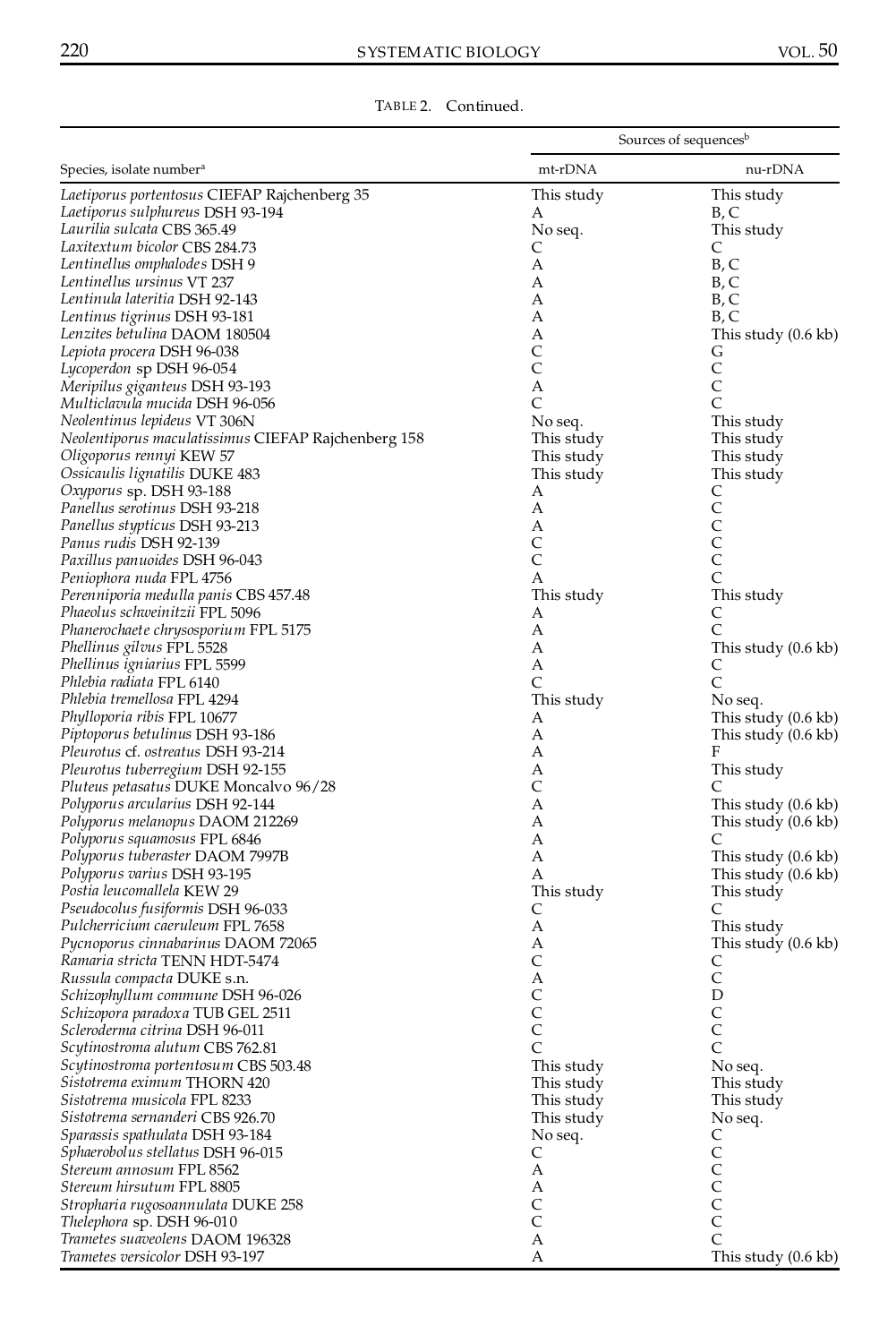|                                      |            | Sources of sequences <sup>b</sup> |
|--------------------------------------|------------|-----------------------------------|
| Species, isolate number <sup>a</sup> | mt-rDNA    | nu-rDNA                           |
| Tremella foliacea                    | No seq.    | H                                 |
| Trichaptum abietinum FPL 8973        | А          |                                   |
| Tulasnella pruinosa DAOM 17641       | This study | No seq.                           |
| Tulasnella violea DAOM 222001        | This study | No seq.                           |
| Tulostoma macrocephala FH Long 10111 |            |                                   |
| Typhula phacorhiza DSH 96-059        |            |                                   |
| Tyromyces chioneus KEW 141           | This study | This study                        |
| Vararia insolita CBS 667.81          | This study | This study                        |
| Wolfiporia cocos FPL 4198            | This study | This study                        |

TABLE 2. Continued.

<sup>a</sup> Applies only to sequences generated in our laboratory. Prefixes indicate origin of isolates: CBS = Centraalbureau voor Schimmel-<br>cultures, Baarn, The Netherlands; DAOM = Canadian Collection of Fungal Cultures, Ottawa, David S. Hibbett; DUKE = Duke University Mycology culture collection and herbarium, Durham, NC; EMP = personal herbarium, of Elizabeth M. Pine; FCUG = Department of Systematic Botany, University of Gothenberg, Sweden; FH Cambridge; FPL = USDA Forest Products Laboratory, Madison, WI; KEW = Roayl Botanic Gardens, Kew, U.K.; CIEFAP = collection of Mario Rajchenberg, Centro Forestal, Chubut, Argentina; TENN = Department of Botany, University o THORN = personal herbarium of R.G. Thorn; TUB = Department of Botany and Mycology, Tübingen University, Tübingen, Germany; VT = Department of Botany, Virginia Polytechnic Institute, Blacksburg.<br><sup>b</sup>A, Hibbett and Donoghue (

F, Gargas et al. (1995); G, Hinkle et al. (1994); H, Swann and Taylor (1995). Full-length sequences, unless indicated otherwise.

in test versions of PAUP ¤ 4.0 (4.0b1–4.0b2a; Swofford, 1999) run on Macintosh comput ers.Phylogenetic treeswere inferredby using a two-step search protocol based on strate gies described by Olmstead et al. (1993) and Maddison et al. (1992). In the first step of the analyses, 100 or more heuristic searches were performed, with random taxon addition se quences, MAXTREES set to autoincrease, TBR branch swapping, and retention of no more than two shortest trees per replicate. In the second step of the analyses, the shortest trees from the first step were used as starting trees for TBR branch swapping with MAX- TREES set to 3,000. This general search protocol was followed in all parsimony analyses

(except those in the incongruence length difference [ILD] test, see below), varying only the number of replicate heuristic searches in the first step of the analysis. Topological robustness was estimated by bootstrap analysis (Felsenstein, 1985; Sanderson, 1995). Bootstrap analyses used 100 replicate heuristic searches, each with one random taxon addition sequence, TBR branch swapping, and retention of one tree per replicate.

Before combining the nu-rDNA and mt rDNA data, we performed a series of analy ses to assess the combinability of the data, using a 123-taxon core dataset that excluded all taxa thatlackedeither nu-rDNA ormt-rDNA data. Global and local tests of combinability

TABLE 3. Relative proportions of sampled species compared with described species.

| Category                        | No. of species<br>sampled in this study | Estimated actual<br>proportions <sup>a</sup> |  |
|---------------------------------|-----------------------------------------|----------------------------------------------|--|
| Polyporoid clade                | $47(36.2\%)$                            | $1,350(10\%)$                                |  |
| Euagarics clade                 | $22(16.9\%)$                            | 8,425(65%)                                   |  |
| Bolete clade                    | $3(2.3\%)$                              | 840 (7%)                                     |  |
| Thelephoroid clade              | $2(1.5\%)$                              | 240(2%)                                      |  |
| Russuloid clade                 | $26(20.0\%)$                            | 1,000(8%)                                    |  |
| Hymenochaetoid clade            | $10(7.7\%)$                             | 630(5%)                                      |  |
| Cantharelloid clade             | $10(7.7\%)$                             | 170 (1%)                                     |  |
| Gomphoid-phalloid clade         | $6(4.6\%)$                              | 350(3%)                                      |  |
| Incertae sedis                  | $4(3.1\%)$                              |                                              |  |
| Saprotrophic/pathogenic species | $115(88.5\%)$                           | 8,500(65%)                                   |  |
| Brown rot species               | 21 $(18.3\%)^b$                         | $106 (7%)^c$                                 |  |

<sup>a</sup>Estimates of total diversity of described species of homobasidiomycetes from Hibbett and Thorn (2001), based on species counts in Hawksworth et al. (1995), except where noted.

<sup>b</sup>Proportion of brown rot fungi calculated as percentage of saprotrophic/pathogenic species in the dataset.

<sup>c</sup>Proportion of brown rot fungi calculated as percentage of wood decaying homobasidiomycetes in North America (from Gilbertson, 1980).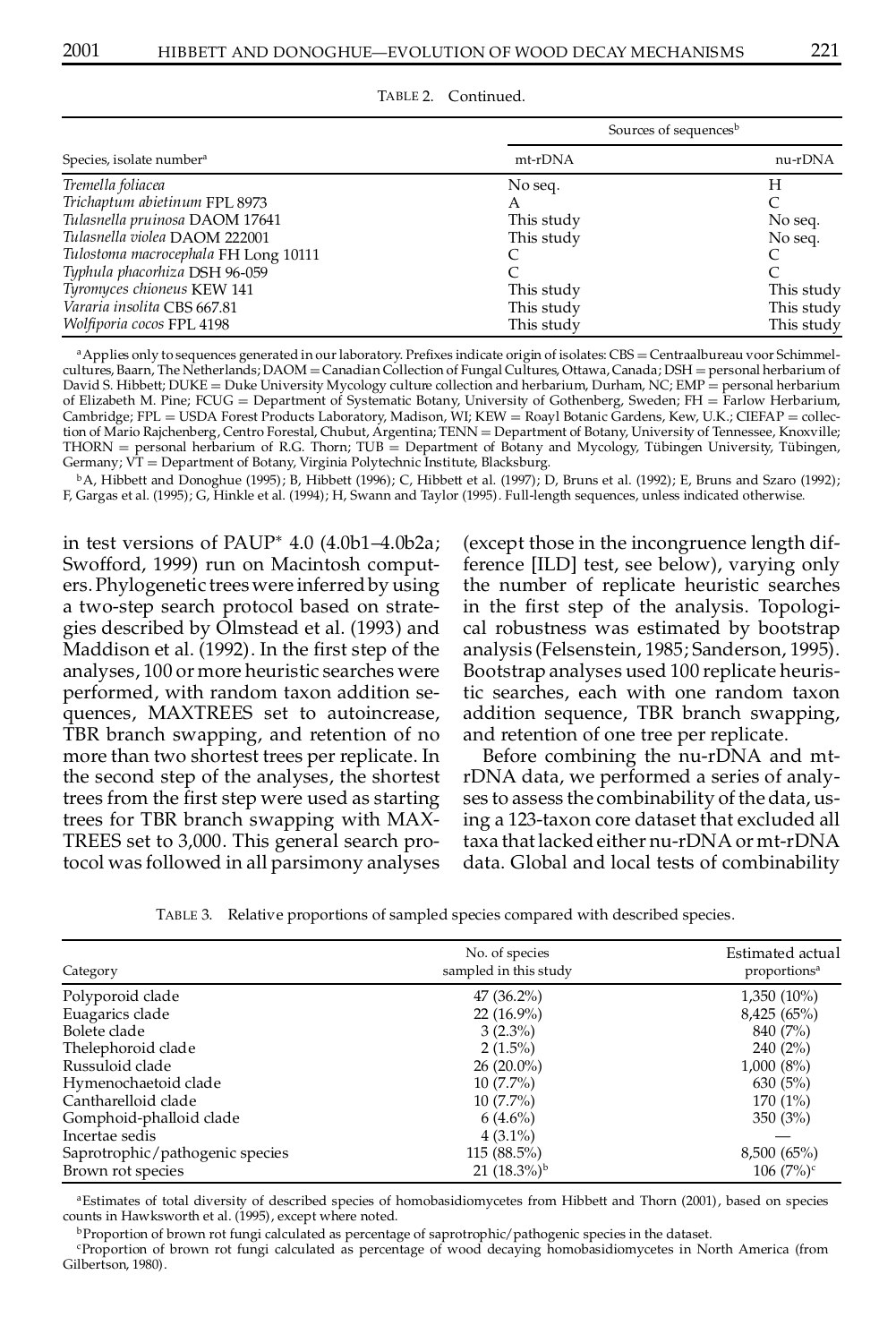were performed. To assess the global test of combinability we used the ILD test of Far ris et al. (1994, 1995), implemented as the partition homogeneity test in PAUP\*, with u 100 replicates and all nucleotide positions included.

Local tests of incongruence were con ducted to evaluate positive conflict involving individual nodes in trees derived from the independent data partitions. The first step in this process was to perform inde pendent analyses of the mt-rDNA and nu rDNA data partitions in the core dataset. The basic two-step search protocol outlined above was used, with 100 replicate searches in step one of the analysis. Bootstrap analy ses were performed as described above. We evaluated conflicting nodes in the mt-rDNA and nu-rDNA trees, that is, nodes that were supported by 70% or more of the bootstrap replicates from one data partition but were positively incongruent with the strict con sensus tree derived from the other data partition (regardless of its bootstrap support). For each potentially conflicting node, a constraint tree was constructed in MacClade ver sion 3.0 (Maddison and Maddison, 1992) that forced monophyly of that node but specified no other topological structure. Constrained phylogenetic analyses were performed using only the first step of the general search protocol (i.e., 100 replicate searches with TBR, keeping only two trees perreplicate), and the results were compared with unconstrained trees by using the Wilcoxon signed ranks test (WSR; Templeton, 1983) implemented in PAUP\*.

After testing for incongruence, the data partitions were combined and subjected to parsimony analyses. Combined analyses of the core data set (with no missing data) used 100 replicate searches in step one of the anal ysis, whereas combined analyses of the full data set (including those taxa missing either nu-rDNA or mt-rDNA data) used 5,000 repli cate searches in step one of the analysis. In the analysis ofthe fulldata set, individual islands of trees (Maddison, 1991) were delimited by swapping on the trees obtained in the first step of the analysis one at a time and using the "get trees" options to filter the remaining trees. Strict consensus trees were generated from all equally most-parsimonious trees, as well as from each set of trees representing one tree island (in analysis of the full data set only). Bootstrap analyses were performed

as described above. Transition/transversion ratios for the nu-rDNA and mt-rDNA data partitions were inferred with parsimony by using MacClade.

Constrained analyses of the full data set were performed to evaluate two alternative phylogenetic hypotheses that are suggested by morphology, as well as by decay mode and mating system characters. Constrained analyses used 1,000 replicate searches in step one of the analysis. Results of constrained and unconstrained analyses were compared by the WSR test. In each constrained analy sis, only one node was constrained at a time. Constraint one forced *Gloeophyllum sepiarium, Heliocybe sulcata*, and *Neolentinus lepi deus* to form a monophyletic group (hereafter referred to as the "*Gloeophyllum* clade") and a group of 14 other species, mostly polypores, that we call the "*Antrodia* clade" (see Results and Discussion). *Gloeophyllum, Neolentinus*, and *Heliocybe* share several characters with (most) members ofthe *Antrodia* clade, including production of a brown rot and bipolar mating system.

Constraint two forced monophyly of the members of the polyporoid clade, *Gloeophyllum* clade, euagarics clade, bolete clade, thelephoroid clade, and russuloid clade. This constraint reflects a hypothesis of higherlevel phylogenetic relationships of homoba sidiomycetes, based on an analysis of four rDNA regions (nuclear and mitochondrial large and small subunit rDNA) in a subset of the taxa used in this study (Hibbett, un published). This constraint is also congru ent with comparative data on the ultrastructure of septal pores. As far as we know, all members that have been investigated of the groups united by this constraint have perfo rated parenthesomes (membrane-bound or ganelles that flank septal pores). In contrast, all members of the hymenochaetoid, cantharelloid, and gomphoid–phalloid clades that have been investigated, as well as many heterobasidiomycetes, have nonperforated parenthesomes—which appears to be the plesiomorphic condition of the homobasidiomycetes (Hibbett and Thorn, 2001).

### *Character Coding and Ancestral State Reconstruction*

Ancestral states in decay mode, mating system, and substrate range characters were estimated with parsimony by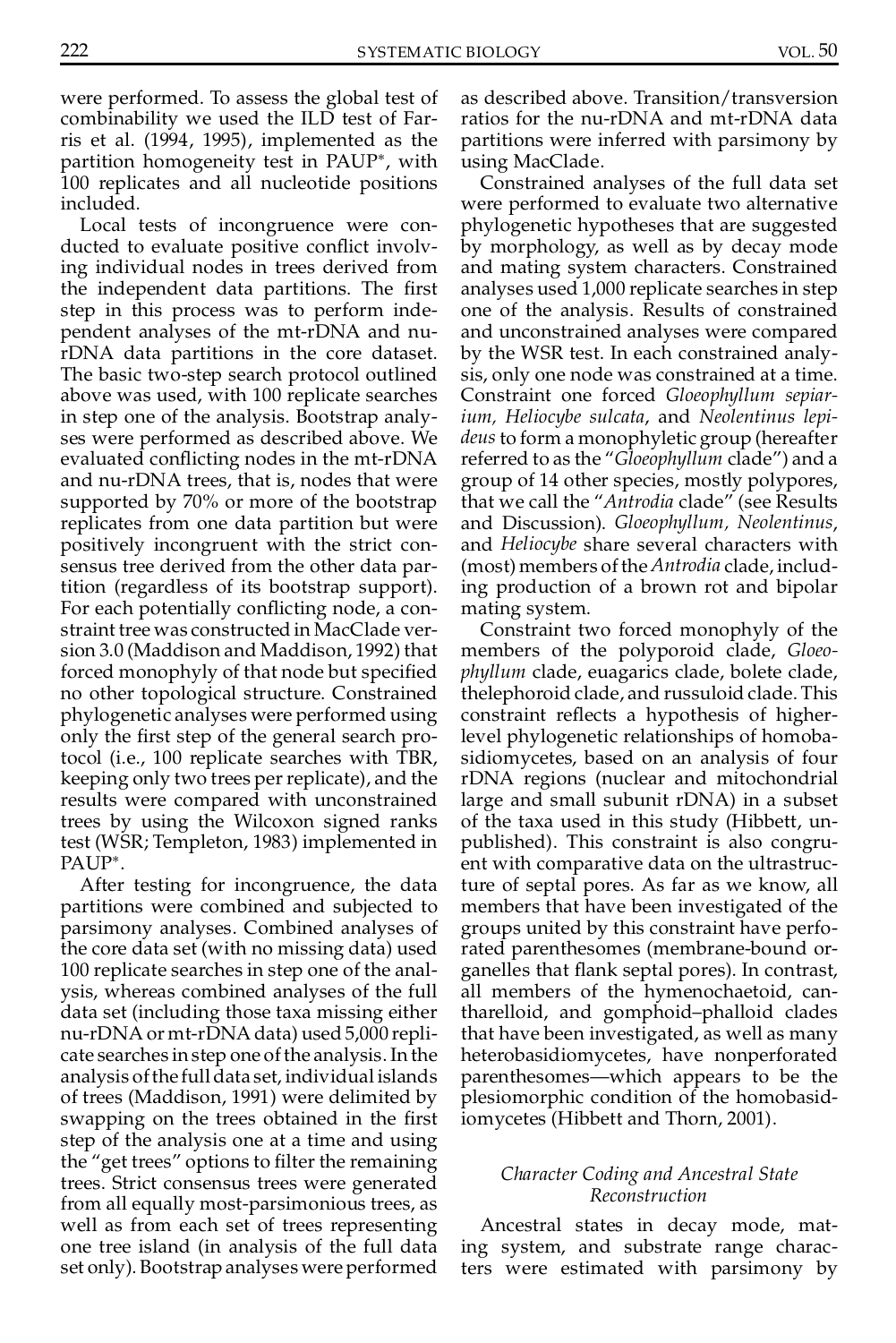using MacClade (Maddison and Maddison, 1992). Characters were scored from literature sources (listed in the Appendix). In a few cases, we had to score species on the basis of reports regarding putatively closely related species. Thus, the mating type of *Stropharia rugosoannulata* was based on re ports about *S. merdaria, S. semiglobata*, and *S. umbonatescens*; the mating type of*Dacrymyces chrysopsermus* was based on *Cerinomyces spp*.; the mating type of *Dentocorticium sulphurellum* was based on *D. ussuricum*; and all char acters of *Vararia insolita* were based on *V. sphericospora* and other *Vararia species*.

All characters were scored in binary form. "Decay mode"  $(0 = \text{white rot}, 1 = \text{brown rot})$ was scored as missing  $(=$  uncertain) for 23 species, including 12 of 15 ectomycorrhizal species in the data set. However, the ectomy corrhizal species *Amanitamuscaria*, whichhas been shown to degrade lignin (Trojanowski et al., 1984), was scored as having white rot. "Mating type"  $(0 = \text{tetrapolar}, 1 = \text{bipolar})$ was scored as missing in 73 species, including four species that have been reported to be homothallic or simply heterothallic.

Two alternative characters were scored to represent substrate range. The first character, "conifer decay ability," was based on whether a species has ever been reported growing on conifer wood substrates  $(0 = not$ reported on conifer wood;  $1$  = reported on conifer wood). Ectomycorrhizal species were scored as 0. Two species for which data are insufficient were scored as missing: *Scytinostroma aluta* and *Multiclavula mucida*. The alternative character, "conifer exclusivity,"was based on whether a species occurs exclu sively as a saprotroph on conifer wood  $(0 =$ not exclusively on conifers,  $1 =$  exclusively on conifers). No taxa were scored as missing. The two codings of substrate range differed in their treatment of taxa that occur on both conifers and hardwoods. Such taxa are coded 1 under conifer decay ability, whereas under conifer exclusivity they are coded 0.

Ancestral state reconstructions were performed for each character on trees derived from the unconstrained analysis of the full data set, as well as those derived from both of the constrained analyses. Each optimization was performed for a range of five loss: gain cost ratios (3:1, 2:1, 1:1, 1:2, 1:3), which were implemented by using step matrices. The goal of these exercises was to explore the sen sitivity of ancestral state reconstructions to

alternative tree topologies (Donoghue and Ackerly, 1996) and assumptions regarding the cost of gains versus losses (Ree and Donoghue, 1999).

### *Correlation Analyses*

We investigated potential correlations among three sets of organismal attributes: decay mode, mating system, and substrate range. Because there were two alternative codings of substrate range (conifer decay ability vs. conifer exclusivity), five pairwise interactions among characters had to be con sidered. In each case, there was no a priori hypothesis about which character in the pair should be considered dependent and which independent. Thus, 10 classes of comparative analyses could have been performed. To identify the pairs of characters that were most likely to be correlated, we inspected an cestral state reconstructions on tree 1 from the first island of trees discovered in the unconstrained analysis of the full data set, as suming equally weighted losses and gains. When the pattern of changes exhibited by a pair of characters suggested a causal relationship might exist between them, we tested the correlation by using the CCT, based on the most-parsimonious resolutions (MPRs) obtained with equally weighted losses and gains (Donoghue, 1989; Maddison, 1990; Maddison and Maddison, 1992; see below for details). Correlations found to be significant with the CCT were also evaluated by using the ML test in Discrete (Pagel, 1994; see below).

The CCT was performed with 1,000 sim ulations, MINSTATE character state recon struction, and "compensation" set to 1. Sig nicance was assessed by determining the probability of observing as many as, or more than, the inferred number of gains (and any number of losses) in the dependent character nested within the "distinguished" clades (Maddison and Maddison, 1992). Initial *P* values were multiplied by the number of tests to correct for multiple tests.

Often, we found more than one MPR for at least one of the characters in a pair. In addition, some reconstructions suggested changes in both the dependent and indepen dent character along the same branch. In such cases, we performed the CCT by using two different MPRs, choosing those that maxi mized gains or losses, and used different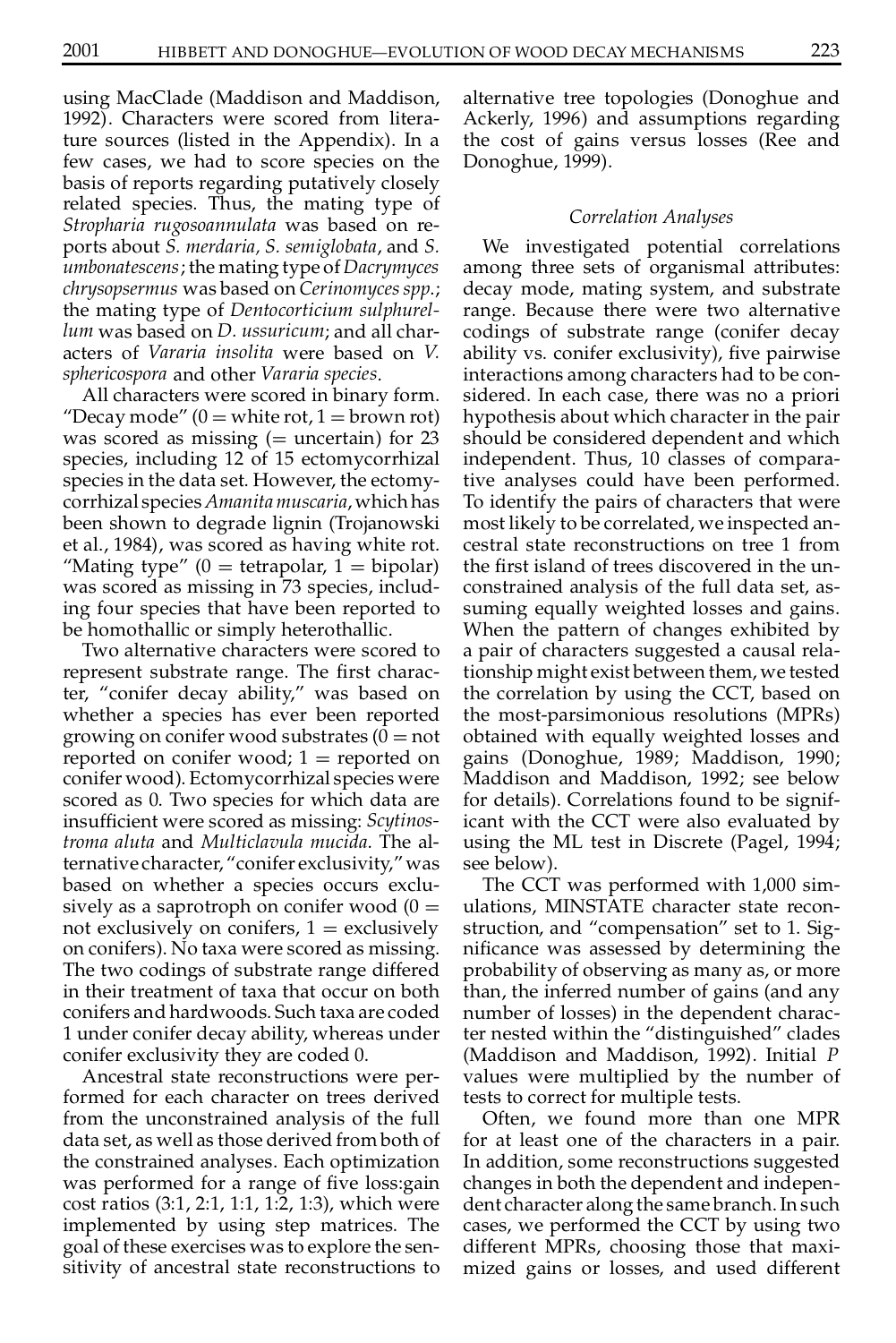terns of character evolution that were most likely or least likely to support a correlation (Maddison and Maddison, 1992). We also ex amined the sensitivity of our results to alter native tree topologies; when significant results were obtained for tree 1 from island 1, we repeated the test, using one tree from each of the six other independent islands of most parsimonious trees from the unconstrained analysis, as well as one tree from each of the two constrained analyses.

We used the ML method of Pagel (1994, 1997), implemented in Discrete (running un der Windows NT), to evaluate the hypoth esis that possession of brown rot promotes shifts onto conifer substrates (which was sug gested by the CCT; see Results and Discus sion). Discrete requires that all terminal taxa be scored for the characters of interest. Therefore, we coded the 23 species with missing values for wood decay according to the states inferred by using equally weighted parsi mony optimization. The test was performed with tree 1 from the unconstrained analysis and with branch lengths set equal to the numbers of nucleotide substitutions inferred by parsimony. However, because Discrete does not tolerate zero-length branches, two zerolength terminal branches (leading to *Wolporia cocos* and *Laurilia sulcata*) were set to one step. Finally, the branch connecting the out group *Dacrymyces* to the rest of the taxa was arbitrarily rooted at its midpoint.

Discrete infers a model of evolution for two characters. The model parameters that Dis crete estimates are the instantaneous transformation probabilities for each character, given a particular state in the other character; two characters would have eight sepa rate parameters (Pagel, 1994). We estimated two models of evolution. In the first model, the probability of a gain in conifer exclusivity is independent of the state of wood de cay. Accordingly, the parameter that defines the probability of a gain of conifer exclusivity when decay mode  $=$  white rot was restricted to being equal to the parameter that defines the probability of a gain of conifer exclusivity when decay mode  $=$  brown rot. Thus, there are seven free parameters in the first model. In the second model, the parameters are not restricted to being equal, which allows the probability of transformations to conifer exclusivity to vary according to the state of wood decay. The second model has eight free parameters. A branch-scaling pa rameter was also estimated for both classes of models. Thus, the two models are nested and have eight and nine free parameters, re spectively (Pagel, 1994). The analysis for each model was repeated 10 times (with up to 25 iterations of the maximization steps in each analysis), and the optimal likelihood scores, *L*(*D*8) and *L*(*D*9), for each model were com pared. The likelihood ratio statistic is twice the difference in  $-\log L$  and is  $\chi^2$  distributed with one degree of freedom (Pagel, 1994).

### RESULTS AND DISCUSSION

#### *Sequence and Alignment Characteristics*

In most isolates, PCR products of nu rDNA were  $\sim$ 1.8 kb. However, as described previously (Hibbett, 1996), five species (*Lentinellus omphalodes, L. ursinus,Clavicorona pyxidata, Panellus stypticus*, and *Laetiporus portentosus*) have group 1 introns of  $\sim$ 400 bp, which are inserted at the same position in all species and were excised before alignment. In most taxa, the nu-rDNA sequences could be aligned with little ambiguity across their entire length. However, the nu-rDNA of *Cantharellus tubaeformis* contained three hyper variable regions of 54, 114, and 91 bp that could not be aligned to the other taxa in the study. After excluding the hypervariable re gions of *Cantharellus* and trimming »45 bp from the start and end of the alignment, the usable nu-rDNA sequences were 1,820 bp, including 737 (40%) variable positions and 434 (24%) parsimony-informative positions. The transition/transversion ratio in the nu rDNA data partition (inferred with parsi mony, based on tree 1 produced in the com bined analysis of the full data set) was 1.895.

PCR products of mt-rDNA ranged from  $\sim$ 500 bp to  $>$ 1 kb. This length variation reflects insertions and deletions in three hypervariable regions that are interspersed among four relatively conserved regions. This pattern of variable and conserved regions in mitochondrial small subunit rDNA has been described previously in fungi and other or ganisms (Gray et al., 1984; Bruns and Szaro, 1992; Hibbett and Donoghue, 1995). Se quences from the hypervariable regions were too divergent to be aligned except among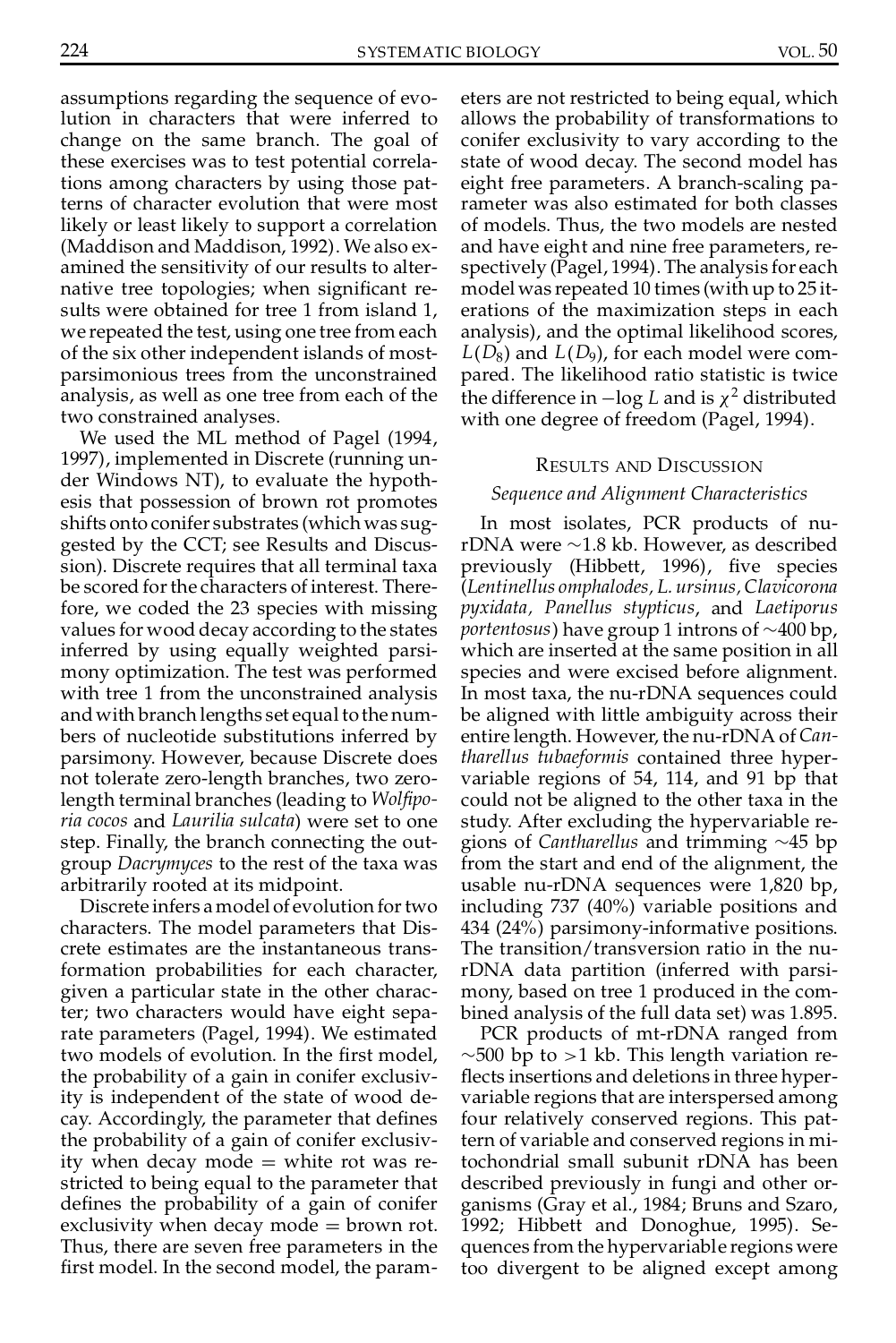the most closely related taxa. Sequences of the conserved regions were aligned sepa rately in four blocks, as described previ ously (Hibbett and Donoghue, 1995). The total aligned length of the conserved regions of mt-rDNA was 509 bp. Within the conserved regions, three regions of 6, 11, and 40 bp were deemed ambiguously aligned and were excluded from the analysis. After we ex cluded these regions and trimmed  $\sim$ 40 bp from the start of the alignment, the usable mt-rDNA sequences were 418 bp, including 339 (81%) variable positions, of which 267 (64%) were parsimony-informative. The inferred transition/transversion ratio in the mt-rDNA data partition was 0.881.

# *Independent Analyses and Tests of Combinability*

Independent analyses of nu-rDNA or mt rDNA each recovered large numbers of trees. The first step of the independent analysis of the nu-rDNA partition found two trees of 3,048 steps, which were hit once in 100 repli cates. TBR swapping on these trees with MAXTREES set to 3,000 produced 3,000 trees of 3,047 steps (consistency index  $[CI] = 0.343$ , retention index  $[RI] = 0.534$ . The first step of the analysis of the mt-rDNA partition found four trees of 2,890 steps in two replicates. TBR swapping on these trees with MAXTREES set to 3,000 produced 3,000 trees of 2,888 steps (CI  $= 0.229$ , RI  $= 0.548$ ). Results of the ILD test suggested that the nuclear and mitochondrial data partitions are significantly heterogeneous. The sum of the tree lengths from analyses of the original partitions (6,032 steps) was 69 steps shorter than the smallest sum of tree lengths from random partitions  $(6,101-6,198 \text{ steps}; P = 0.01).$ 

Because the ILD test suggested that the data partitions were heterogeneous, we performed constrained analyses with the WSR test in an effort to identify incongruent place ments of taxa or clades, which might re flect different phylogenetic histories among the nuclear and mitochondrial rDNAs (de Queiroz et al., 1995). Eight nodes in the nu rDNA tree that were supported by 70% or more of the bootstrap replicates positively conflict with the strict consensus of the mtrDNA trees. Eight constrained analyses of the mt-rDNA partition were performed, each forcing the mt-rDNA tree to resolve one of the strongly supported conflicting nodes resolved by the analysis of nu-rDNA partition. Constrained analyses produced from one to eight trees each, ranging from 2,890 to 2,896 steps (2 to 8 steps longer than the uncon strained trees). None of the constrained trees was rejected by the WSR test  $(P = 0.467-$ 0.925). Results of using the reciprocal analy ses for the nu-rDNA data partition were similar. Eight nodes in the mt-rDNA tree that were supported by 70% or more of the boot strap replicates positively conflict with the strict consensus of the nu-rDNA tree. Con strained analyses of the nu-rDNA data partition generated two to four trees each, which ranged from 3,049 to 3,055 steps (2 to 8 steps longer than the unconstrained trees), none of which was rejected by the WSR test ( $P =$ 0.382–0.981). Thus, even though the ILD test suggested that the mitochondrial and nu clear data partitions are significantly heterogeneous, using the WSR test we were un able to detect individual strongly conflicting nodes, which might reflect hybridization, lineage sorting, or horizontal transmission, and therefore we could not identify taxa or se quences that could have been pruned from the dataset to eliminate conflict (de Queiroz et al., 1995).

The significant result of the ILD test does not necessarily indicate that the nu-rDNA and mt-rDNA data partitions have differ ent underlying phylogenies. Studies by Sullivan (1996) and Cunningham (1997) with empirical data from "known" phylogenies suggest that strong process heterogeneity (different rates of evolution) among datasets with identical histories (e.g., first and second vs. third codon positions, or linked mitochondrial genes) can cause the ILD test to indicate that the data sets are significantly heterogeneous. In the present study, the greater frequency of variable positions in mtrDNA (81%) than nu-rDNA (40%), and the much lowerinferred transition/transversion ratio in mt-rDNA (0.881) than in nu-rDNA (1.895), suggest that the mt-rDNA evolves faster than the nu-rDNA. Because we could not detect strong incongruence among in dividual nodes in the nu-rDNA and mt rDNA trees with the WSR test, we infer that the results of the ILD test reflect evolutionary rate heterogeneity between the nu-rDNA and mt-rDNA.

On the basis of simulation studies, Bull et al. (1993) suggested that combining data sets with strong process heterogeneity can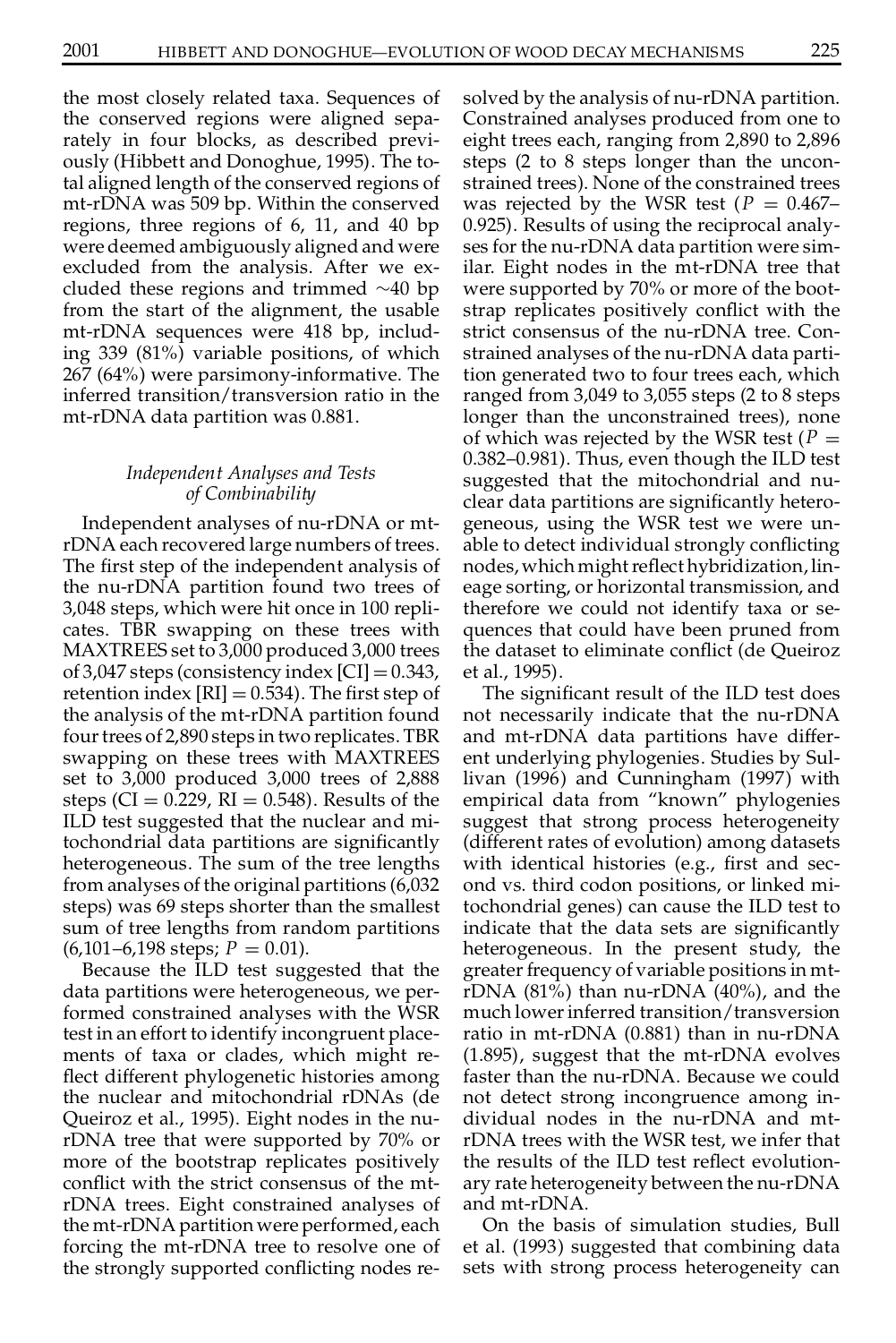reduce phylogenetic accuracy. However, using empirical data sets, Sullivan (1996) and Cunningham (1997) found that phylogenetic accuracy may be improved in combined analyses of data sets with strong process het erogeneity, even when the ILD test suggests that the data sets should not be combined. Sullivan (1996) suggested that the simulated sequence data in the study of Bull et al. (1993) may not realistically reflect the distribution of rate variation within and between real genes. Given the findings of Sullivan (1996) and Cunningham (1997), we do not think our ILD test results warrant keeping the mt rDNA and nu-rDNA data separate.

### *Combined Analyses*

*Combined analyses of the core dataset.*—Step one of the combined analysis of the core data set found two trees of 6,161 steps. TBR swapping on these trees produced 220 trees of 6,154 steps (CI = 0.277, RI = 0.517). The combined analysis recovered fewer equally most-parsimonious trees than either inde pendent analysis and provided more phylo genetic resolution. One hundred seven nodes were resolved in the strict consensus of the combined analysis, whereas 85 nodes were resolved in the strict consensus of the inde pendent analysis of the nu-rDNA partition and 91 nodes were resolved in strict con sensus of the independent analysis of the mt-rDNA partition. In addition, the com bined analysis recovered more strongly sup ported nodes, as measured by bootstrapping, than either independent analysis. In the combined analysis, the 50% majority rule boot strap consensus tree had 54 nodes resolved, with 34 nodes supported by at least 75%. In contrast, in the nu-rDNA–only analysis, the 50% majority rule consensus tree had 31 nodes resolved, with 19 receiving 75% or better bootstrap support; in the mt-rDNA– only analysis, the 50% majority rule consen sus tree had 36 nodes resolved, with 18 nodes receiving 75% or better support. These results suggest that the combined data set has a stronger phylogenetic signal than either independent data set. Similar results were obtained by Soltis et al. (1998), who found that combined analyses of linked chloroplast genes produced trees with greater resolution and support (and had faster run times) than independent analyses, even though the ILD test suggested that the genes represented heterogeneous data partitions.

*Combined analyses of the full data set.*—Step one of the combined analysis of the full data set found 18 trees of 6,421 steps. TBR branch swapping on these trees produced 1,720 trees of  $6,\overline{4}21$  steps (CI = 0.273, RI = 0.526), which occur in seven TBR islands. The two largest islands (with 440 and 880 trees) were hit twice in the first step of the analysis, but the other islands (with 40 to 160 trees each) were hit only once.

The strict consensus of all equally most parsimonious trees has a 17-way poly chotomy near the base of the homobasidiomycetes (Fig. 1). Inspection of the strict consensus trees from each of the tree islands showed that the reason for this poly chotomy is that *Dendrocorticum roseocarneum, Gloeocystidiellum porosum*, and the *Gloeophyllum* clade occur in widely separated parts of the tree in different islands (described below; Fig. 2). These taxa were pruned from the trees and the strict consensus was recalculated in PAUP ¤ (no redundant trees were cre ated by pruning; the pruned consensus tree is not shown). In the consensus of the pruned trees, the eight major clades of homobasidiomycetes described by Hibbett and Thorn (2001) were resolved. These eight clades are also resolved in the majority rule bootstrap tree from analyses that include all taxa, with the following levels of support: polyporoid clade  $= 27\%$ , euagarics clade  $= 93\%$ , bolete clade  $= 89\%$ , thelephoroid clade  $= 99\%$ , russuloid clade =  $49\%$ , hymenochaetoid clade =  $80\%$ , cantharelloid clade =  $74\%$ , and gomphoid–phalloid clade  $= 100\%$ (Fig. 1).

In islands 1–4 and 6 (totaling 1,600 trees), *G. porosum* is in the russuloid clade (nested with *Laxitextum bicolor* and *Dentipellis sepa rans*), but in islands 5 and 7 (totaling 120 trees), this species is in the polyporoid clade (Figs. 1, 2). Consequently, the polyporoid and russuloid clades partially collapse in the strict consensus of all equally parsimonious trees. When *G. porosum* was excluded from the analysis, bootstrap support for the rus suloid clade increased to 76% and support for the polyporoid clade rose to 36% (lev els of support for the other major clades were not substantially changed; Fig. 1). Sev eral anatomical characters suggest that *G. porosum* is closely related to *L. bicolor* and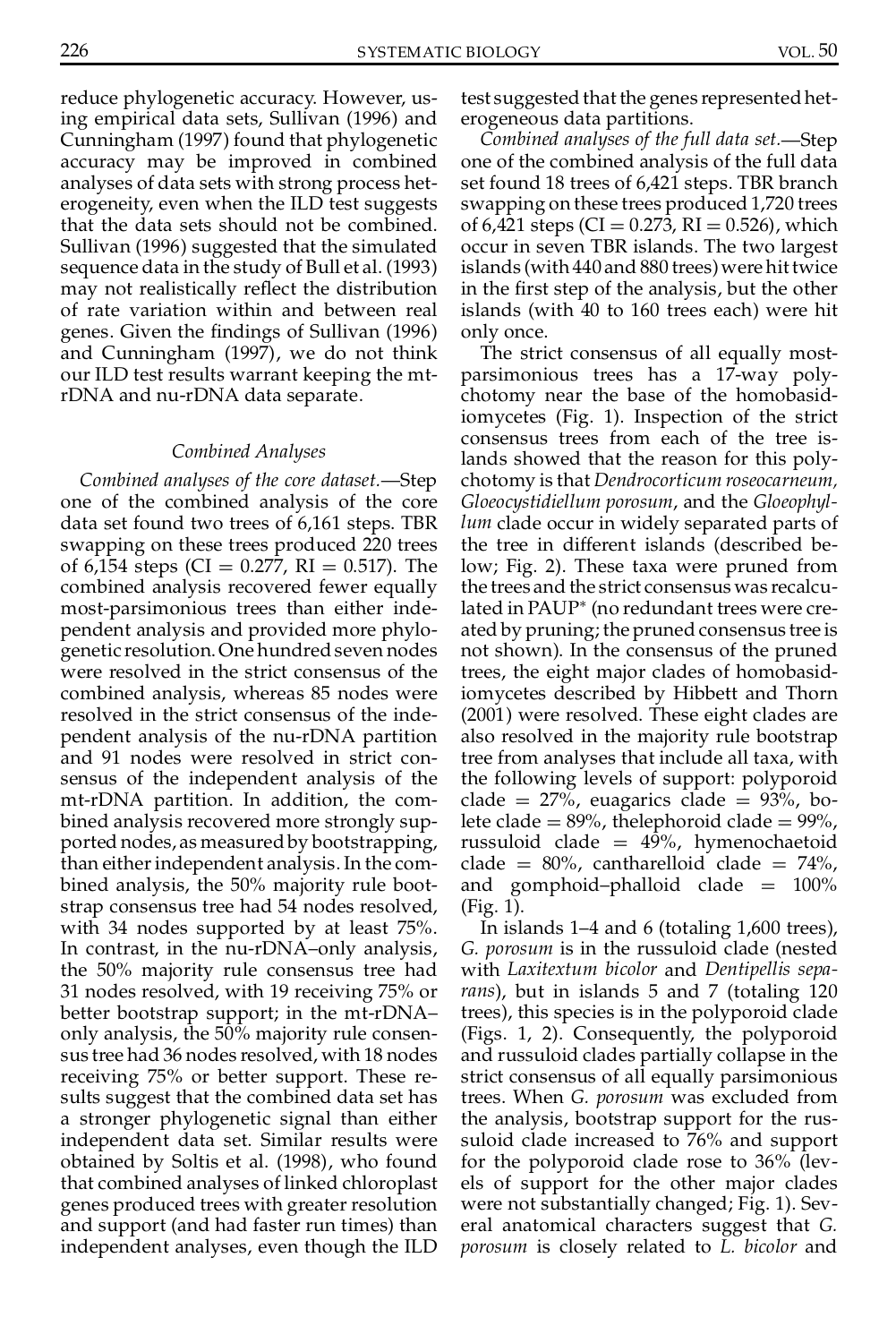

FIGURE 1. Strict consensus of 160 trees (6,421 steps, CI = 0.273, RI = 0.0.526) in island 1 of combined analyses of mt-rDNA and nu-rDNA, including all taxa. Numbers above branches are bootstrap frequencies. Bootstrap values <50% are not shown, unless the clade is discussed in the text. The parenthetical bootstrap values for the polyporoid clade (36%) and russuloid clade (76%) are from analyses that exclude *Gloeocystidiellum porosum*. Asterisks indicate nodes that collapse in the strict consensus of all 1,720 equally parsimonious trees. Arrow indicates the position of the *Gloeophyllum* clade plus *D. roseocarneum* in islands 2–7 (1,560 trees). Bracketed groups are discussed in text. The topology of the polyporoid clade is shown in Figure 2.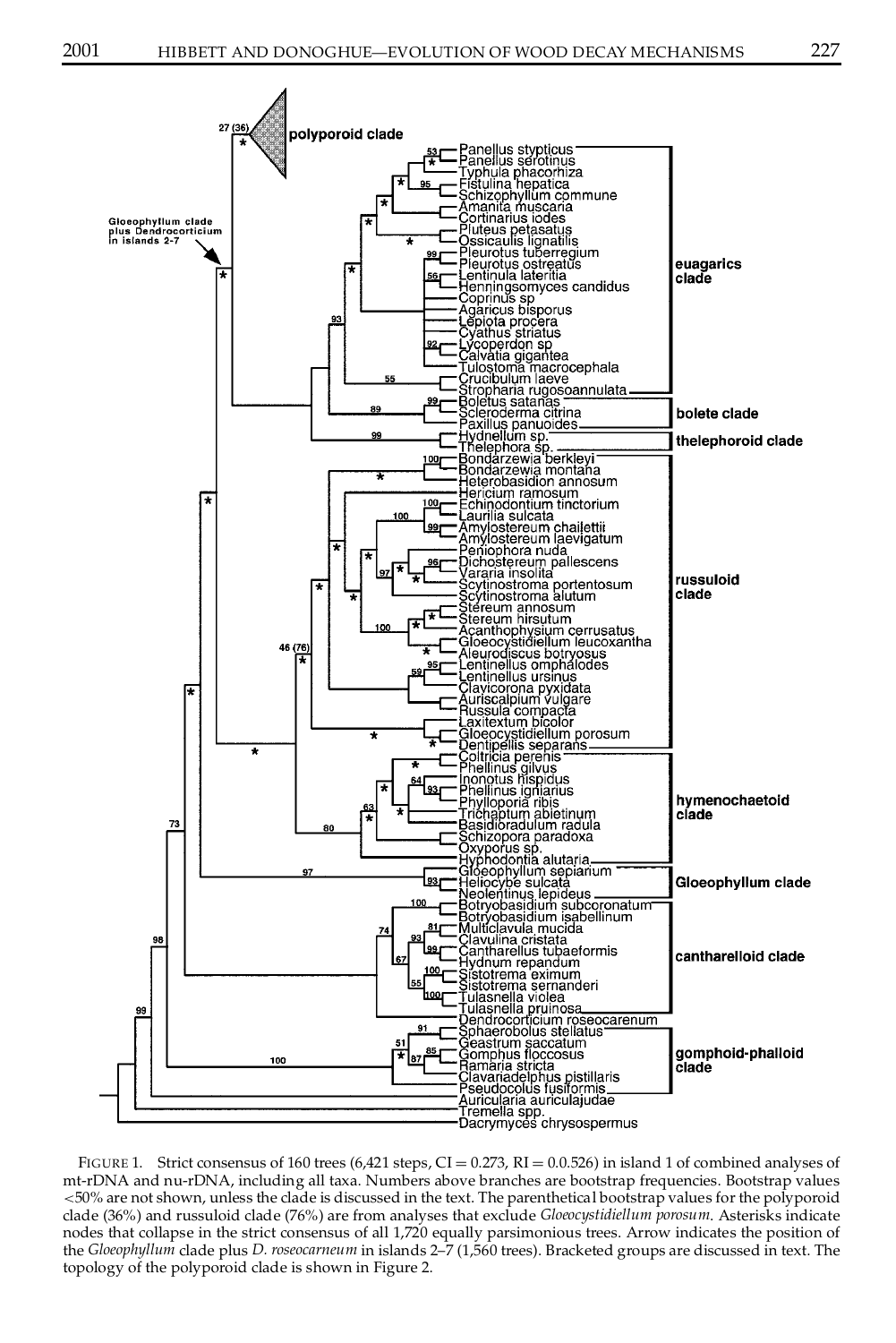

FIGURE 2. Strict consensus of 160 trees (6,421 steps, CI = 0.273, RI = 0.0.526) found in island 1 of combined analyses of mt-rDNA and nu-rDNA, including all taxa for the polyporoid clade only. Arrow indicates position of *G. porosum* in islands 5 and 7 (120 trees). The position of the polyporoid clade relative to other taxa is indicated in Figure 1. Other symbols as in Figure 1.

*D. separans* in the russuloid clade, sharing the presence of "gloeoplerous" hyphae or cystidia (which have an oily, refractive content), amyloid spores (which turn blue in iodine reagent), elliptic spores with minute spines (in *G. porosum* and *L. bicolor* only), a resupinate fruiting body, and a smooth hy menophore (in *G. porosum* and *L. bicolor* only; *D. separans* has a toothed hymenophore). In constrast, no distinctive morphological char acters support placement of *G. porosum* in the polyporod clade. The russuloid clade was supported as monophyletic by the nu rDNA data alone but not by the mt-rDNA data alone. *Gloeocystidiellum porosum* lacks nu-rDNA. We speculate that the destabilizing effect of including *G. porosum* would be mitigated by including nu-rDNA data for this taxon.

In islands 2–7 (1,560 trees), *Dendrocorticium* isthe sister group of the *Gloeophyllum*

clade, and the combined *Dendrocorticium– Gloeophyllum* clade is the sister group of the thelephoroid, bolete, euagarics, and poly poroid clades (Fig. 1). However, in island 1 (160 trees), *Dendrocorticium* is the sister group of the cantharelloid clade, and the *Gloeophyllum* clade is the sister group of the thelephoroid, bolete, euagarics, and polyporoid, hymenochaetoid, and russuloid clades (Fig. 1). As a result, the higher-order relationships among the eight major clades are poorly resolved in the strict consen sus of all trees (Fig. 1). Unlike *G. porosum*, the ambiguous placements of *D. roseocarneum* and the *Gloeophyllum* clade cannot be attributed to missing data. All of these species have both nu-rDNA and mt-rDNA sequences, except *Neolentinuslepideus*, which has only nu-rDNA data. Nevertheless, *Neolentinus* is strongly supported as a member of the *Gloeophyllum* clade (as the sister group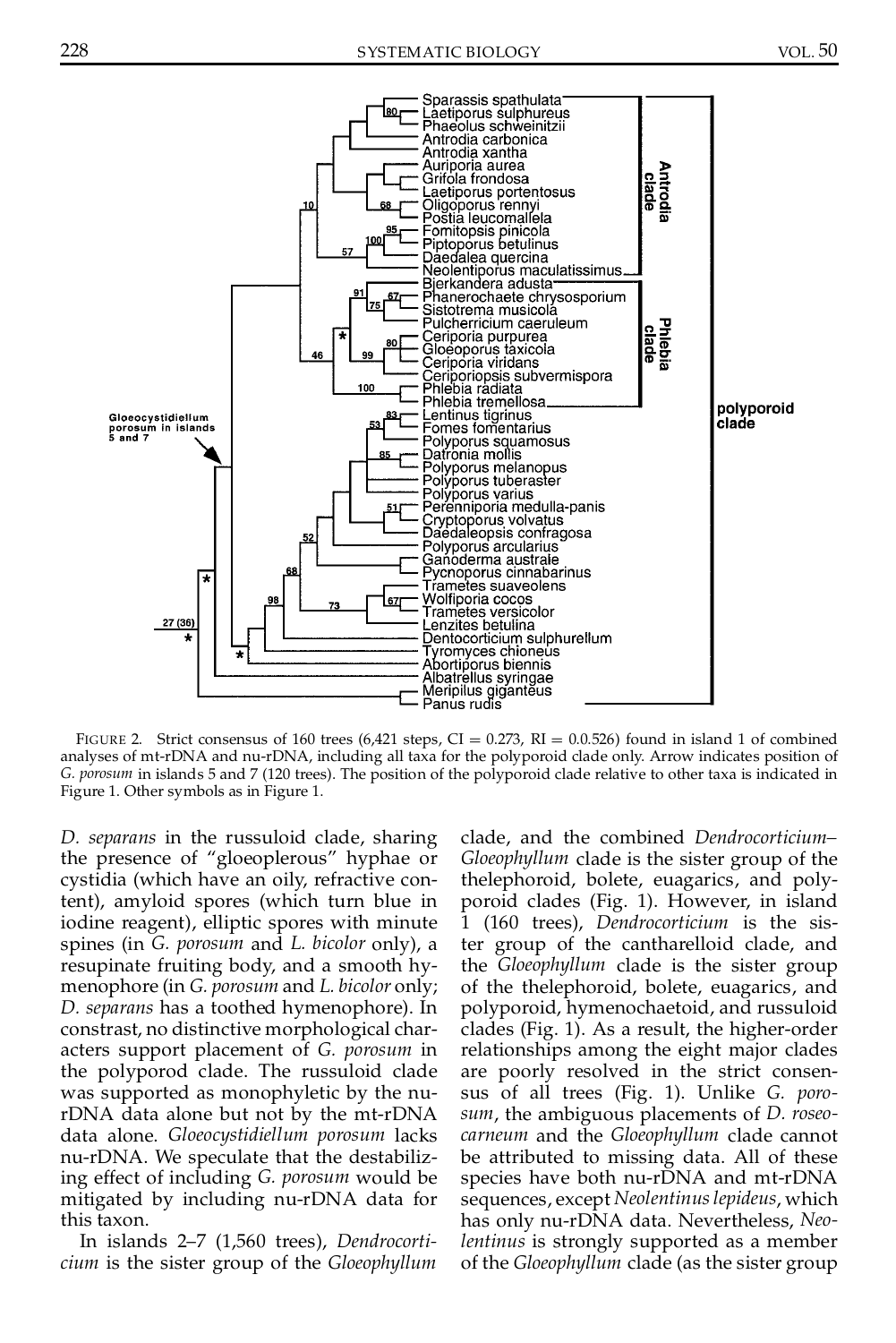of *Heliocybe sulcata*), which is consistent with expectations based on morphology (Pegler, 1983; Redhead and Ginns, 1985), as well as independent analyses of nu-lsu rDNA se quences (Hibbett and Vilgalys, 1993; Thorn et al., 2000).

We had no a priori expectations regarding the placement of *Dendrocorticium.* However, from its morphology, we expected the *Gloeophyllum* clade to be nested in the polyporoid clade, probably closely related to the Antro dia clade. This placement was forced under constraint one. Analyses of the full data set under constraint one produced 40 trees of 6,431 steps (10 steps longer than the optimal trees), which we compared with 70 trees that represent the seven islands of unconstrained trees (10 trees from each island). None of the constrained trees could be rejected based on the WSR test ( $P = 0.302 - 0.355$ ).

Analyses run under constraint two, which forced monophyly of homobasidiomycetes with perforate parenthesomes, produced 200 trees of 6,423 steps (2 steps longer than the optimal trees), which we tested against the same set of 70 unconstrained trees. None was rejected by the WSR test  $(P = 0.854-$ 0.946). In summary, taking morphology into account, we interpret the trees from islands 1–4 and 6 (which show *G. porosum* in the russuloid clade) as the best estimates of the phylogeny. Nevertheless, based solely on molec ular characters, trees from the other islands are equally parsimonious, and trees produced under constraints one and two cannot be rejected.

# *Character Coding and Ancestral State Reconstructions*

Parsimony-based inferences about historical patterns of character state transformations are dependent on the topology of the phylogenetic tree (Donoghue and Ackerly, 1996) and the loss:gain cost ratio that is as sumed (Ree and Donoghue, 1998; Swofford and Maddison, 1992). To assess the sensitivity of our results to these factors, we used a range of phylogenetic tree topologies and loss:gain cost ratios to perform ancestral state reconstructions (Table 4). The trees in cluded all 1,720 equally parsimonious trees from the unconstrained combined analysis of the full data set, as well as 240 suboptimal trees from the two constrained analyses. The strict consensus of the most-parsimonious trees is largely unresolved, reflecting the conflicting placements of several taxa (Figs. 1, 2). Nevertheless, most characters had only minor variation across trees in the overall number of losses versus gains inferred at a given loss:gain cost ratio (Table 4). For ex ample, the number of losses and gains in decay mode inferred under a 1:1 loss:gain cost ratio ranged from 1–2 losses and 5–7 gains across all 1,960 trees examined. In contrast, ancestral state reconstructions were often quite sensitive to variation in loss:gain cost ratios. For example, looking at tree 1

|                                                                                     |                 | Inferred losses $(1 \rightarrow 0)$ /inferred gains $(0 \rightarrow 1)$ (min-max over all trees) |                  |                 |                 |  |  |  |  |
|-------------------------------------------------------------------------------------|-----------------|--------------------------------------------------------------------------------------------------|------------------|-----------------|-----------------|--|--|--|--|
|                                                                                     |                 | for following loss: gain cost ratios                                                             |                  |                 |                 |  |  |  |  |
| Character/analysis (no. trees)                                                      | 3:1             | 2:1                                                                                              | 1:1              | 1:2             | 1:3             |  |  |  |  |
| Decay mode: $0 =$ white rot; $1 =$ brown rot                                        |                 |                                                                                                  |                  |                 |                 |  |  |  |  |
| Unconstrained (1,720)                                                               | $1 - 1/7 - 7$   | $1 - 1/7 - 7$                                                                                    | $1 - 2/6 - 7$    | $2 - 2/6 - 6$   | $2 - 17/1 - 6$  |  |  |  |  |
| Constraint 1 (40)                                                                   | $1 - 1/6 - 6$   | $1 - 1/6 - 6$                                                                                    | $1 - 2/5 - 6$    | $2 - 2/5 - 5$   | $2 - 2/2 - 5$   |  |  |  |  |
| Constraint 2 (200)                                                                  | $1 - 1/7 - 7$   | $1 - 1/7 - 7$                                                                                    | $1 - 2/6 - 7$    | $2 - 2/6 - 6$   | $2 - 2/6 - 6$   |  |  |  |  |
| Mating system: $0 = \text{tetrapolar}$ ; $1 = \text{bipolar}$                       |                 |                                                                                                  |                  |                 |                 |  |  |  |  |
| Unconstrained (1,720)                                                               | $0 - 0/6 - 6$   | $0 - 0/6 - 6$                                                                                    | $0 - 0/6 - 6$    | $0 - 10/1 - 6$  | $6 - 13/1 - 3$  |  |  |  |  |
| Constraint 1 (40)                                                                   | $0 - 0/6 - 6$   | $0 - 0/6 - 6$                                                                                    | $0 - 1/5 - 6$    | $1 - 7/2 - 5$   | $7 - 10/1 - 2$  |  |  |  |  |
| Constraint 2 (200)                                                                  | $0 - 0/6 - 6$   | $0 - 0/6 - 6$                                                                                    | $0 - 0/6 - 6$    | $0 - 10/1 - 6$  | $10 - 12/1 - 1$ |  |  |  |  |
| Conifer decay: $0 =$ unable to decay conifer wood; $1 =$ able to decay conifer wood |                 |                                                                                                  |                  |                 |                 |  |  |  |  |
| Unconstrained (1,720)                                                               | $0 - 5/35 - 51$ | $4 - 8/28 - 38$                                                                                  | $12 - 30/5 - 24$ | $27 - 43/0 - 7$ | $39 - 43/0 - 0$ |  |  |  |  |
| Constraint 1 (40)                                                                   | $1 - 3/40 - 47$ | $5 - 7/31 - 36$                                                                                  | $19 - 28/6 - 15$ | $28 - 40/0 - 6$ | $40 - 40/0 - 0$ |  |  |  |  |
| Constraint 2 (200)                                                                  | $0 - 4/37 - 51$ | $4 - 8/29 - 38$                                                                                  | $18 - 28/5 - 16$ | $28 - 41/0 - 6$ | $38 - 41/0 - 0$ |  |  |  |  |
| Conifer exclusivity: $0 =$ not limited to conifer decay; $1 =$ only on conifers     |                 |                                                                                                  |                  |                 |                 |  |  |  |  |
| Unconstrained (1,720)                                                               | $0 - 0/12 - 12$ | $0 - 0/12 - 12$                                                                                  | $0 - 4/8 - 12$   | $3 - 9/6 - 9$   | $4 - 10/6 - 8$  |  |  |  |  |
| Constraint 1 (40)                                                                   | $0 - 0/11 - 12$ | $0 - 0/11 - 12$                                                                                  | $0 - 4/8 - 12$   | $2 - 4/8 - 9$   | $9 - 21/2 - 6$  |  |  |  |  |
| Constraint 2 (200)                                                                  | $0 - 0/12 - 12$ | $0 - 0/12 - 12$                                                                                  | $0 - 3/9 - 12$   | $3 - 5/8 - 9$   | $12 - 12/5 - 5$ |  |  |  |  |

TABLE 4. Numbers of losses and gains in decay mode, mating system, and substrate range characters inferred when using different loss:gain cost ratios and tree topologies.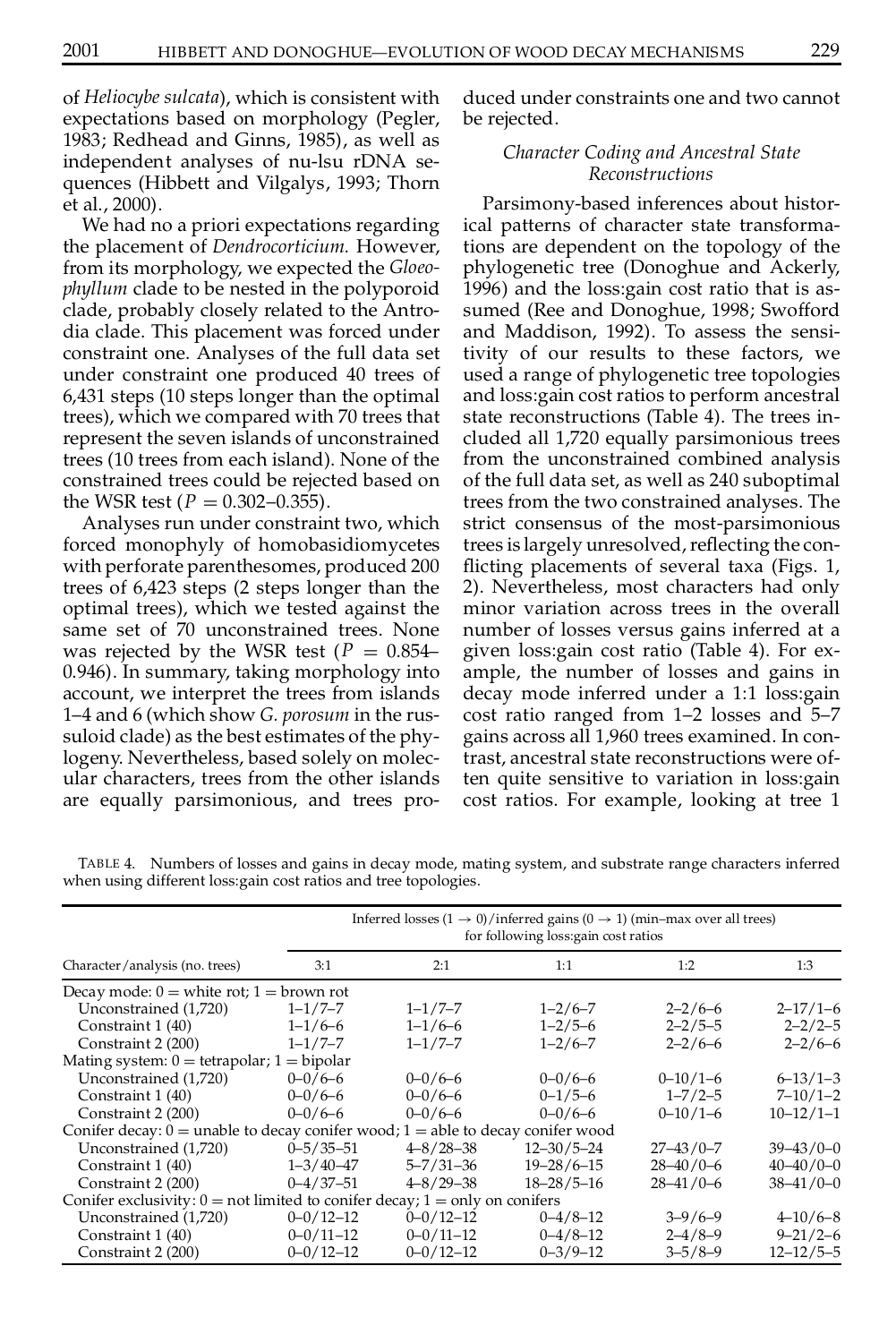from the unconstrained analysis, 1 MPR of wood decay was inferred when using a 3:1 loss:gain cost ratio, indicating 1 loss and 7 gains, but 81 MPRs were inferred when using a 1:3 loss:gain cost ratio, indicating  $2-17$  losses and  $1-6$  gains (Table 4). Thus, in this study, inferences about general patterns of character evolution are more sensitive to assumptions about loss:gain bias than to choice among plausible alternative tree topologies. The sensitivity of the ancestral state reconstructions to alternative trees and loss:gain costratios (Table 4) provides a mea sure of their robustness.

*Decay mode.—*Eighty-nine species (67%) were scored as white rot, and 21 species (16%) were scored as brown rot. All of the taxa that had been scored as missing were optimized by equally weighted par simony on unconstrained trees as having white rot (total scored plus inferred: 112 species [84%]). Gilbertson (1980) estimated that 7% of North American wood-decaying rejected by the WSR test ( $P = 0.904$ ). Again, fungi produce a brown rot. Considering only the saprotrophic or pathogenic species in our data set, 18.3% produce a brown rot, which suggests this character state is overrepre sented in our data set.

Ancestral state reconstructions on the un constrained trees under a 1:1 loss:gain cost ratio have two MPRs, which suggests there have been one to two transformations from brown rot to white rot, and six to seven transformations from white rot to brown rot (Fig. 3; Table 4). The reason for the alternative reconstructions is that *Dacrymyces chrysospermus*, a brown rot species, is one of the basal taxa in the outgroup, and therefore the root node can be resolved as either brown rot or white rot (Fig. 3). Nevertheless, both MPRs suggest that the ancestor of the homobasidiomycetes was a white rot fungus, as was suggested by Gilbertson (1980; contra Nobles, 1965, 1971) (Fig. 4), and that six independent origins of brown rot, have occurred in the lineages leading to *Wolporia cocos, Fistulina hepatica, Ossi caulis lignatilis, Paxillus panuoides*, the *Gloeophyllum* clade (*Gloeophyllum, Heliocybe*, and *Neolentinus*), and a weakly supported (boot strap  $<$  50%) group of 14 species that we call the "*Antrodia* clade" (Figs. 2, 3). This may be an underestimate of the number of gains of brown rot, however, because certain brown rot taxa that we did not sample might represent additional independent origins of brown rot (e.g., the agaric mushroom *Hypsizygus*, the corticioid *Veluticeps*, and others) (Gilbertson, 1980).

All MPRs on unconstrained trees under a 1:1 loss:gain cost ratio suggest a reversal from brown rot to white rot in the lineage leading to *Grifola frondosa*, which is nested among 13 brown rot species in the *Antrodia* clade (Fig. 2). To assess the robustness of the hypothesized reversal, we performed additional ancestral state reconstructions on the unconstrained trees, increasing the cost of losses. At a 4:1 loss:gain costratio, it becomes equivocal whether the white rot condition of *Grifola* is plesiomorphic or secondarily de rived. We also performed an additional con strained analysis of the full data set (using 100 replicate searches in step one of the anal ysis) that forced *Grifola* to be the sister group of the rest of the *Antrodia* clade. Thirty trees were obtained that are only two steps longer than the unconstrained trees and could not be whether white rot in *Grifola* is plesiomorphic or derived is equivocal.

Under most loss:gain costratios examined, trees produced under constraint 1 (which forces monophyly of the *Gloeophyllum* clade plus the *Antrodia* clade) require one fewer gain of brown rot than the unconstrained trees or the trees produced under constraint 2. Otherwise, the number of losses and gains of brown rot is fairly robust to the choice of tree topology and loss:gain cost ratio.

Our results provide a phylogenetic frame work for comparative biochemical studies of wood decay mechanisms. The challenge arising from our results is to test the hypothe sis that brown rot evolved repeatedly and to elucidate the genetic basis of transformations between white and brown rot. To do so, we must compare the decay mechanisms of the putatively convergent brown rot clades.

The most obvious chemical difference between brown rot and white rot modes of wood decay is that brown rot fungi do not appreciably degrade lignin, whereas white rot fungi degrade lignin extensively. The lignin-modifying enzymes characterized in white rot fungi include laccases, lignin peroxidases (LIP), and manganese-dependent per oxidases (MNP). Gilbertson (1980) and oth ers have suggested that brown rot fungi lack these enzymes. Nevertheless, a few brown rot fungi do have laccase, LIP, or MNP activity (Szklarz et al., 1989; Dey et al., 1991;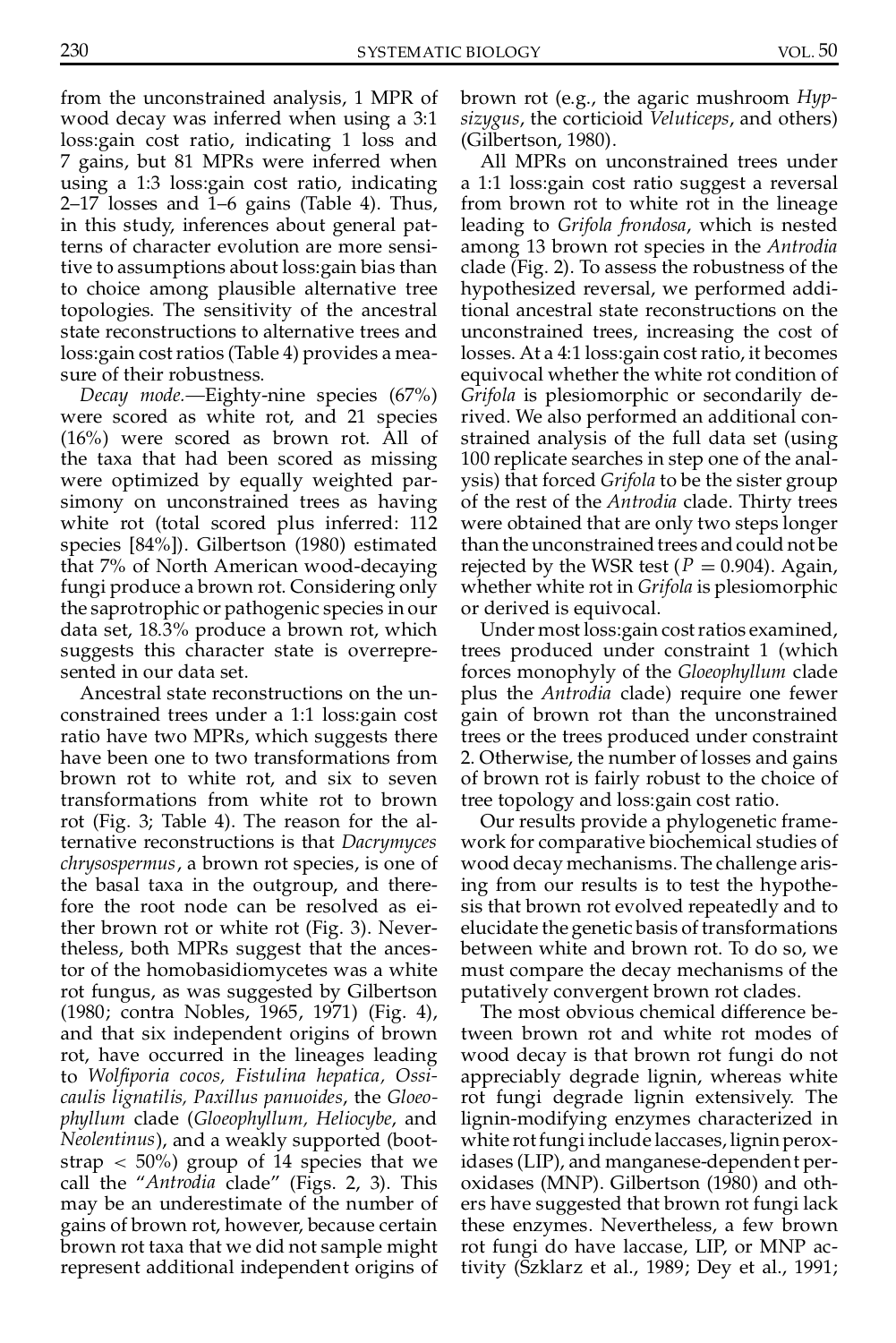

FIGURE 3. Ancestral state reconstructions of decay mode (left, consensus of two MPRs) and mating system (right, consensus of 10 MPRs) on tree 1 from combined analysis of the full data set, inferred with 1:1 loss:gain cost ratio. Decay mode branch shading: black = white rot, gray = brown rot, dashed = equivocal. Mating system branch shading: black  $=$  tetrapolar, gray  $=$  bipolar, dashed  $=$  equivocal. Question marks indicate taxa that could not be scored for the character.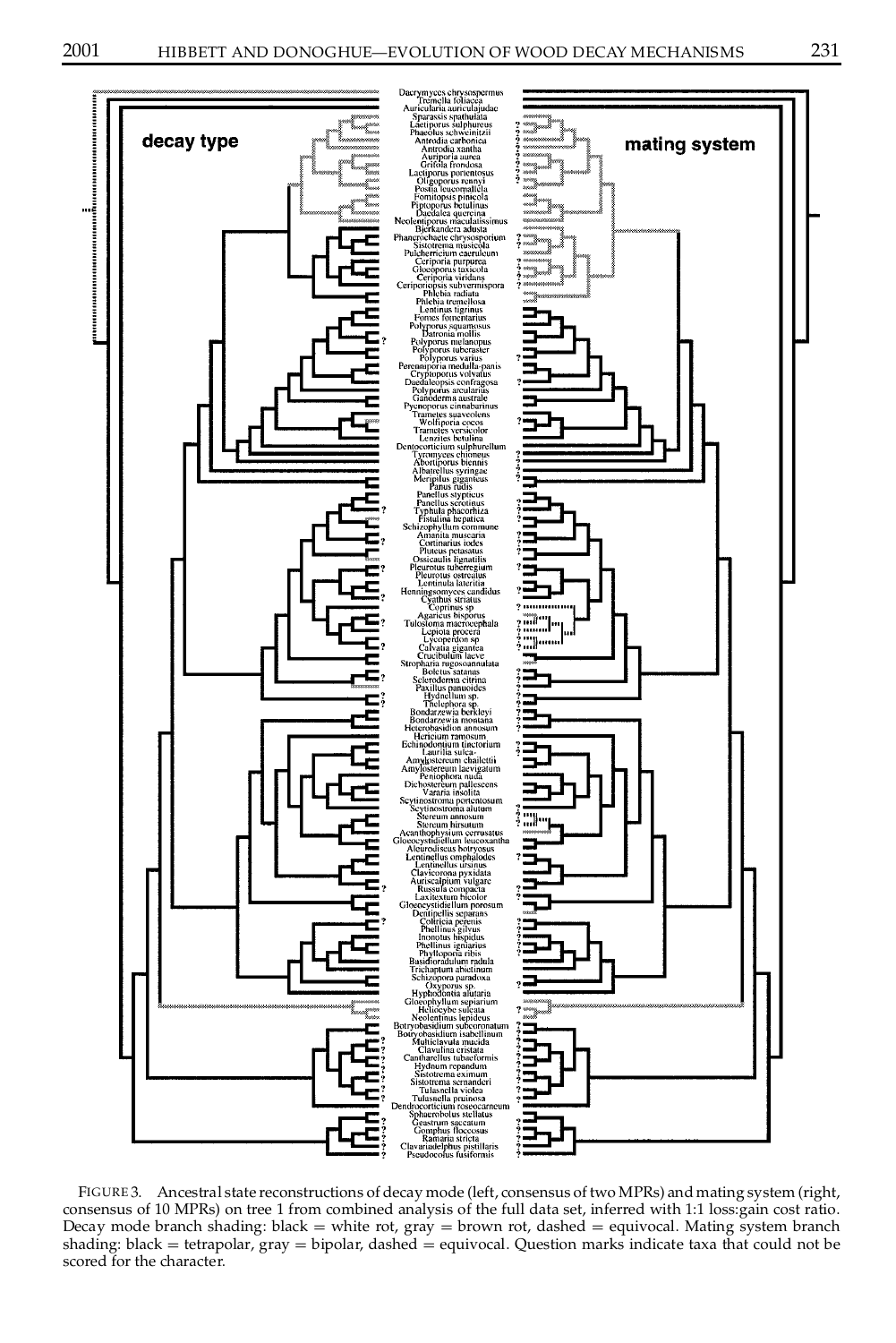

FIGURE 4. Ancestral state reconstructions of conifer decay ability (left, consensus of 264 MPRs) and conifer exclusivity (right, 1 MPR) on tree 1 from combined analysis of the full data set, inferred with 1:1 loss:gain cost ratio. Conifer decay ability branch shading: black = does not decay conifer substrates, gray = decays conifer substrates, dashed = equivocal. Conifer exclusivity branch shading: black = not on or not limited to conifer substrate found only on conifer substrates, dashed  $=$  equivocal. Question marks indicate taxa that could not be scored for the character.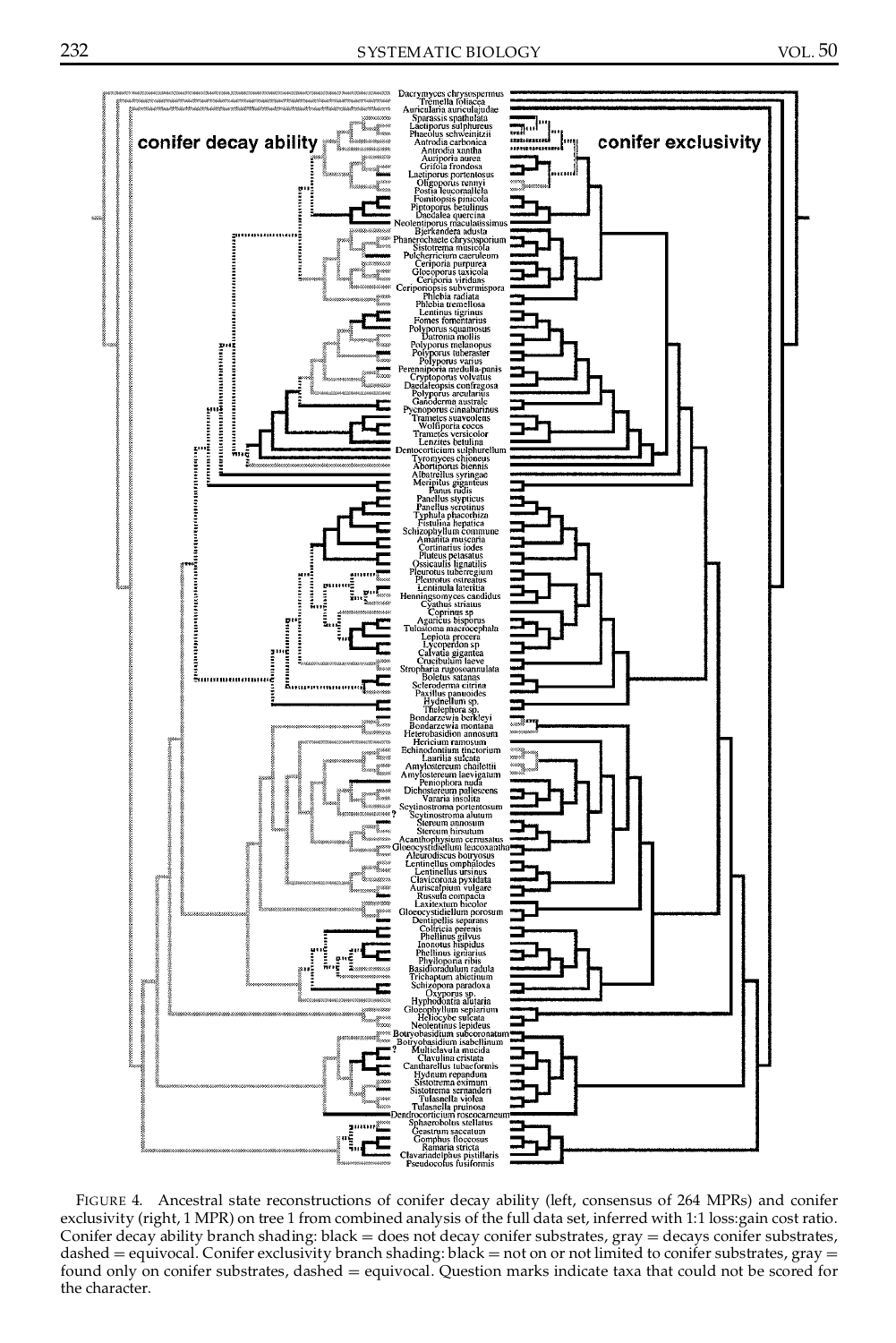D'Souza et al., 1996; Worrall et al., 1997), and laccase-specific gene sequences in the brown rot fungus *Gloeophyllum trabeum* have been detected by PCR (D'Souza et al., 1996). Unfortunately, few studies have focused on the lignin-modifying enzymes of brown rot fungi and so whether the general features of brown rot fungi include the capacity to de grade lignin (and ifso, by which enzymes) is not known.

Another important difference between brown rot and white rot decay mecha nisms is the mode of cellulose depolymerization. Almost all white rot fungi that have been tested can degrade pure cellulose in culture, whereas most brown rot fungi lack this ability (Nilsson, 1974). In addition, white rot fungi degrade cellulose by a purely enzymatic mechanism, whereas brown rot fungi initiate cellulose depolymerization by a nonenzymatic oxidative mecha nism (Worrall et al., 1997). However, the few brown rot fungi that can degrade pure cellulose in culture apparently have retained the cellulolytic enzyme exo-1,4- $\beta$ -glucanase (Highley, 1975; Nilsson and Ginns, 1979; Green and Highley, 1997;Worrall et al., 1997). Most of these are members of the bolete clade, in the genera *Coniophora, Hygrophoropsis, Ser pula*, and *Paxillus*, but a few brown rot fungi not in the bolete clade also reportedly can degrade pure cellulose in culture (e.g., *Postia* and *Gloeophyllum* [Nilsson, 1974]).

The evidence discussed above suggests that certain lignin and cellulose-degrading enzyme systems typically associated with white rot have been retained in some groups of brown rot fungi (Worrall et al., 1997). If so, then transformations from white rot to brown rot probably involve changes in the expression patterns of genes for enzymes involved in white rot (as well as gain of the nonenzymatic mechanism of cellulose depolymerization), rather than the absolute loss of those genes. Worrall et al. (1997) noted that in brown rot fungi, lignin degradation (although limited) is most pronounced in late stages of decay whereas in white rot fungi selective delignification is most pronounced in early stages of decay; this supports the view that the evolution of brown rot involves changes in the timing of expression of genes encoding lignin-degrading enzymes.

The apparent retention of genes encoding lignin-modifying enzymes in some groups of brown rot fungi has implications for

the expected loss:gain bias of brown rot. If the genes for lignin-modifying enzymes were lost from the genomes of brown rot fungi, then presumably reversals to white rot would be unlikely. However, if lignin modifying enzymes were retained in some groups of brown rot fungi, then reversals to white rot might be possible. We inferred that one such reversal may have happened in the case of the white rot fungus *Grifola frondosa*, which may be nested among brown rot fungi in the *Antrodia* clade (Fig. 3). Alternative topologies suggesting that the white rot condition of *Grifola* is plesiomor phic could not be rejected. Nevertheless, sev eral brown rot members of the *Antrodia* clade have been shown to have lignin-degrading activity in culture, including *Oligoporus fragilis* (represented in this study by *O. rennyi)*, which shows evidence of "vestigial" extra cellular phenoloxidase activity (Worrall et al., 1997:217), and*Piptoporus betulinus*, whichhas MNP activity in culture (Szklarz et al., 1989). Thus, a reversal to white rot in *Grifola* could have involved shifts in expression patterns of retained lignin-modifying enzymes.

*Mating system.—Forty-five species (34%)* were scored as tetrapolar and 15 species were scored as bipolar (11%). Equally weighted parsimony optimizations on unconstrained trees optimized as tetrapolar 50–57 of the taxa that had been scored as missing and optimized 16–23 as bipolar (total scored plus inferred: 95–102 species [71–77%] tetrapolar; 31–38 species [23–29%] bipolar). These proportions compare well with figures from Esser (1967), which suggest that  $\sim$ 25% of homobasidiomycetes are bipolar.

At a 1:1 loss:gain cost ratio, 10 MPRs of mating system are found on the uncon strained trees. All 10 MPRs suggest that tetrapolar mating systems are plesiomorphic in the homobasidiomycetes, as suggested by Raper and Flexer (1971; contra Nobles, 1971, Ryvarden, 1991) (Fig. 3), and six transfor mations from tetrapolar to bipolar mating systems have taken place, with no reversals (Fig. 3; Table 4). This inference is generally robust at 1:1, 2:1, or 3:1 loss:gain cost ratios on all trees. However, at a 1:1 loss:gain cost ratio, some trees that were produced under constraint one suggest only five transformations from tetrapolar to bipolar mating systems and one reversal (Table 4). At lower loss:gain cost ratios, the inferred number of gains of bipolarity decreases, however, and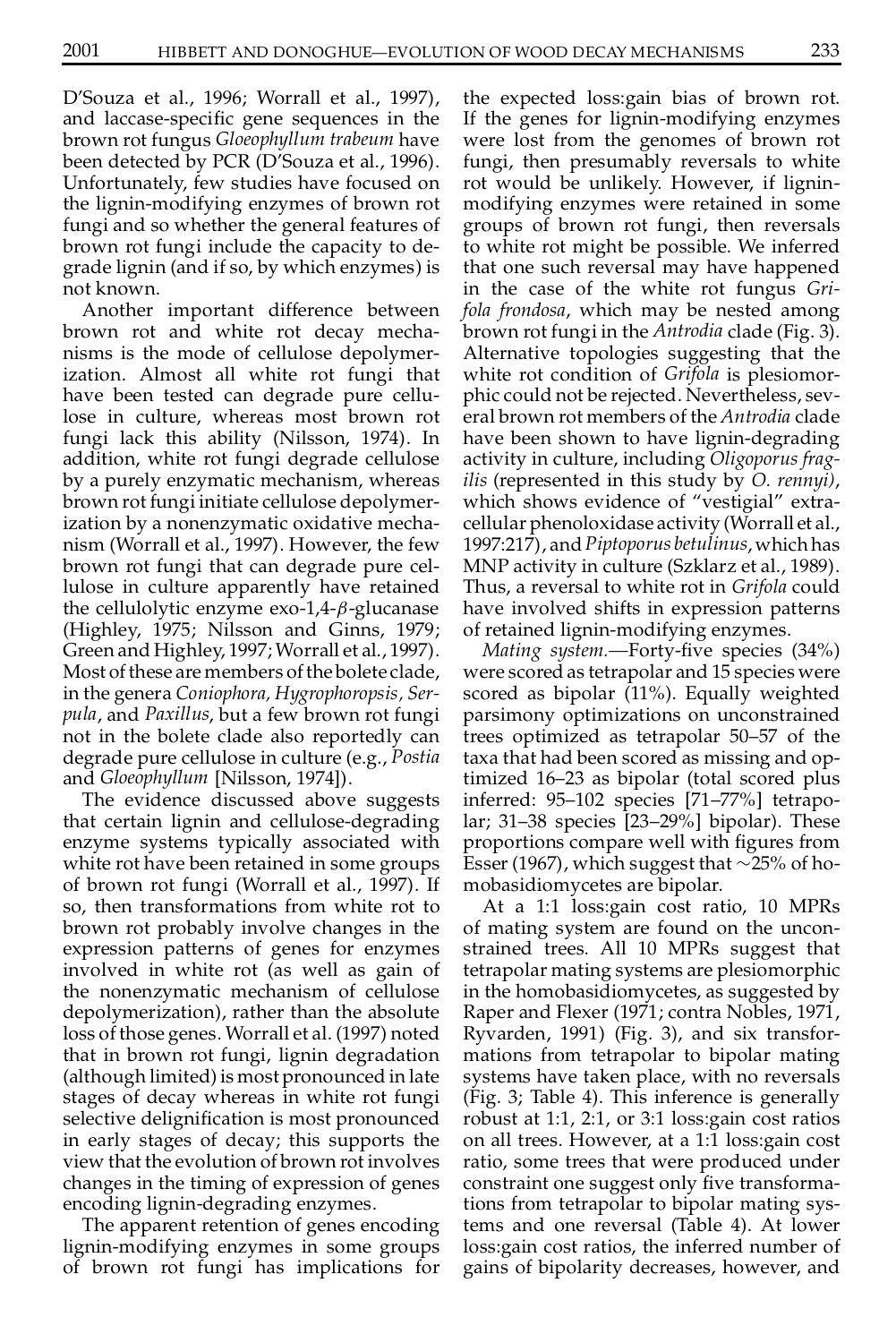at a 1:3 loss:gain cost ratio, all three sets of trees support some MPRs that suggest a sin gle origin of bipolar mating systems, with nu merous (6–13) reversals to tetrapolar mating systems (Table 4).

At a 1:1 loss:gain cost ratio, the largest clade of bipolar species is a weakly sup ported (bootstrap < 50%) group of 24 species in the polyporoid clade, which includes the brown rot *Antrodia* clade and its sister group, a group of 10 white rot species we refer to as the "*Phlebia* clade" (Figs. 2, 3). Mating type has been recorded in just 9 species of the *Antrodia* clade and *Phlebia* clade; the states in the remaining 15 taxa have been inferred from the equally weighted parsimony opti mization (Fig. 3).

The view that tetrapolarity is plesiomor phic in the homobasidiomycetes (Raper and Flexer, 1971) is supported by the fact that the heterobasidiomycete Auriculariales, which is supported as the sister group of the ho mobasidiomycetes, is tetrapolar (Figs. 1, 3). However, our ancestral state reconstructions may grossly underestimate the number of transformations in mating type that have taken place within the homobasidiomycetes because 73 species (55%) could not be scored for mating system. With so many missing data, parsimony optimizations could easily have underestimated the actual number of transformations. Moreover, the distribution of bipolar and tetrapolar mating systems among some putatively closely related species of homobasidiomycetes suggests that mating systems are fairly labile. For exam ple, the genera *Sistotrema, Marasmius, Colly bia*, and *Coprinus* each contain both tetrapolar and bipolar species (Lange, 1952; Raper and Flexer, 1971; Murphy and Miller, 1993; Petersen, 1995). To obtain more realistic estimates of the number of transformations in mating systems, one will need to obtain more baseline data on mating systems in homoba sidiomycetes and perform ancestral state re constructions by using more comprehensive phylogenetic trees of homobasidiomycetes than those in the present study.

As with decay mode, our results provide a phylogenetic framework for studying the ge netic basis of transformations between mating systems. Theoretical and empirical studies suggest that switches from tetrapolar to bipolar mating systems could occur by at least two mechanisms: (1) "self-compatible" mutations at either the  $A$  or  $B$  mating type loci of tetrapolar mating systems could create effectively bipolar mating systems (Raper and Flexer, 1971; Casselton and Kües, 1994), and (2) chromosome rearrangements that bring A and B loci into tight linkage groups could convert tetrapolar mating systems to bipolar mating systems (Bakkeren et al., 1992). Studies on the genetic architecture of the putatively independently derived bipolar mating systems could help refine hypotheses of homology in this character.

*Conifer decay ability.—*Fifty-seven species were scored as unable to decay conifer wood, and 74 species were scored as able to de cay conifer wood (such taxa may or may not decay other substrates). Ancestral state reconstructions of conifer decay ability are ambiguous. At a 1:1 loss:gain cost ratio, tree 1 from the unconstrained analysis has 264 MPRs, suggesting 12–30 losses of conifer decay ability, and 5–24 gains (Fig. 4). Nevertheless, all MPRs suggest that the plesiomor phic condition of the homobasidiomycetes is to possess the ability to decay conifers (Fig. 4).

*Conifer exclusivity.—*Conifer exclusivity has a much more limited distribution than conifer decay ability. We scored 116 species as not occurring exclusively on conifers and 16 species as occurring exclusively on conifers. The ancestral condition of the ho mobasidiomycetes is to lack conifer exclu sivity. At a 1:1 loss:gain cost ratio, the three sets of trees suggest 0–4 losses of conifer ex clusivity and 8–12 gains (Fig. 4; Table 4). At loss:gain cost ratios of 3:1 or 2:1, all trees sug gest 11–12 gains of conifer exclusivity and no reversals. At lower loss:gain cost ratios, however, the number of inferred losses in creased, and at a 1:3 loss:gain cost ratio, 4– 21 losses and 2–8 gains were inferred (Table 4). Together, the parsimony optimizations of conifer decay ability and conifer exclusivity suggest that the plesiomorphic condition of the homobasidiomycetes is to be a generalist, able to decay conifers and other substrates, although scattered shifts to a specialization for conifer substrates have occurred. How ever, the precise number of such shifts (and possible reversals) is sensitive to the assumed loss:gain cost ratio.

### *Correlation Analyses*

We used the CCT to evaluate potential correlations between decay mode, mating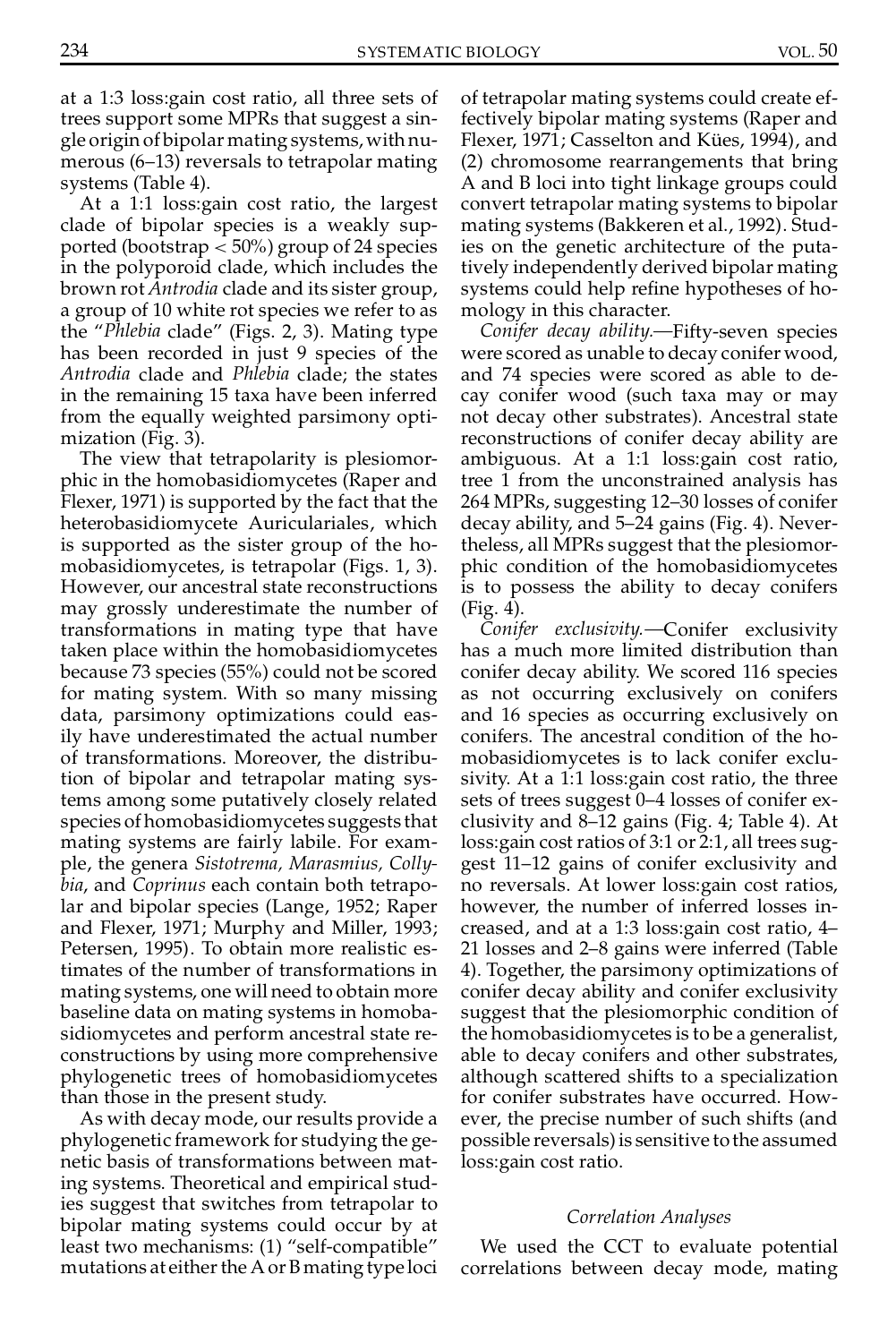| Independent character                   |     | Dependent character                                  |       |                |                 |                                    |                 |
|-----------------------------------------|-----|------------------------------------------------------|-------|----------------|-----------------|------------------------------------|-----------------|
| Character and<br>"distinguishing state" | MPR | Character<br>and derived state                       | MPR   | Total<br>gains | Total<br>losses | Gains in<br>"distinguished clades" | Pc              |
|                                         |     | Decay mode/brown rot $1/2^a$ Conifer exclusivity/yes | 1/10  | 12             | 0               | $5 - 6^b$                          | $0.022 - 0.011$ |
|                                         |     |                                                      | 10/10 | 8              | 4               | $2 - 3^b$                          | NS              |
|                                         |     | Mating system/bipolar                                | 1/1   | 6              | 0               | $(0-1)$                            | NS              |
| Mating system/bipolar                   | 1/1 | Conifer exclusivity/yes                              | 1/10  | 12             | 0               | 5                                  | NS              |
|                                         |     |                                                      | 10/10 | 8              | 4               | 2                                  | NS              |
|                                         |     | Decay mode/brown rot                                 | 1/2   | 6              | 2               | $1 - 2^b$                          | NS              |
|                                         |     |                                                      | 2/2   | 7              |                 | $1 - 2b$                           | NS              |

TABLE 5. Results of concentrated changes test for equally weighted parsimony optimizations on tree 1, island 1.

aAnalyses with decay mode as the independent character used only MPR1 because the alternative MPR differs only in the resolution of the root node (see Fig. 3).

<sup>b</sup>Variation is due to alternative interpretations of characters that change on the same branch.

<sup>c</sup>Corrected for multiple tests. NS, not signicant.

system, and conifer exclusivity. However, we decided not to perform any CCTs for the alternative substrate range character, conifer decay ability. All 264 MPRs of conifer decay ability suggested that the capacity to decay conifer wood is a widespread plesiomorphic characterin the homobasidiomycetes. Therefore, we felt it unlikely that evidence would suggest the ability to decay conifers is either a cause or consequence of the evolution of brown rot or bipolar mating systems, both of which appear to be highly derived conditions. In addition, the ambiguous ancestral state reconstruction of conifer decay ability (Fig. 4) would make it difficult to use this character in the CCT.

No changes in decay mode or mating system were inferred to have occurred within clades that are distinguished by having conifer exclusivity. Therefore, we investi gated possible causal relationships involving the following pairs of characters (the first character listed being the putatively inde pendent character): (1) decay mode versus conifer exclusivity; (2) decay mode ver sus mating system; (3) mating system ver sus conifer exclusivity; and(4) mating system versus decay mode (Table 5). We performed the CCT under different MPRs and assumptions regarding the sequence of changes in branches where both characters were inferred to have changed (Table 5). In total, 11 CCTs were performed. Therefore, all *P* values were multiplied by 11 to correct for multiple tests.

Three of the correlations were found to be nonsignificant, including that between evolution of a brown rot and evolution of bipolar mating systems. Without considering the phylogeny, ths result was somewhat surprising because 16 of 20 brown rot species in our dataset were scored as having bipolar mating systems. However, ancestral state re constructions suggest that the bipolar brown rot species represent just two independent clades (Fig. 3). The larger of the two is the *Antrodia* clade, which includes 13 species (and is weakly supported as the sister group of the bipolar white rot *Phlebia* clade). The re maining bipolar brown rot species are in the *Gloeophyllum* clade. Depending on the inter pretation of simultaneous changes in decay mode and mating system on the branch leading to the *Gloeophyllum* clade, only one or two derivations of brown rot are localized within bipolar clades, which is not signicantly different from a pattern of association that could be expected by chance (Table 5). These results illustrate the danger of inferring causal relationships among characters in an ahistorical framework.

The only character comparison that returned a significant correlation was decay mode versus conifer exclusivity, but this was sensitive to the choice of MPR of conifer exclusivity (Table 5). Ten MPRs of conifer exclusivity were inferred by using equally weighted parsimony optimizations, requiring 8–12 gains and 0–4 losses. In addition, si multaneous gains in conifer exclusivity and decay mode were inferred on the branch leading to *Paxillus panuoides*. Under MPR1 of conifer exclusivity (0 losses, 12 gains), 5–6 gains could be localized within brown rot clades, depending on how the simultaneous changes on the branch leading to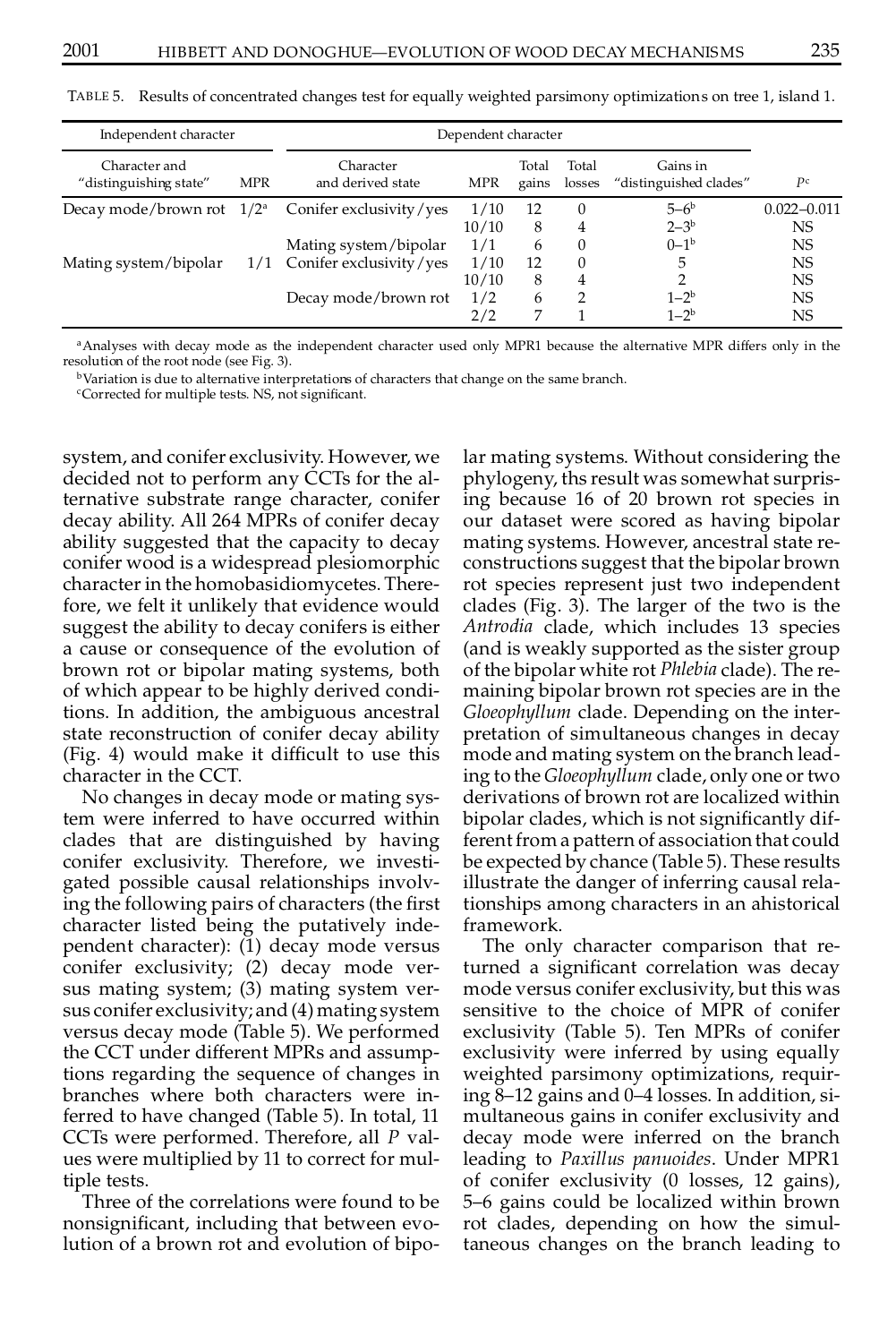| Tree                 | MPR of conifer<br>exclusivity | Total<br>gains | Total<br>losses | Gains in<br>brown rot<br>clades <sup>a</sup> | $\boldsymbol{p}$<br>(uncorrected) |
|----------------------|-------------------------------|----------------|-----------------|----------------------------------------------|-----------------------------------|
| Island 2, tree 1     | <b>MPR 1/5</b>                | 12             | 0               | $5 - 6$                                      | $0.007 - 0.002$                   |
|                      | <b>MPR 5/5</b>                | 9              | 3               | $2 - 3$                                      | $0.295 - 0.081$                   |
| Island 3, tree 1     | <b>MPR 1/5</b>                | 12             |                 | $5 - 6$                                      | $0.011 - 0.000$                   |
|                      | <b>MPR 5/5</b>                | 9              | 3               | $2 - 3$                                      | $0.289 - 0.070$                   |
| Island 4, tree 1     | <b>MPR 1/10</b>               | 12             |                 | $5 - 6$                                      | $0.012 - 0.001$                   |
|                      | MPR 10/10                     | 8              | 4               | $2 - 3$                                      | $0.231 - 0.047$                   |
| Island 5, tree 1     | <b>MPR 1/5</b>                | 12             |                 | $5 - 6$                                      | $0.013 - 0.001$                   |
|                      | <b>MPR 5/5</b>                | 9              | 3               | $2 - 3$                                      | $0.267 - 0.073$                   |
| Island 6, tree 1     | <b>MPR 1/10</b>               | 12             |                 | $5 - 6$                                      | $0.016 - 0.003$                   |
|                      | MPR 10/10                     | 8              | 4               | $2 - 3$                                      | $0.216 - 0.056$                   |
| Island 7, tree 1     | <b>MPR 1/5</b>                | 12             |                 | $5 - 6$                                      | $0.018 - 0.001$                   |
|                      | <b>MPR 5/5</b>                | 9              | 3               | $2 - 3$                                      | $0.260 - 0.057$                   |
| Constraint 1, tree 1 | <b>MPR 1/8</b>                | 12             |                 | $5 - 6$                                      | $0.010 - 0.001$                   |
|                      | <b>MPR 8/8</b>                | 8              | 4               | $2 - 3$                                      | $0.289 - 0.069$                   |
| Constraint 2, tree 1 | <b>MPR 1/5</b>                | 12             |                 | $5 - 6$                                      | $0.008 - 0.001$                   |
|                      | <b>MPR 5/5</b>                | 9              | 3               | $2 - 3$                                      | $0.300 - 0.065$                   |

TABLE 6. Results of concentrated changes test for correlation between conifer exclusivity (dependent character) and decay mode on alternative topologies.

<sup>a</sup>Variation is due to alternative resolutions of simultaneous changes in conifer exclusivity and decay mode on branch leading to *Paxillus panuoides*.

*Paxillus* were interpreted. This correlation was deemed significant by the CCT ( $P =$ 0.022 if five gains of conifer exclusivity are inferred in brown rot clades;  $P = 0.011$  if six gains are inferred). However, under MPR10 of conifer exclusivity (four losses, eight gains), only two to three gains were inferred within brown rot clades, which was not sig nicant after correcting for multiple tests.

To explore the sensitivity of the correlation between decay mode and conifer exclu sivity to alternative tree topologies, we performed the CCT by using one tree from each of the remaining six islands discovered in the unconstrained analysis, as well as one tree from each of the two constrained analyses (Table 6). There were 5–10 MPRs of conifer exclusivity on the eight trees examined. In every tree, the MPR of conifer exclusivity that maximized gains showed five to six gains of conifer exclusivity in brown rot clades, which was significant  $(P = 0.001 - 0.018)$ ; uncorrected *P* values), whereas the MPR that maximized losses had two to three such gains, which was only marginally significant or nonsignificant ( $P = 0.047 - 0.300$ ; uncorrected *P* values; Table 6).

As a complement to the CCT, we used the ML test in Discrete to evaluate the correlation between brown rot and conifer exclu sivity that was suggested by (some) CCTs. The best-fit model with nine free parameters had  $-\log L(D_9) = 71.936$ , whereas the best-fit model with eight free parameters had  $-\log L(D_8) = 74.069$ . The likelihood ratio statistic for the best-fit models from each class is 4.266, which is significant  $(0.05 > P >$ 0:025). In the optimal nine-parameter model, the rate parameter specifying the probability of a shift to conifer substrates when the background condition is white rot is 0.018, whereas when the background condition is brown rot the rate parameter is 0.163. These results suggest that the instantaneous prob ability of a shift to conifer exclusivity is ap proximately nine times greater in brown rot clades than in white rot clades.

The hypothesis of a causal relationship between brown rot and conifer exclusivity was supported by both the CCT and the ML method implemented in Discrete (Tables 4–6). Although these two methods supported similar conclusions, they evalu ate character correlations by very different approaches. In the CCT, the test of character correlation is based on fully resolved ancestral state reconstructions for each of the char acters of interest. This is problematic for two reasons: (1) the ancestral state reconstructions depend on assumed loss:gain cost ratios, which must be specified a priori; and (2) there are often multiple MPRs for each char acter, which increases the number of tests that must be performed (simultaneous inferred changes exacerbate this problem [Maddison, 1990]). These problems were manifested in our study: Under the CCT, conclusions re garding the correlation between brown rot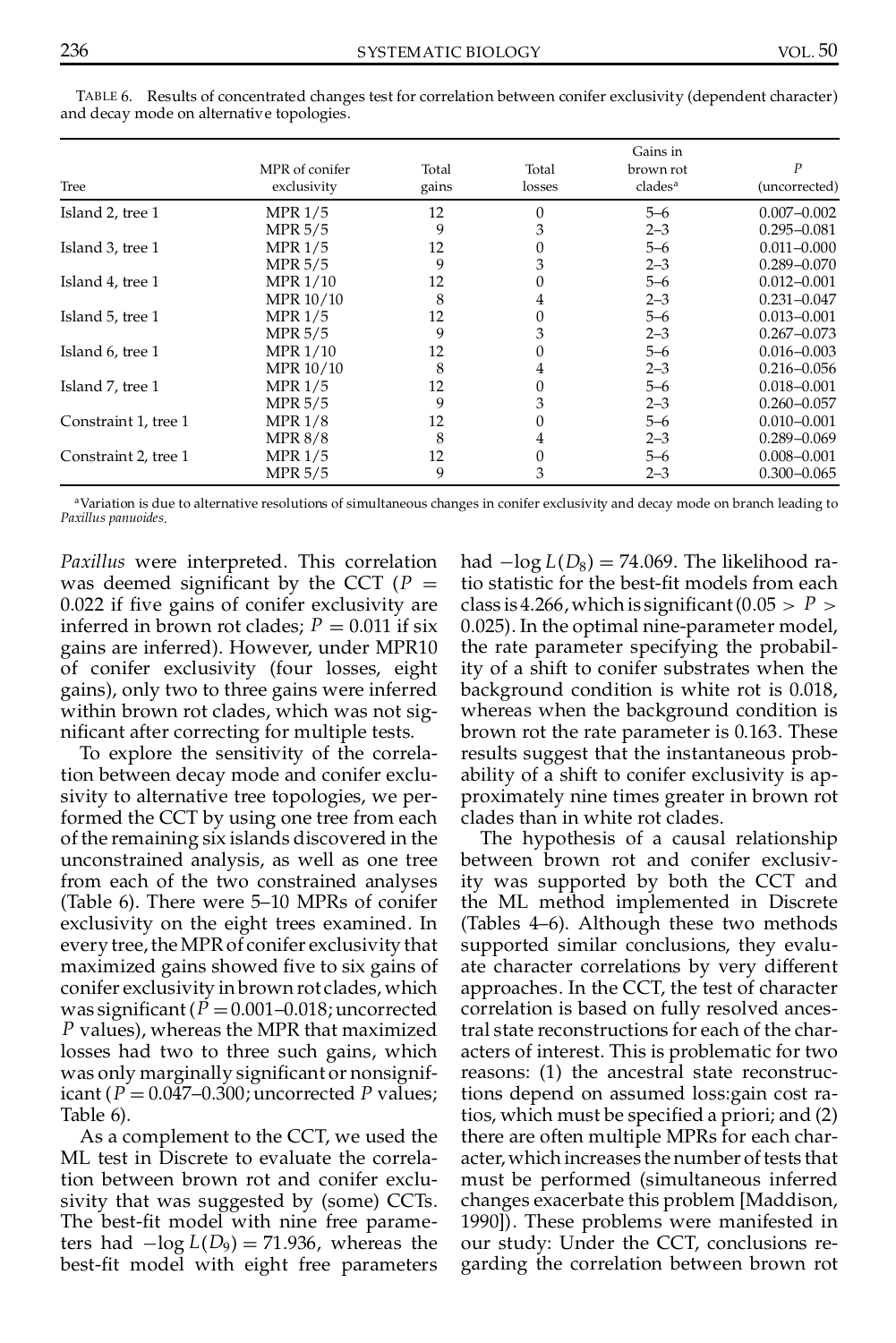and conifer exclusivity were sensitive to the choice among MPRs and the interpretation of simultaneous changes (Tables 4, 5). More over, the ancestral state reconstructions that formed the basis of the CCT were often sensitive to variation in loss:gain costratios (Table 4). Considering all this, the results of the CCT are rather ambiguous.

In contrast to the CCT, the ML method in Discrete estimates the probabilities of char acter state transformations directly from the hypothesized phylogeny and the states of the terminal taxa. In addition, the likelihood scores used to evaluate competing models of evolution are calculated over all possible combinations of ancestral states. Thus, the ML method does not involve as many as sumptions about evolutionary history and process as the CCT. Nevertheless, certain sources of error affect both methods, in cluding error in the estimation of the phylogenetic tree itself (Donoghue and Ack erly, 1996). We assessed the sensitivity of our results to alternative tree topologies by performing the CCT over a range of equally parsimonious trees (picking trees fromdiffer ent islands in an attempt to maximize topological disparity) as well as two suboptimal trees that could not be rejected by the WSR test (Table 6). All trees yielded similar re sults, including sensitivity to the choice of MPRs.

The results of our sensitivity analyses re call those of Donoghue and Ackerly (1996), who studied correlations in simulated and empirical characters on a range of equally parsimonious trees, suboptimal trees, and random trees. Overall, these authors found that conclusions regarding character correlations were generally robust to choices among equally parsimonious or marginally suboptimal trees, but inferences based on ran dom trees were no more reliable than those that did not take phylogeny into account at all. Their results, and ours in the present study, suggest that causal interactions among characters may often be detectable across a range of plausible trees, which is encouraging for comparative studies of large taxo nomic groups. However, this may not be true in all cases, so topological sensitivity analy ses should be a routine component of com parative studies. In particular, trees that im ply alternative patterns of evolution in the focal characters should be investigated. For example, in this study we examined suboptimal trees that force the monophyly of the *Antrodia* clade and the *Gloeophyllum* clade, both of which include brown rot species. The constrained trees that show the *Antrodia* clade and the *Gloeophyllum* clade to be monophyletic imply one fewer gain of brown rot than the optimal trees (Table 4). Nevertheless, the correlation between brown rot and conifer exclusivity was upheld on this topology (again, depending on the choice of MPRs).

Another potential source of error in com parative analyses is incomplete or biased taxon sampling (Maddison, 1990; Sillén-Tullberg, 1993; Höglund and Sillén-Tullberg, 1994;Werdelin andTullberg, 1995;Donoghue and Ackerly, 1996; Hillis, 1998; Lorch and Eadie, 1999; Ree and Donoghue, 1999). For example, Sillén-Tullberg (1993) and Höglund and Sillén-Tullberg (1994) described cases in which conclusions based on the CCT were overturned based on a repeat application of the test with an increased sample of taxa. Similarly, Ree and Donoghue (1999) found that ML estimates of transformation proba bilities may be quite sensitive to taxon sam pling. Ree and Donoghue estimated the rate of gains versus losses of zygomorphic (bilaterally symmetric) flowers in angiosperms by using Discrete. With an initial sample of 379 species, asymmetry in the rate of losses versus gains was significant (favoring losses), but when the number of zygomor phic species was doubled, to better reflect the actual proportion of described zygomorphic species, the asymmetry became nonsignificant. A general implication of these studies is that comparative analyses of character evolution should be based on samples of taxa that reflect, as nearly as possible, the actual phylogenetic distribution of species and character states.

Our data set included a diverse, fairly comprehensive sampling of homobasidiomycetes. Nevertheless, sampling bias is evident in the distribution of taxa as well as character states. Overrepresented categories include the polyporoid clade and brown rot species, whereas underrepresented cate gories include the euagarics clade (Table 3). We will continue to add taxa to our data set, with the goal of making the sampling of clades and character states more repre sentative of the actual proportions. In the meantime, given our current best estimates of the phylogeny (Figs. 1, 2), we conclude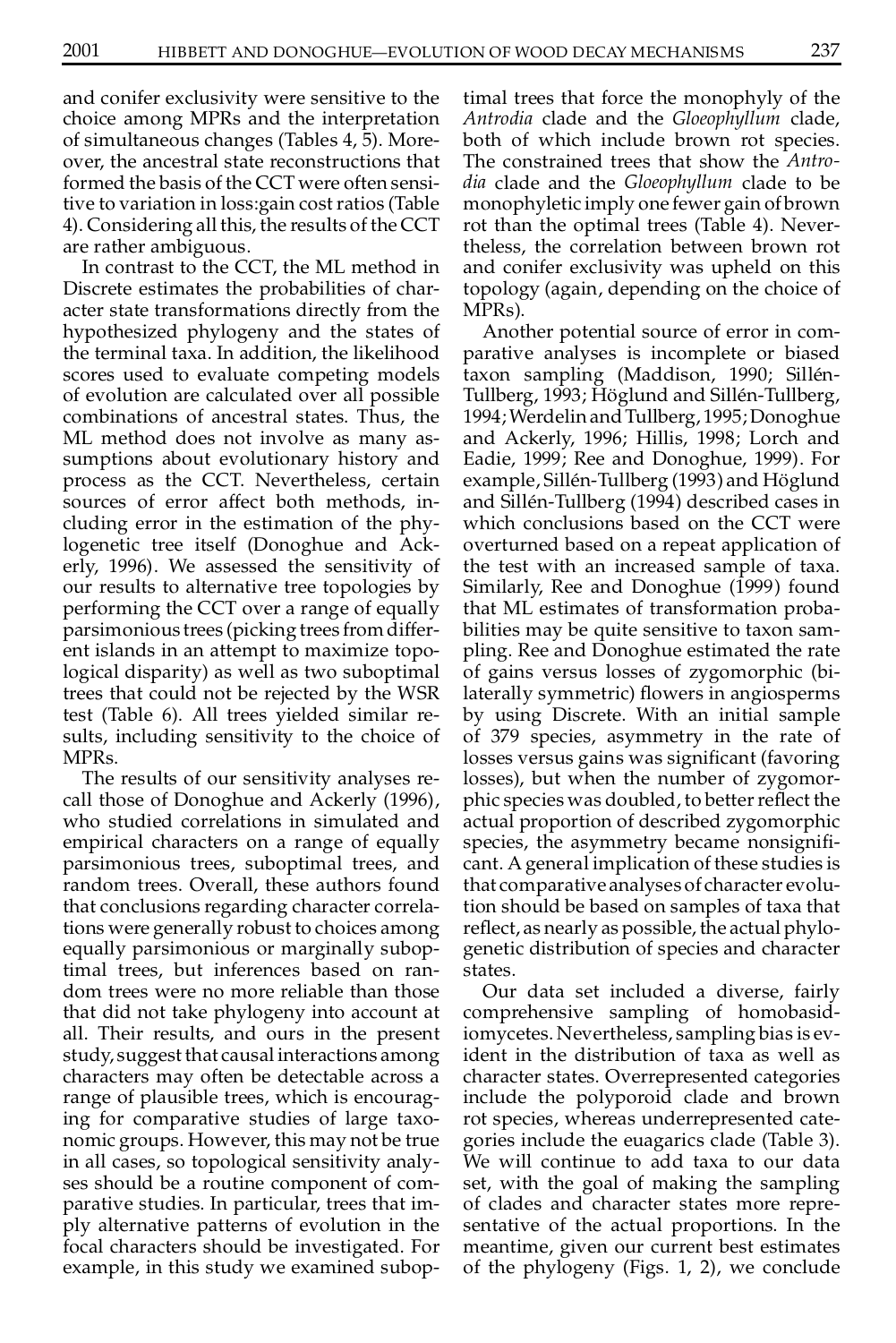that the repeated evolution of brown rot has promoted repeated shifts to conifer exclusivity in homobasidiomycetes (Tables 4–6).

Two hypotheses have been proposed to explain the apparent correlation between brown rot and decay of conifer substrates. Gilbertson (1980) suggested that brown rot and conifer decay are correlated because the short growing seasons and other en vironmental factors of conifer-dominated forests favor brown rot fungi. A corollary of Gilbertson's (1980) hypothesis is that the fre quency of brown rot fungi should increase on all substrate types in conifer-dominated forests, not just on conifer wood. How ever, studies in the boreal forests of Lapland (Renvall et al., 1991) and Northern Québec (Niemelä, 1985) suggest that even in these extreme, conifer-dominated environments, brown rot fungi show a preference for conifer substrates. Specifically, Renvall et al. (1991) found that 15 (75%) of 20 brown rot species were exclusively found on conifers, com pared with 26 (49%) of 53 white rot species, and Niemela¨ (1985) found that 9 (82%) of 11 brown rot species were exclusively found on conifers, compared with 9 (45%) of 20 white rot species. These observations suggest that the correlation between brown rot and decay of conifer substrates cannot be explained solely by environmental factors.

An alternative explanation for the cor relation between brown rot and decay of conifer substrates was proposed by Rayner and Boddy (1988), who suggested thatbrown rot fungi, which do not extensively decay lignin, are most prevalent on conifer wood because the lignins of conifers are more re sistant to decay than the lignins of hard woods. If some physical or chemical prop erty of conifer wood enhances the growth or competitive ability of brown rot fungi, then quantitative measures of decay (e.g., substrate weight loss [Worrall et al., 1997]) may be useful for detecting differences in the relative abilities of brown rot and white rot fungi to decay hardwood versus conifer substrates.With appropriate taxonomic sam pling, empirical data from laboratory de cay studies could be used in phylogenetic comparative analyses to test whether shifts in decay abilities correlate with transformations between decay modes. For example, one could use the ML method of Pagel (in Lutzoni and Pagel, 1997), which allows com parisons of continuous characters (e.g., decay ability) and discrete characters (e.g., de cay mode). If such analyses suggested that brown rot confers a performance advantage on conifer substrates, then further mechanistic studies would be warranted to elucidate the biochemical basis of the correlation between brown rot and conifer exclusivity.

### *Conclusions*

Our study inferred historical patterns of evolution in decay mode, mating type, and substrate range characters and assessed prior hypotheses of causal relationships among them. Earlier attempts to address these is sues have been handicapped by the lack of phylogenetic hypotheses of the homobasidiomycetes. The ancestral condition of de cay mode and mating type have been es pecially controversial (Nobles, 1965, 1971; Raper and Flexer, 1971; Gilbertson, 1980; Watling, 1982; Ryvarden, 1991). Our findings suggest that the ancestor of the ho mobasidiomycetes was a white rot, tetrapolar fungus, and that brown rot and bipolarity have evolved repeatedly. The ability to de cay conifer substrates is plesiomorphic and widespread in the homobasidiomycetes, but conifer exclusivity is a specialized, derived condition.

Gilbertson (1980) noted that a disproportional number of fungi that produce a brown rot grow on conifer wood and have bipolar mating systems. Consequently, he inferred that there is a causal relationship among these characters. We decomposed Gilbertson's hypothesis into three pairwise character comparisons. Two of the comparisons, brown rot versus bipolarity and conifer exclusivity versus bipolarity, yielded non significant correlations. Thus, our results do not support the view that the evolution of bipolar mating systems is either a cause or a consequence of the evolution of brown rot or conifer exclusivity. Previous conclu sions about causal factors in the evolution of bipolar mating systems appear to be in er ror because they were based on an ahistori cal approach that implicitly treats the character states of different species as independent (Gilbertson,1980).

The only significant correlation we found is that between brown rot and conifer exclu sivity. Gilbertson (1980) predicted these char acters should be correlated but did not specify the relative timing of the origin of brown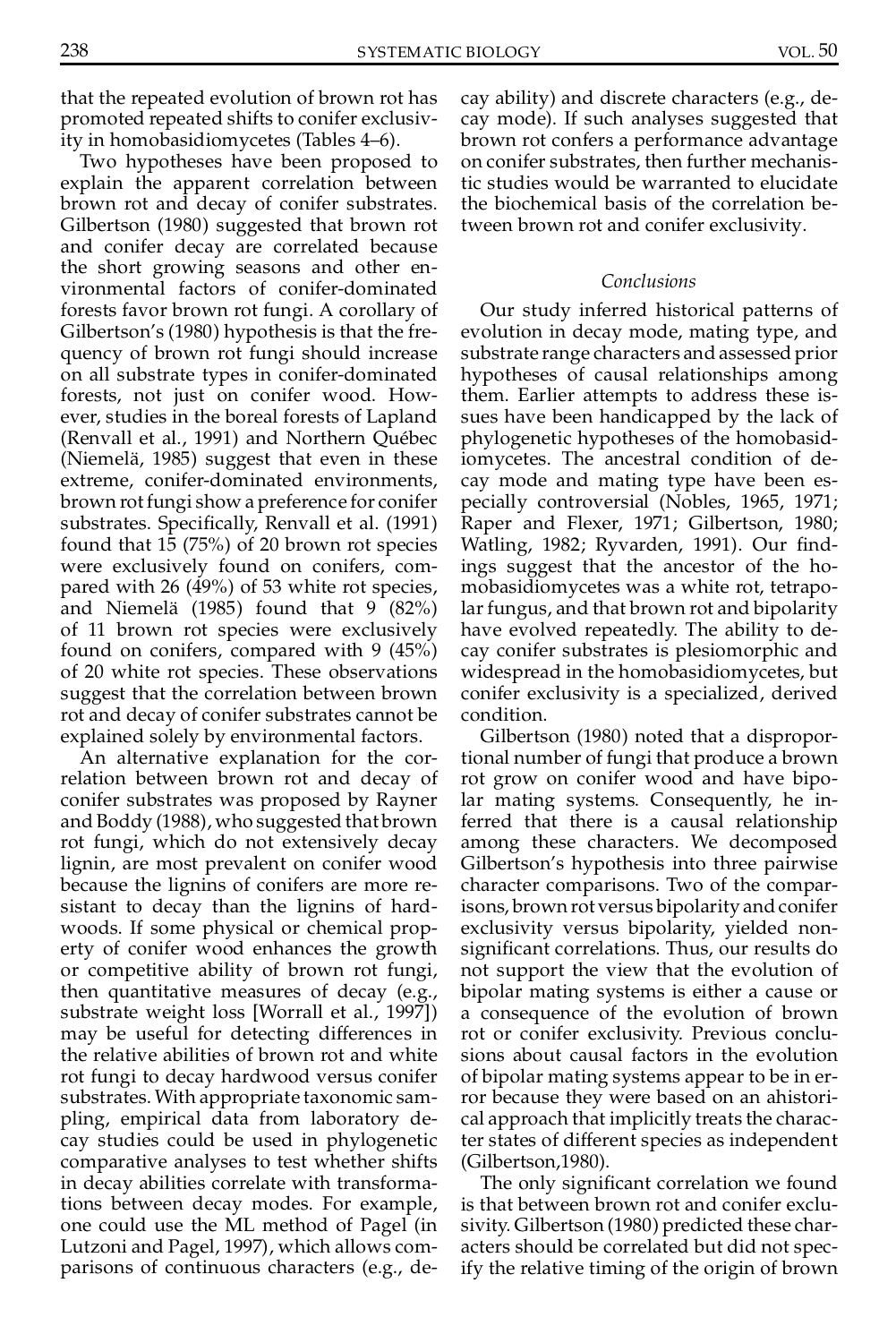rot and the colonization of conifers. Our re sults suggest that the evolution of brown rot has often preceded the evolution of conifer exclusivity. However, conifer exclusivity has also evolved at least five or six times within white rot clades (Figs. 3, 4,Tables 3, 4). Appar ently, brown rot confers a greater tendency toward shifts to conifer exclusivity than does white rot, but it is not essential for conifer exclusivity.

### **ACKNOWLEDGMENTS**

We thank Mark Pagel for providing a copy of Discrete and advice about its use, Rick Ree for helping to translate trees into Discrete format, the individuals and institutions listed in Table 2 for supplying isolates and DNA samples, Dick Olmstead and an anonymous reviewer for commenting on earlier versions of the manuscript, and the National Science Foundation, for supporting the research (DEB-9629427).

#### **REFERENCES**

- BAKKEREN, G., B. GIBBARD, A. YEE, E. FROELINGER, S. LEONG, AND J. KRONSTAD. 1992. The *a* and *b* loci of *Ustilago maydis* hybridize to DNAs from other smut fungi. Mol. Plant Microbe Interact. [5:347–355.](http://barbarina.catchword.com/nw=1/rpsv/0894-0282^28^295L.347[aid=1160572])
- BLANCHETTE, R. A. 1991. Delignification by wood-decay fungi. Annu. Rev. Phytopathol. 29:381–398.
- BREITENBACH, J., AND F. KRÄNZLIN. 1995. Fungi of Switzerland, volume 4. Agarics, 2nd part. Mykologia Lucerne, Lucerne.
- BRODIE, H.J. 1975. The bird's nest fungi. Univ. of Toronto Press, Toronto.
- BRUNS, T. D., AND T. M. SZARO. 1992. Rate and mode differences between nuclear and mitochondrial smallsubunit rRNA genes in mushrooms. Mol. Biol. [Evol.](http://barbarina.catchword.com/nw=1/rpsv/0737-4038^28^299L.836[aid=761891]) [9:836–855.](http://barbarina.catchword.com/nw=1/rpsv/0737-4038^28^299L.836[aid=761891])
- BRUNS, T. D., R. VILGALYS, S. M. BARNS, D. GONZALEZ, D. S. HIBBETT, D. S. LANE, L. SIMON, S. STICKEL, T. M. SZARO, W. G. WEISBURG, AND M. L. SOGIN. 1992. Evolutionary relationships within the fungi: analysis of nuclear small subunit rRA sequences. Mol. [Phyl.](http://barbarina.catchword.com/nw=1/rpsv/1055-7903^28^291L.231[aid=761893]) Evol. [1:231–242.](http://barbarina.catchword.com/nw=1/rpsv/1055-7903^28^291L.231[aid=761893])
- BULL, J. J., J. P. HULSENBECK, C. W. CUNNINGHAM, D. L. SWOFFORD, AND P. J. WADELL. 1993. Partitioning and combining data in phylogenetic analysis. Syst. Biol. 42:384–397.
- BURDSALL, H. H., AND O. K. MILLER. 1975. A reeval uation of *Panellus* and *Dictyopanus* Agaricales. Beih. Nova Hedwigia 51:79–91.
- CASSELTON, L. A., AND U. KUES. 1994. Mating-type genes in homobasidiomycetes. Pages 307–321 *in* The Mycota, volume 1. Growth, differentiation, and sexu ality (J. G. H. Wessels and F. Meinhart, eds.). Springer- Verlag, Berlin.
- COKER, W. C., AND J. N. COUCH. 1928. The Gasteromycetes of the eastern United States and Canada. Univ. of North Carolina Press, Chapel Hill.
- CUNNINGHAM, C.W. 1997. Can three incongruence tests predict when data should be combined? [Mol.](http://barbarina.catchword.com/nw=1/rpsv/0737-4038^28^2914L.733[aid=761833]) Biol. Evol. [14:733–740.](http://barbarina.catchword.com/nw=1/rpsv/0737-4038^28^2914L.733[aid=761833])
- DE QUEIROZ, A., M. J. DONOGHUE, AND J. KIM. 1995. Separate vs. combined analysis of phylogenetic evidence. Annu. Rev. Ecol. Syst. 26:657–681.
- DEY, S., T. K. MAITI, AND B.C. BHATTACHARYYA . 1991. Lignin peroxidase production by a brown-rot fungus *Polyporus ostreiformis*. J. Ferment. Bioeng. 72:402–404.
- DONK, M. A. 1964. A conspectus of the families of the Aphyllophorales. Persoonia 3:199–324.
- DONOGHUE, M. J. 1989. Phylogenies and the analysis of evolutionary sequences, with examples from seed plants. Evolution 43:1137–1156.
- DONOGHUE, M. J., AND D. ACKERLY. 1996. Phylogenetic uncertainty and sensitivity analyses in comparative biology. Philos. Trans. R. Soc. London B 351:1241– 1249.
- DRING, D. M. 1973. Gasteromycetes. Pages 451-478 *in* The fungi, an advanced treatise, volume 4 B (G. C. Ainsworth, F. K. Sparrow, and A. S. Sussman, eds.). Academic Press, New York.
- D'SOUZA, T. M., K. BOOMINATHAN, AND C. A. REDDY. 1996. Isolation of laccase gene-specific sequences from white rot and brown rot fungi by PCR. Appl. [Environ.](http://barbarina.catchword.com/nw=1/rpsv/0099-2240^28^2962L.3739[aid=1160577]) Microbiol. [62:3739–3744.](http://barbarina.catchword.com/nw=1/rpsv/0099-2240^28^2962L.3739[aid=1160577])
- ERIKSSON, J., K. HJORTSTAM, AND L. RYVARDEN. 1981. The Corticiaceae of North Europe, volume 6. *Phlebia–* Sarcodontia. Fungiflora, Oslo.
- ERIKSSON, J., K. HJORTSTAM, AND L. RYVARDEN. 1984. The Corticiaceae of North Europe, volume 7. Schizopora-Suillosporium. Fungiflora, Oslo.
- ESSER, K. 1967. Die Verbreitung der Incompatibilität bei Thallophyten. Handb. Pflanzenphysiol. 18:321-343.
- ESSER, K., AND R.BLAICH. 1994. Heterogenic incompati bility in fungi.Pages 211–232 *in*TheMycota, volume 1. Growth, differentiation, and sexuality (J. G. H. Wessels and F. Meinhart, eds.). Springer-Verlag, Berlin.
- FARRIS, J. S., M. KÄLLERSJÖ, A. G. KLUGE, AND C. BULT. 1994. Testing significance of incongruence. [Cladistics](http://barbarina.catchword.com/nw=1/rpsv/0748-3007^28^2910L.315[aid=523824]) [10:315–319.](http://barbarina.catchword.com/nw=1/rpsv/0748-3007^28^2910L.315[aid=523824])
- FARRIS, J. S., M. KÄLLERSJÖ A. G. KLUGE, AND C. BULT. 1995. Constructing a significance test for incongruence. Syst. Biol. 44:570–572.
- FELSENSTEIN, J. 1985. Confidence limits on phylogenies: An approach using the bootstrap. Evolution 39:783– 791.
- GARGAS, A., P. T. DEPRIEST, M. GRUBE, AND A. TEHLER. 1995. Multiple origins of lichen symbioses in fungi suggested by ssu rDNA phylogeny. Science [268:1492–](http://barbarina.catchword.com/nw=1/rpsv/0036-8075^28^29268L.1492[aid=1160578]) [1495.](http://barbarina.catchword.com/nw=1/rpsv/0036-8075^28^29268L.1492[aid=1160578])
- GILBERTSON, R. L. 1980. Wood-rotting fungi of North America. Mycologia 72:1–49.
- GILBERTSON, R. L. 1981. North American wood-rotting fungi that cause brown rots. Mycotaxon 12:372–416.
- GILBERTSON, R. L., AND L. RYVARDEN. 1986. North American polypores, volume 1. Fungiflora, Oslo.
- GILBERTSON, R. L., AND L. RYVARDEN. 1987. North American polypores, volume 2. Fungiflora, Oslo.
- GINNS, J. 1997. The taxonomy and distribution of rare or uncommon species of *Albatrellus* in western North America. Can. J. Bot. [75:261–273.](http://barbarina.catchword.com/nw=1/rpsv/0008-4026^28^2975L.261[aid=1160581])
- GINNS, J., AND M. N. L. LEFEBVRE. 1993. Lignicolous corticioid fungi (Basidiomycota) of North America: Systematics, distribution, and ecology. Mycol. Mem. 19:1–247.
- GRAY, M. W., D. SANKOFF, AND R. J. CEDERGREN. 1984. On the evolutionary descent of organsms and or ganelles: A global phylogeny based on a highly con served structural core on small subunit ribosomal RNA. Nucleic Acids Res. [12:5837–5852.](http://barbarina.catchword.com/nw=1/rpsv/0305-1048^28^2912L.5837[aid=1160583])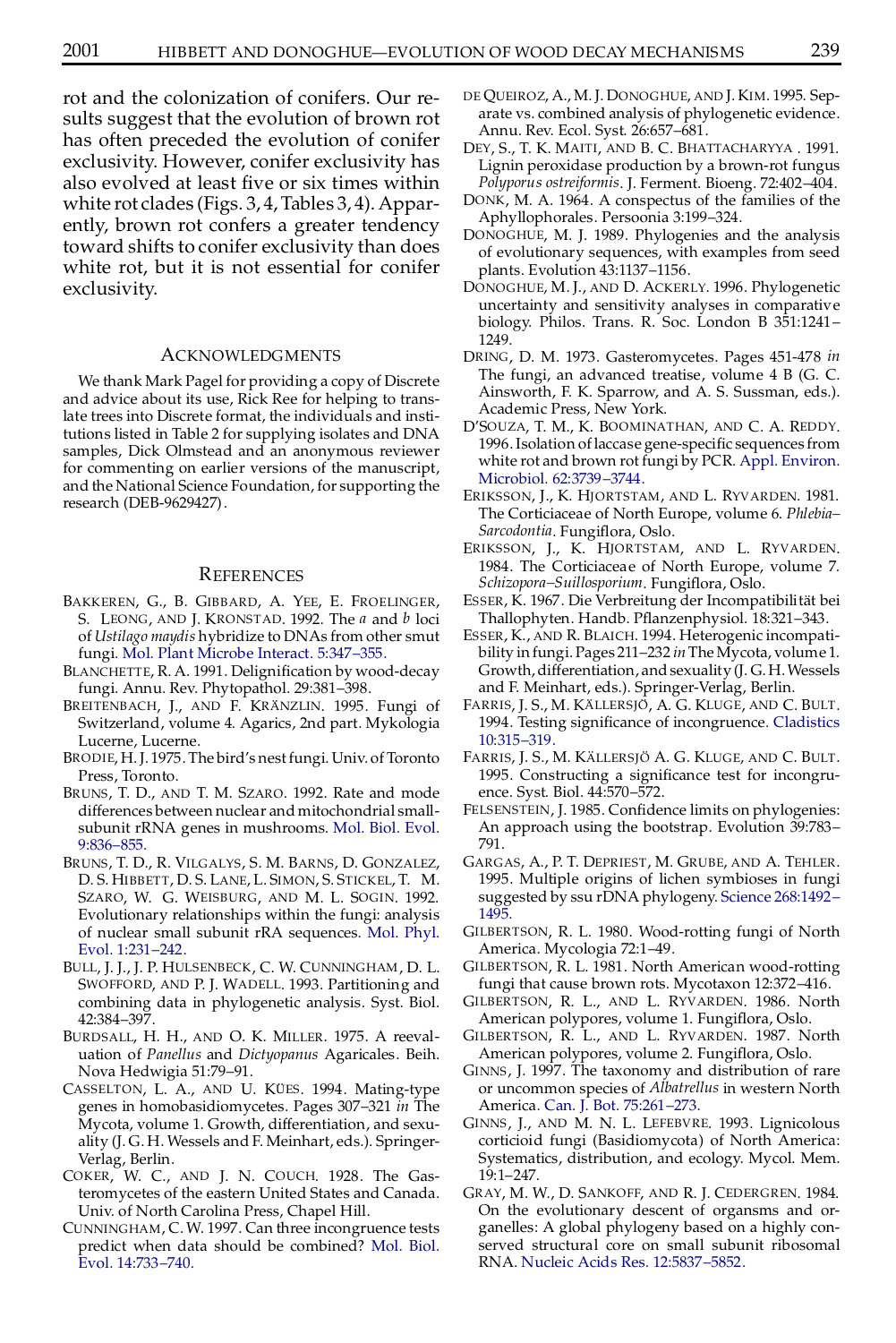- GREEN, F., AND T. L. HIGHLEY. 1997. Mechanism of brown-rot decay: Paradigm or paradox? Int. [Biodet.](http://barbarina.catchword.com/nw=1/rpsv/0964-8305^28^2939L.113[aid=1160584]) Biodegrad. [39:113–124.](http://barbarina.catchword.com/nw=1/rpsv/0964-8305^28^2939L.113[aid=1160584])
- HAWKSWORTH, D. L., P. M. KIRK, B. C. SUTTON, AND D. N. PEGLER. 1995. Dictionary of the fungi, 8th ed. CAB International, Wallingford, U.K.
- HIBBETT, D. S. 1996. Phylogenetic evidence for hori zontal transmission of group I introns in the nuclear ribosomal DNA of mushroom-forming fungi. [Mol.](http://barbarina.catchword.com/nw=1/rpsv/0737-4038^28^2913L.903[aid=760287]) Biol. Evol. [13:903–917.](http://barbarina.catchword.com/nw=1/rpsv/0737-4038^28^2913L.903[aid=760287])
- HIBBETT, D. S., AND M. J. DONOGHUE. 1995. Progress to ward a phylogenetic classification of the Polyporaceae through parsimony analyses of mitochondrial ribo somal DNA sequences. Can. J. Bot. 73 (Suppl.):s853– s861.
- HIBBETT, D. S., E. M. PINE, E. LANGER, G. LANGER, AND M. J. DONOGHUE. 1997. Evolution of gilled mushrooms and puffballs inferred from ribosomal DNA sequences. Proc. Natl. Acad. Sci. USA [94:12002–](http://barbarina.catchword.com/nw=1/rpsv/0027-8424^28^2994L.12002[aid=761902]) [12006.](http://barbarina.catchword.com/nw=1/rpsv/0027-8424^28^2994L.12002[aid=761902])
- HIBBETT, D. S., AND R. G. THORN. 2001. Basidiomy cota: Homobasidiomycetes. Pages 121–168 *in* The Mycota, volume 7. Systematics and evolution (D. J. McLaughlin, E.G. McLaughlin, and P.A. Lemke, eds.). Springer-Verlag, Berlin.
- HIBBETT, D. S., A. TSUNEDA, AND S. MURAKAMI. 1994. The secotioid form of *Lentinus tigrinus*: Genetics and development of a fungal morphological innovation. Am. J. Bot. 81:466–478.
- HIBBETT, D. S., AND R. VILGALYS. 1993. Phylogenetic relationships of *Lentinus* (Basidiomycotina) inferred from molecular and morphological characters. Syst. Bot. 18:409–433.
- HIGHLEY, T. L. 1975. Properties of cellulases of two brown-rot fungi and two white-rot fungi. Wood Fiber 6:275–281.
- HILLIS, D. M. 1998. Taxonomic sampling, phyloge netic accuracy, and investigator bias. [Syst.](http://barbarina.catchword.com/nw=1/rpsv/1063-5157^28^2947L.3[aid=761148]) Biol. 47: [3–8.](http://barbarina.catchword.com/nw=1/rpsv/1063-5157^28^2947L.3[aid=761148])
- HINKLE, G., J. K. WETTERER, T. R. SCHULTZ, AND M. L. SOGIN. 1994. Phylogeny of the attine ant fungi based on analysis of small subunit ribosomal RNA gene se quences. Science [266:1695–1697.](http://barbarina.catchword.com/nw=1/rpsv/0036-8075^28^29266L.1695[aid=1160596])
- HÖGLUND, J., AND B. SILLÉN-TULLBERG. 1994. Does lekking promote the evolution of male-biased size di morphism in birds? On the use of comparative ap proaches. Am. Nat. 144:881–889.
- JÜLICH, W., AND J. STALPERS. 1980. The resupinate nonporoid Aphyllophorales of the temperate northern hemisphere. North Holland Publishing, Amsterdam.
- KERRIGAN, R. W., AND I. K. ROSS. 1988. Extracellularlac cases: Biochemical markers for *Agaricus* systematics. Mycologia [80:689–695.](http://barbarina.catchword.com/nw=1/rpsv/0027-5514^28^2980L.689[aid=1160597])
- LANGE, M. 1952. Species concept in the genus *Coprinus*. Dansk Bot. Ark. 14:1–164.
- LARSEN, M. J., AND R. L. GILBERTSON. 1977. Studies in *Laeticorticium* (Aphyllophorales, Corticiaceae) and related genera. Norw. J. Bot. 24:99–121.
- LORCH, P.D., AND J. MCA. EADIE. 1999. Power of the concentrated changes test for correlated evolution. [Syst.](http://barbarina.catchword.com/nw=1/rpsv/1063-5157^28^2948L.170[aid=981339]) Biol. [48:170–191.](http://barbarina.catchword.com/nw=1/rpsv/1063-5157^28^2948L.170[aid=981339])
- LOWE, J. L. 1966. Polyporaceae of North America. The genus *Poria*. Tech. Publ. State Univ. Coll. For. Syracuse 90:1–183.
- LUTZONI, F. M., AND M. PAGEL. 1997. Accelerated evolution as a consequence of transitions to mutualism. Proc. Natl. Acad. Sci. USA [94:11422–](http://barbarina.catchword.com/nw=1/rpsv/0027-8424^28^2994L.11422[aid=1160599]) [11427.](http://barbarina.catchword.com/nw=1/rpsv/0027-8424^28^2994L.11422[aid=1160599])
- MADDISON, D. R. 1991. The discovery and importance of multiple islands of most-parsimonious trees. Syst. Zool. 40:315–328.
- MADDISON, D. R., M. RUVOLO, AND D. L. SWOFFORD. 1992. Geographic origins of human mitochondrial DNA: Phylogenetic evidence from control region se quences. Syst. Biol. 41:111–124.
- MADDISON, W. P. 1990. A method for testing the cor related evolution of two binary characters: Are gains and losses concentrated on certain branches of a phylogenetic tree? Evolution 44: 539–557.
- MADDISON, W. P., AND D. R. MADDISON. 1992. Mac-Cladeversion3. SinauerAssociates, Sunderland, Mas sachusetts.
- MARTIN, K. J., AND R. L. GILBERTSON. 1976. The mating system and some other cultural aspects of *Veluticeps berkeleyi*. Mycologia 65:548–557.
- MILLER, O. K. 1971. The relationship of cultural characters to the taxonomy of the agarics. Pages 197–216 *in* Evolution in the higher basidiomycetes (R. H. Petersen, ed.). Univ. of Tennessee Press, Knoxville.
- MILLER, O. K., AND L. STEWART. 1971. The genus *Lentinellus*. Mycologia 63:333–369.
- MURPHY, J. F., AND O. K. MILLER. 1993. Diversity and lo cal distribution of mating alleles in *Marasmiellus praea cutus* and *Collybia subnuda* (Basidiomycetes, Agari cales). Can. J. Bot. 75:8–17.
- NAKASONE, K. K. 1990. Cultural studies and identification of wood-inhabiting Corticiaceae and selected Hymenomycetes from North America. Mycol. Mem. 15:1–412.
- NIEMELÄ, T. 1985. Mycoflora of Poste-de-la-Baleine, Northern Québec. Polypores and the Hymenochaetales. Nat. Can. (Rev. Écol. Syst.) 112:445–472.
- NILS SON, T. 1974. Comparative study on the cellulolytic activity of white-rot and brown-rot fungi. Mater. Org. 9:173–198.
- NILS SON, T., AND J. H. GINNS. 1979. Cellulolytic activity and the taxonomic position of selected brown-rot fungi. Mycologia 71:170–177.
- NOBLES, M. K. 1965. Identification of cultures of woodinhabiting Hymenomycetes. Can. J.Bot. 43:1097–1139.
- NOBLES, M. K. 1971. Cultural characters as a guide to the taxonomy of the Polyporaceae. Pages 169–196 *in* Evolution in the higher basidiomycetes (R. H. Petersen, ed.). Univ. of Tennessee Press, Knoxville.
- NUNEZ ˜ , M., AND L. RYVARDEN. 1995. *Polyporus* (Basidiomycotina) and related genera. Synopsis Fungorum 10:1–85.
- OLMSTEAD, R. G., B. BREMER, K. M. SCOTT, AND J. D. PALMER. 1993. A molecular systematic analysis of the Asteridae sensu lato based on rbc*L* sequences. Ann. Mo. Bot. Gard. 80:700–722.
- OVERHOLTS, L. O. 1953. The Polyporaceae of the United States, Alaska, and Canada. Univ. of Michigan Press, Ann Arbor.
- PAGEL, M. 1994. Detecting correlated evolution on phylogenies: A general method for the comparative analysis of discrete characters. Proc. R. Soc. London 255:37– 45.
- PAGEL, M. 1997. Inferring evolutionary processes from phylogenies. Zool. Scr. [26:331–348.](http://barbarina.catchword.com/nw=1/rpsv/0300-3256^28^2926L.331[aid=524393])
- PEGLER, D. N. 1983. The genus *Lentinus*, a world mono graph. Kew Bull. Add. Ser. 10:1–281.
- PETERSEN, R. H. 1995. There's more to a mushroom than meets the eye: Mating studies in the Agaricales. [My](http://barbarina.catchword.com/nw=1/rpsv/0027-5514^28^2987L.1[aid=7890]) cologia [87:1–17.](http://barbarina.catchword.com/nw=1/rpsv/0027-5514^28^2987L.1[aid=7890])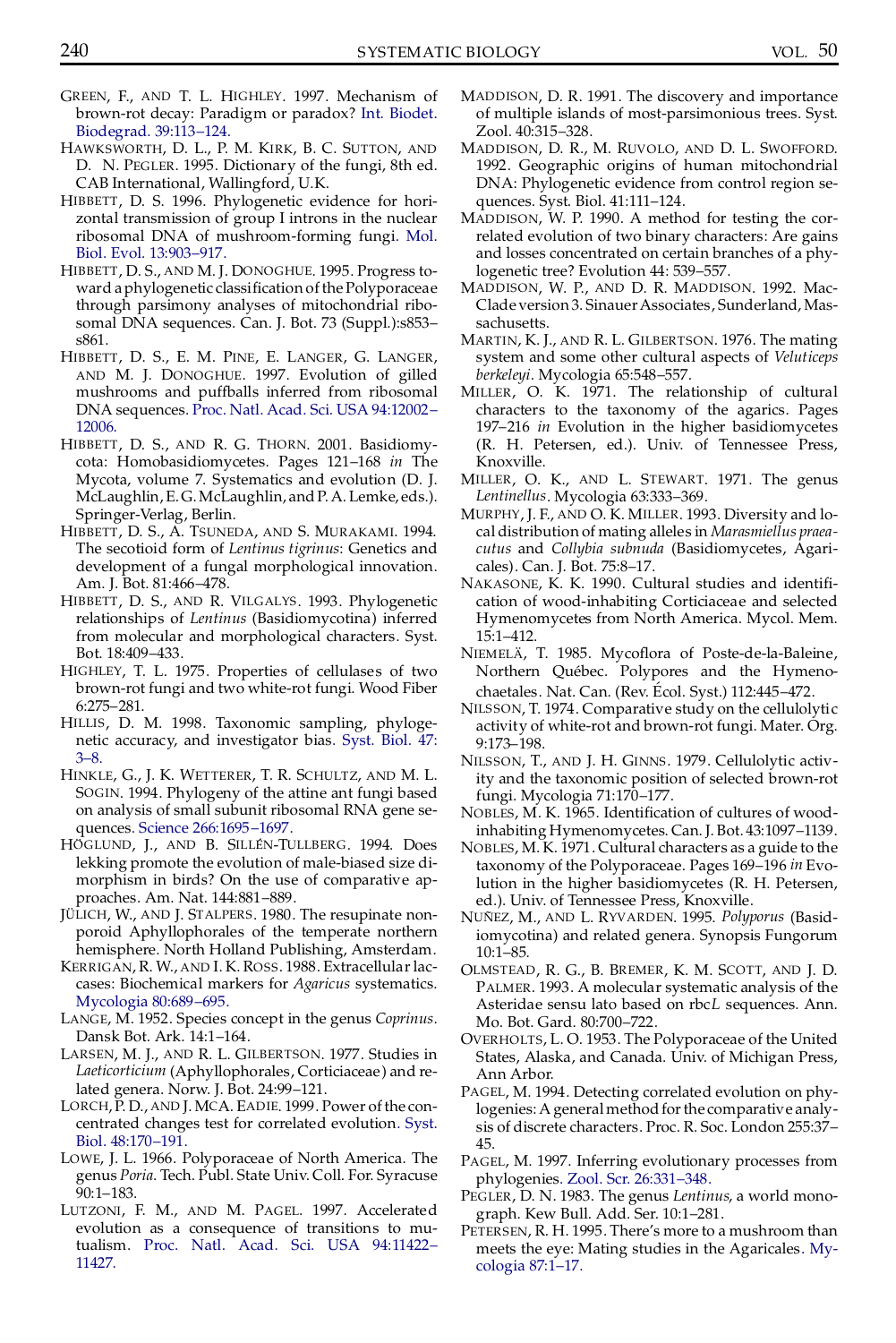- PETERSEN, R. H., AND D. BERMUDES. 1992. Interconti nental compatibility in *Panellus stypticus* with a note on bioluminescence. Persoonia 14:457–463.
- RAJCHENBERG, M. 1994. A taxonomic study of the sub antarctic *Piptoporus* Polyporaceae, Basidiomycetes) II. Nord. J. Bot. 15:105–119.
- RAPER, C.A.,J.R.RAPER, AND R.E.MILLER. 1972.Genetic analysis of the life cycle of *Agaricus bisporus*. Mycologia 64:1088–1117.
- RAPER, J. R., AND A. S. FLEXER. 1971. Mating systems and evolution of the basidiomycetes. Pages 149–168 *in* Evolution in the higher basidiomycetes (R. H. Petersen, ed.). Univ. of Tennessee Press, Knoxville.
- RAYNER, A. D. M., AND L. BODDY. 1988. Fungal decomposition of wood: Its biology and ecology. John Wiley and Sons, Chichester, U.K.
- REDHEAD, S. A., AND J. H. GINNS. 1985. A reappraisal of agaric genera associated with brown rots of wood. Trans. Mycol. Soc. Jpn. 26:349–381.
- REE, R., AND M. J. DONOGHUE. 1998. Step matrices and the interpretation of homoplasy. Syst. Biol. 47:582-588.
- REE, R., AND M. J. DONOGHUE. 1999. Inferring rates of change in flower symmetry in asterid angiosperms. Syst. Biol. [48:633–641.](http://barbarina.catchword.com/nw=1/rpsv/1063-5157^28^2948L.633[aid=761179])
- RENVALL, P., T. RENVALL, AND T. NIEMELÄ. 1991. Basidiomycetes at the timberline in Lapland 2. An annotated checklist of the polypores of northeastern Finland. Karstenia 31:13–28.
- RYVARDEN, L. 1980. A preliminary polypore flora of East Africa. Fungiflora, Oslo.
- RYVARDEN, L. 1991. Genera of polypores: Nomenclature and taxonomy. Synopsis Fungorum 5: 1–363.
- RYVARDEN, L., AND R. L. GILBERTSON. 1994. European polypores, part 2. Fungiflora, Oslo.
- SANDERSON, M. J. 1995. Objections to bootstrapping phylogenies: A critique. Syst. Biol. 44:299–320.
- SILLEN-TULLBERG, B. 1993. The effect of biased inclusion of taxa on the correlation between discrete characters in phylogenetic trees. Evolution [47:1182–1191.](http://barbarina.catchword.com/nw=1/rpsv/0014-3820^28^2947L.1182[aid=31391])
- SIMPSON, J. A. 1996. Wood decay fungi. Pages 95–136 *in* Fungi of Australia, volume 1B. (A. E. Orchard, K. Mallett, and C. Grgurinovic, eds.). Australian Bi ological Resources Study, Canberra.
- SINGER, R. 1986. The Agaricales in modern taxonomy. 4th ed. Koeltz Scientific Books, Koenigstein.
- SOLTIS, D. E., P. S. SOLTIS, M. E. MORT, M. W. CHASE, V. SAVOLAINEN, S. B. HOOT, AND C. M. MORTON. 1998. Inferring complex phylogenies using parsimony: An empirical approach using three large DNA data sets for angiosperms. Syst. Biol. [47:32–42.](http://barbarina.catchword.com/nw=1/rpsv/1063-5157^28^2947L.32[aid=760017])
- STALPERS, J. A. 1978. Identification of wood-inhabiting Aphyllophorales in pure culture. Stud. Mycol. 16:1– 248.
- STALPERS,J. A. 1992. *Albatrellus* and the Hericiaceae. Per soonia 14:537–541.
- SULLIVAN, J. 1996. Combining data with different distri butions of among-site rate variation. Syst.Biol. 45:375– 380.
- SWANN, E. C., AND J. W. TAYLOR. 1993. Higher taxa of basidiomycetes: An 18S rRNA gene perspective. My cologia 85:923–936.
- SWANN, E. C., AND J. W. TAYLOR. 1995. Phylogenetic perspectives on basidiomycete systematics: Evidence from the 18S rRNA gene. Can. J. Bot. 73 (Suppl.):s862– s868.
- SWOFFORD, D. L. 1999. PAUP<sup>\*</sup> 4.0 Phylogenetic analysis using parsimony, version 4.0b. Sinauer Associates, Sunderland, Massachusetts.
- SWOFFORD, D. L., AND W. P. MADDISON. 1992. Parsi mony, character-state reconstructions, and evolution ary inferences. Pages 186–223 *in* Systematics, historical ecology, and North American freshwater fishes (R. J. Mayden, ed.). Stanford Univ. Press, Palo Alto, California.
- SZKLARZ, G. D., R. K. ANTIBUS, R. L. SINSABAUGH, AND A. E. LINKINS. 1989. Production of phenol oxidases and peroxidases by wood-rotting fungi. [Mycologia](http://barbarina.catchword.com/nw=1/rpsv/0027-5514^28^2981L.234[aid=1160607]) [81:234–240.](http://barbarina.catchword.com/nw=1/rpsv/0027-5514^28^2981L.234[aid=1160607])
- TANESAKA, E., H. MASUDA, AND K. KINUGAWA. 1993. Wood degrading ability of basidiomycetes that are wood decomposers, litter decomposers, or mycor rhizal symbionts. Mycologia [85:347–354](http://barbarina.catchword.com/nw=1/rpsv/0027-5514^28^2985L.347[aid=1160608]) .
- TEMPLETON, A. 1983. Phylogenetic inference from re striction endonuclease cleavage site maps with particular reference to the evolution of humans and the apes. Evolution 37:221–224.
- THORN, R. G., J.-M. MONCALVO, C. A. REDDY, AND R. VILGALYS. 2000. Phylogenetic analyses and the distri bution of nematophagy support a monophyletic Pleu rotaceae within the polyphyletic pleurotoid–lentinoid fungi. Mycologia 92:241–252.
- TOKIMOTO, K., AND M. KOMATSU. 1978. Biological nature of *Lentinus edodes*. Pages 445–459 *in* The biology and cultivation of edible mushrooms (S. T. Chang and W. A. Hayes, eds.). Academic Press, New York.
- TROJANOWSKI, J., K. HAIDER, AND A. HÜTTERMAN. 1984. Decomposition of <sup>14</sup>C-labelled lignin, holocellulose and lignocellulose by mycorrhizal fungi. Arch. Mi crobiol. 139:202–206.
- WATLING, R. 1982. Taxonomic status and ecological identity in the basidiomycetes. Pages 1–32 *in* Decomposer basidiomycetes: Their biology and ecology (J. C. Frankland, J. N. Hedger, and M. J. Swift, eds.). Cam bridge Univ. Press, Cambridge.
- WELLS, K. 1994. Jelly fungi, then and now! Mycologia 86:18–48.
- WERDELIN, L., AND B.S. TULLBERG. 1995. A comparison of two methods to study correlated discrete characters on phylogenetic trees. Cladistics 11:265–277.
- WHITE, T. J., T. D. BRUNS , S. B. LEE, AND J. W. TAYLOR. 1990. Amplification and direct sequencing of fungal ribosomal genes for phylogenetics. Pages 315–322 *in* PCRprotocols (M.A.Innis,D. H. Gelfand,J. J. Sninsky, and T.J. White, eds.). Academic Press, San Diego.
- WORRALL, J. W., S. E. ANAGNOST, AND R. A. ZABEL. 1997. Comparison of wood decay among diverse lig nicolous fungi. Mycologia [89:199–219.](http://barbarina.catchword.com/nw=1/rpsv/0027-5514^28^2989L.199[aid=1160610])
- WU, Q., K. W. HUGHES, AND R. H. PETERSEN. 1995. A reevaluation of taxa of *Clavicorona* subg. *Ramosa* based on morphology, compatibility, and laccase electrophoretic patterns. Sydowia 47:89–124.

*Received 13 July 1999; accepted 10 February 2000 Associate Editor: R. Olmstead*

### APPENDIX. LITERATURE SOURCES FOR DECAY MODE, MATING TYPE, AND SUBSTRATE RANGE CHARACTERS

Breitenbach and Kranzlin (1995), Brodie (1975), Burd sall and Miller (1975), Casselton and Kues (1994), Coker and Couch (1928), Eriksson et al. (1981, 1984), Esser (1967), Esser and Blaich (1994), Gilbertson (1981), Gilbertson and Ryvarden (1986, 1987), Ginns (1997),